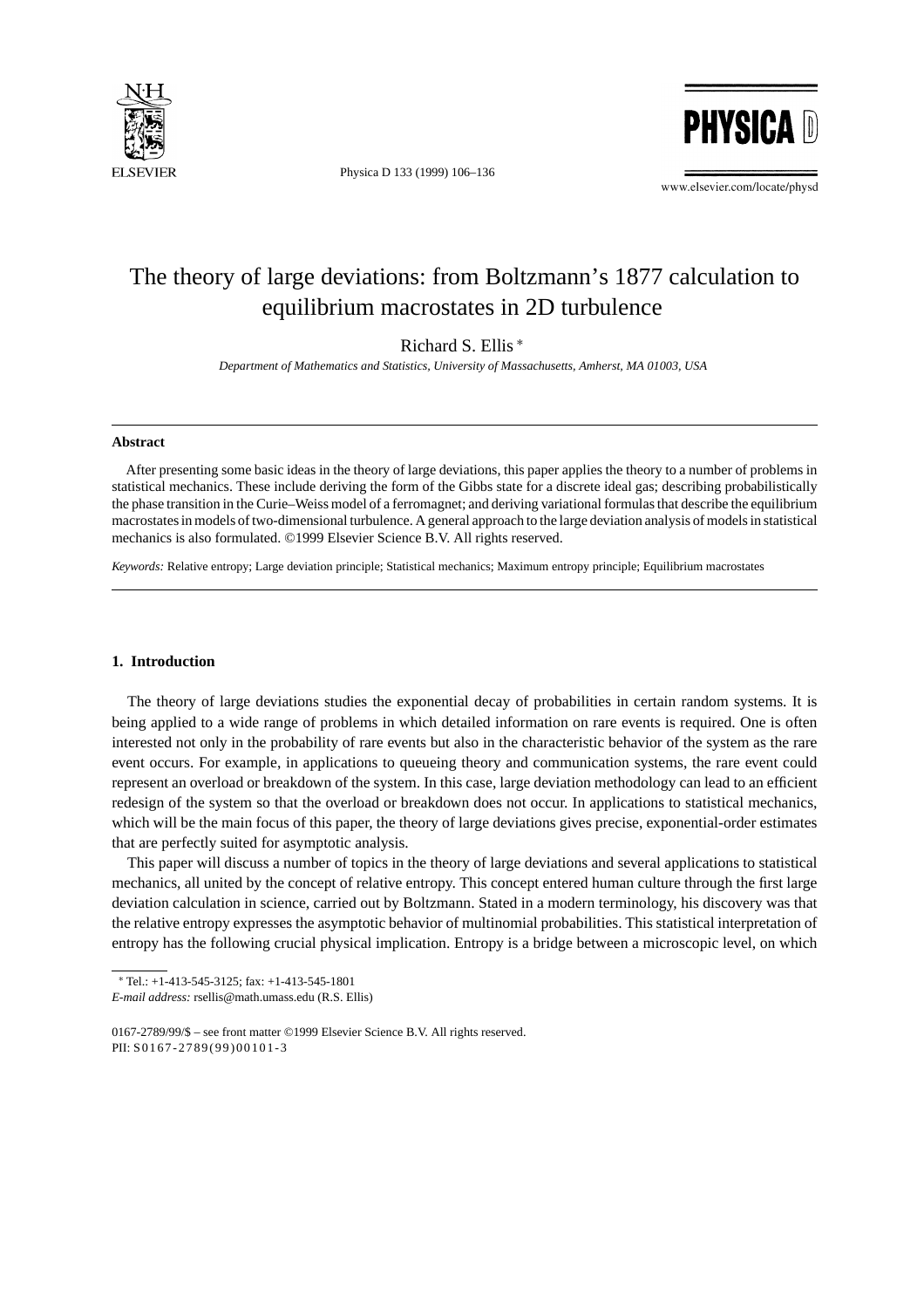physical systems are defined in terms of the complicated interactions among the individual constituent particles, and a macroscopic level, on which the laws describing the behavior of the system are formulated.

Building on the work of Boltzmann, Gibbs asked a fundamental question. How can one use probability theory to study equilibrium properties of physical systems such as an ideal gas, a ferromagnet, or a fluid? These properties include such phenomena as phase transitions; e.g., the liquid–gas transition or spontaneous magnetization in a ferromagnet. Another example arises in the study of freely evolving, inviscid fluids, for which one wants to describe coherent states. These are steady, stable mean flows comprised of one or more vortices that persist amidst the turbulent fluctuations of the vorticity field. Gibbs's answer, which led to the development of classical equilibrium statistical mechanics, is that one studies equilibrium properties via probability measures on configuration space known today as Gibbs canonical ensembles or Gibbs states. For background in statistical mechanics, I recommend [1–3], which cover a number of topics relevant to the contents of this paper.

One of our main purposes in this paper is to show the utility of the theory of large deviations by applying it to a number of statistical mechanical models. Our applications of the theory include a derivation of the form of the Gibbs state for a discrete ideal gas (Section 5); a probabilistic description of the phase transition in the Curie–Weiss model of a ferromagnet in terms of the breakdown of the law of large numbers for the spin per site (Section 7); and as an overview of recent work carried out in [4], a derivation of variational formulas that describe the equilibrium macrostates in models of two-dimensional turbulence (Section 9). In terms of these macrostates, coherent vortices of two-dimensional turbulence can be studied.

Boltzmann's calculation of the asymptotic behavior of multinomial probabilities in terms of relative entropy was carried out in 1877 as a key component of his paper that gave a probabilistic interpretation of the Second Law of Thermodynamics [5]. This fundamental calculation represents a revolutionary moment in human culture during which both statistical mechanics and the theory of large deviations were born. Boltzmann's work is put in historical context by Everdell in his book *The First Moderns*, which traces the development of the modern consciousness in 19th and 20th century thought [6]. Chapter 3 focuses on the mathematicians of Germany in the 1870's – namely, Cantor, Dedekind, and Frege – who "would become the first creative thinkers in any field to look at the world in a fully twentieth-century manner" (p. 31). Boltzmann is then presented as the man whose investigations in stochastics and statistics made possible the work of the two other great founders of twentieth-century theoretical physics, Planck and Einstein. "He was at the center of the change" (p. 48).

In this paper Boltzmann's discovery of the asymptotic behavior of multinomial probabilities in terms of relative entropy is described in Section 3 after a preliminary section that introduces a basic probabilistic model. Two related problems are then considered: the calculation of the probabilities of a loaded die in Section 4 and the calculation of the probabilities of the energy states of a discrete ideal gas in Section 5. The solutions of these problems motivate the form of the Gibbs canonical ensemble. The general concept of a large deviation principle and related ideas are presented in Section 6. In Section 7 the theory of large deviations is used to study equilibrium properties of a basic model of ferromagnetism known as the Curie–Weiss model. This leads in Section 8 to the formulation of a general procedure for applying the theory of large deviations to the analysis of an extensive class of statistical mechanical models. This general procedure is then used in Section 9 along with Sanov's Theorem, which generalizes Boltzmann's 1877 calculation, to derive variational formulas that describe the equilibrium macrostates in two models of two-dimensional turbulence; namely, the well known Miller–Robert theory and a modification of that theory recently proposed by Turkington. Because Sanov's Theorem plays a vital role in the derivation, this final application of the theory of large deviations brings our focus back home to Boltzmann, through whose research in the foundations of statistical mechanics the theory was born.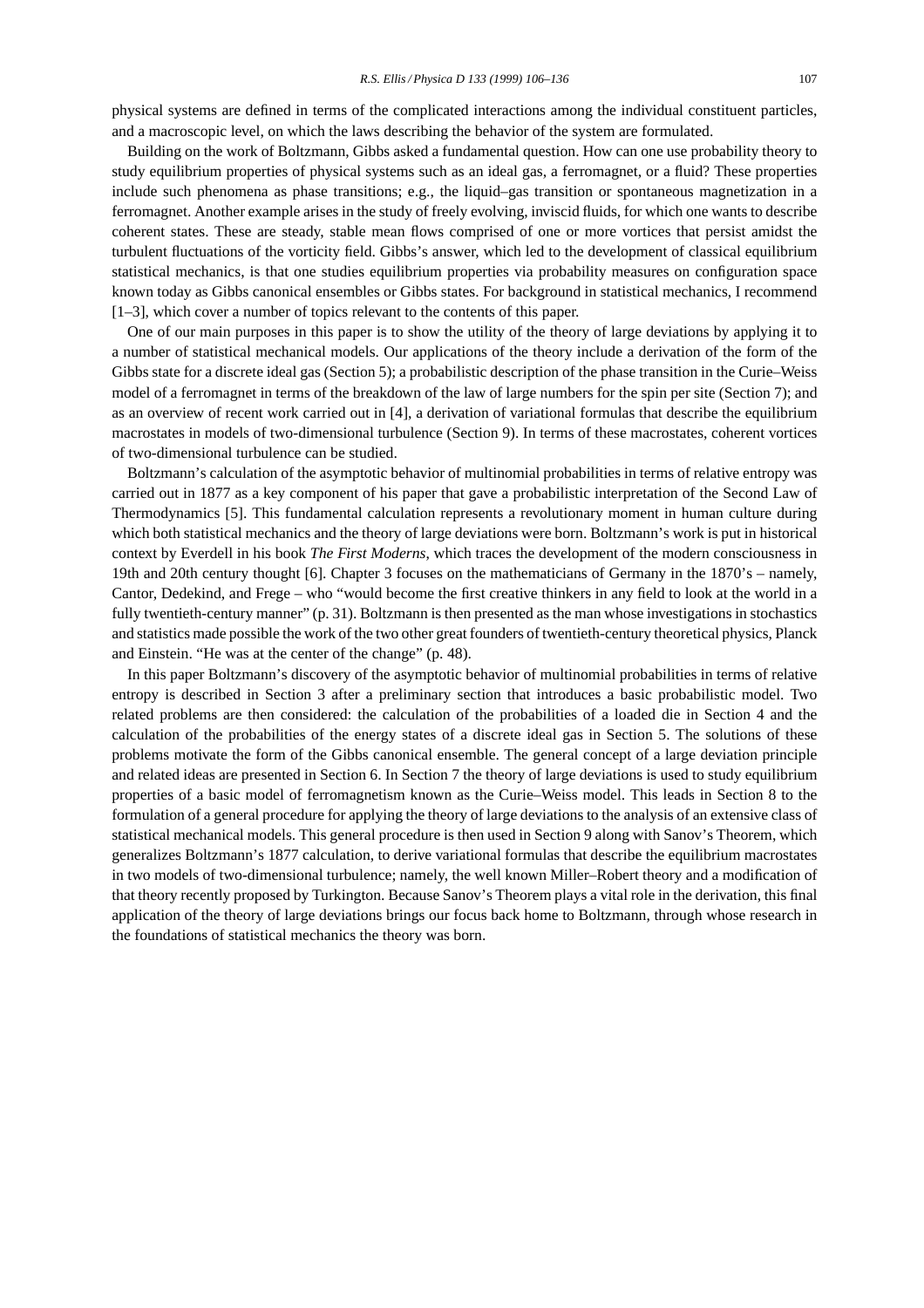#### **2. A basic probabilistic model**

In later sections we will investigate a number of questions in the theory of large deviations in the context of a basic probabilistic model, which we now introduce. Let  $\alpha \geq 2$  be an integer,  $y_1 < y_2 < \cdots < y_\alpha$  a set of  $\alpha$  real numbers, and  $\rho_1, \rho_2, \ldots, \rho_\alpha$  a set of  $\alpha$  positive real numbers summing to 1. We think of  $\Lambda = \{y_1, y_2, \ldots, y_\alpha\}$  as the set of possible outcomes of a random experiment in which each individual outcome  $y_k$  has the probability  $\rho_k$  of occurring. The vector  $\rho = (\rho_1, \rho_2, \dots, \rho_\alpha)$  is an element of the set of probability vectors

$$
\mathcal{P}_{\alpha} \dot{=} \left\{ \gamma \in \mathbb{R}^{\alpha} : \gamma = (\gamma_1, \gamma_2, \dots, \gamma_{\alpha}) \geq 0, \sum_{k=1}^{\alpha} \gamma_k = 1 \right\}.
$$

Any vector  $\gamma \in \mathcal{P}_{\alpha}$  also defines a probability measure on the set of subsets of  $\Lambda$  via

$$
\gamma = \gamma(\mathrm{d}y) \dot{=} \sum_{k=1}^{\alpha} \gamma_k \, \delta_{y_k}(\mathrm{d}y),
$$

where for  $y \in \Lambda \delta_{y_k} \{y\} = 1$  if  $y = y_k$  and equals 0 otherwise. Thus for  $B \subset \Lambda$ ,  $\gamma \{B\} = \sum_{y_k \in B} \gamma_k$ . For each integer n, the configuration space for *n* independent repetitions of the experiment is  $\Omega_n = \Lambda^n$ , a typical element of which is denoted by  $\omega = (\omega_1, \omega_2, \dots, \omega_n)$ . For each  $\omega \in \Omega_n$  we define

$$
P_n\{\omega\} \dot{=}\prod_{j=1}^n \rho\{\omega_j\}
$$

and extend this to a probability measure on the set of subsets of  $\Omega_n$  by defining

$$
P_n\{B\} \dot{=}\n\sum_{\omega\in B} P_n\{\omega\} \quad \text{for} \quad B\subset \Omega_n.
$$

 $P_n$  is called the product measure with one-dimensional marginals  $\rho$ . With respect to  $P_n$  the coordinate functions  $X_j(\omega) = \omega_j$ ,  $j = 1, 2, ..., n$ , are independent, identically distributed (i.i.d.) random variables with common distribution  $\rho$ ; that is, for any subsets  $B_1, B_2, \ldots, B_n$  of  $\Lambda$ 

$$
P_n\{\omega \in \Omega_n : X_j(\omega) \in B_j \quad \text{for} \quad j = 1, 2, \dots, n\} = \prod_{j=1}^n P_n\{\omega \in \Omega_n : X_j(\omega) \in B_j\} = \prod_{j=1}^n \rho\{B_j\}.
$$

**Example 1.** Random phenomena that can be studied via this basic model include standard examples such as coin tossing and die tossing and also include a discrete ideal gas.

- 1. *Coin tossing.* In this case  $\Lambda = \{1, 2\}$  and  $\rho_1 = \rho_2 = 1/2$ .
- 2. *Die tossing*. In this case  $\Lambda = \{1, 2, ..., 6\}$  and each  $\rho_k = 1/6$ .
- 3. *Discrete ideal gas.* Consider a 'discrete ideal gas' consisting of n identical, noninteracting particles, each having α equally likely energy levels  $y_1, y_2, \ldots, y_\alpha$ ; in this case each  $ρ_k$  equals  $1/α$ . The coordinate functions  $X_i$ represent the random energy levels of the molecules of the gas. The statistical independence of these random variables reflects the fact that the molecules of the gas do not interact.

We will return to the discrete ideal gas in Section 5 after introducing some basic concepts in theory of large deviations.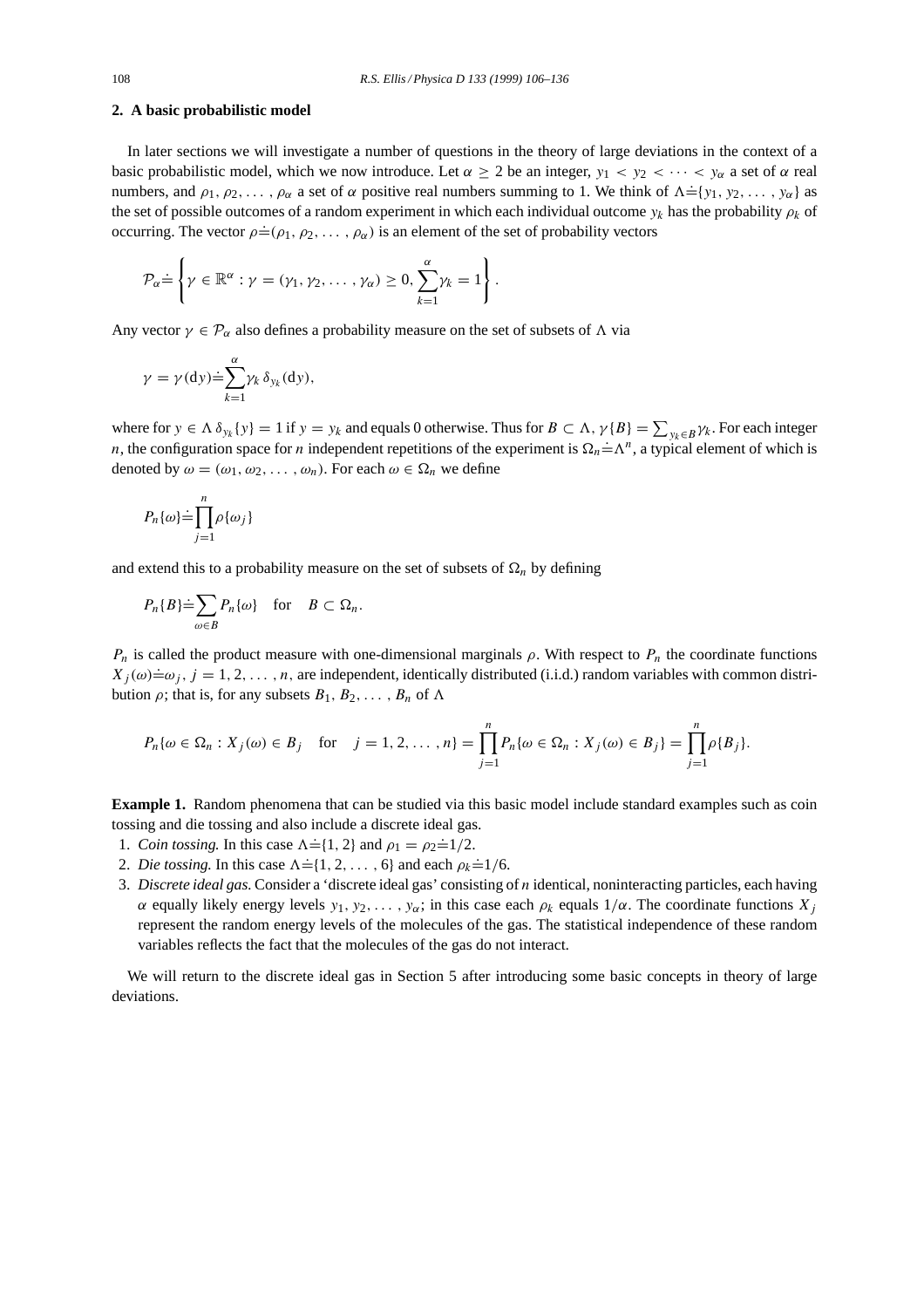#### **3. Boltzmann's discovery**

In its original form Boltzmann's discovery concerns the asymptotic behavior of multinomial coefficients. For the purpose of applications in this paper, it is advantageous to formulate it in terms of a probabilistic quantity known as the empirical vector. For  $\omega \in \Omega_n$  and  $y \in \Lambda$  define

$$
L_n(y) = L_n(\omega, y) \doteq \frac{1}{n} \sum_{j=1}^n \delta_{X_j(\omega)}\{y\}.
$$

Thus  $L_n(\omega, y)$  equals  $n^{-1} \cdot #\{j \in \{1, ..., n\} : \omega_j = y\}$ ; it counts the relative frequency with which y appears in the configuration  $\omega$ . We then define the empirical vector

$$
L_n = L_n(\omega) \doteq (L_n(\omega, y_1), \dots, L_n(\omega, y_\alpha)) = \frac{1}{n} \sum_{j=1}^n (\delta_{X_j(\omega)}\{y_1\}, \dots, \delta_{X_j(\omega)}\{y_\alpha\}).
$$

 $L_n$  takes values in  $\mathcal{P}_\alpha$ . By the last equality it equals the sample mean of the i.i.d. random variables  $(\delta_{X_i(\omega)}\{y_1\},\ldots,\delta_{X_i(\omega)}\{y_\alpha\}).$ 

The limiting behavior of  $L_n$  is straightforward to determine. Let  $\|\cdot\|$  denote the Euclidean norm on  $\mathbb{R}^\alpha$ . For any  $\gamma \in \mathcal{P}_{\alpha}$  and  $\varepsilon > 0$ , we define the open ball

$$
B(\gamma, \varepsilon) \dot{=} \{ \nu \in \mathcal{P}_{\alpha} : ||\gamma - \nu|| < \varepsilon \}.
$$

Since the  $X_i$  have the common distribution  $\rho$ , for each  $y_k \in \Lambda$ 

$$
E^{P_n}{L_n(y_k)} = E^{P_n}\left\{\frac{1}{n}\sum_{j=1}^n \delta_{X_j}{y_k}\right\} = \frac{1}{n}\sum_{j=1}^n P_n{X_j = y_k} = \rho_k,
$$

where  $E^{P_n}$  denotes expectation with respect to  $P_n$ . Hence by the weak law of large numbers for the sample means of i.i.d. random variables, for any  $\varepsilon > 0$ 

$$
\lim_{n \to \infty} P_n \{ L_n \in B(\rho, \varepsilon) \} = 1. \tag{1}
$$

It follows that for any  $\gamma \in \mathcal{P}_{\alpha}$  not equal to  $\rho$  and for any  $\varepsilon > 0$  satisfying  $0 < \varepsilon < ||\rho - \gamma||$ 

$$
\lim_{n \to \infty} P_n \{ L_n \in B(\gamma, \varepsilon) \} = 0. \tag{2}
$$

As we will see, Boltzmann's discovery implies that these probabilities converge to 0 exponentially fast in  $n$ . The exponential decay rate is given in terms of the relative entropy, which we now define.

**Definition 1** (Relative entropy). Let  $\rho = (\rho_1, \ldots, \rho_\alpha)$  denote the probability vector in  $\mathcal{P}_\alpha$  in terms of which the basic probabilistic model is defined. The relative entropy of  $\gamma \in \mathcal{P}_{\alpha}$  with respect to  $\rho$  is defined by

$$
I_{\rho}(\gamma) \dot{=} \sum_{k=1}^{\alpha} \gamma_k \log \frac{\gamma_k}{\rho_k}.
$$

Several properties of the relative entropy are given in the next lemma.

**Lemma 1.** *For*  $\gamma \in \mathcal{P}_{\alpha}$ ,  $I_{\rho}(\gamma)$  *measures the discrepancy between*  $\gamma$  *and*  $\rho$  *in the sense that*  $I_{\gamma}(\rho) \ge 0$  *and*  $I_{\gamma}(\rho) = 0$  *if and only if*  $\gamma = \rho$ . *Thus*  $I_{\rho}(\gamma)$  *attains its infimum of* 0 *over*  $\mathcal{P}_{\alpha}$  *at the unique measure*  $\gamma = \rho$ . *In addition,*  $I_{\rho}$  *is strictly convex on*  $\mathcal{P}_{\alpha}$ *.*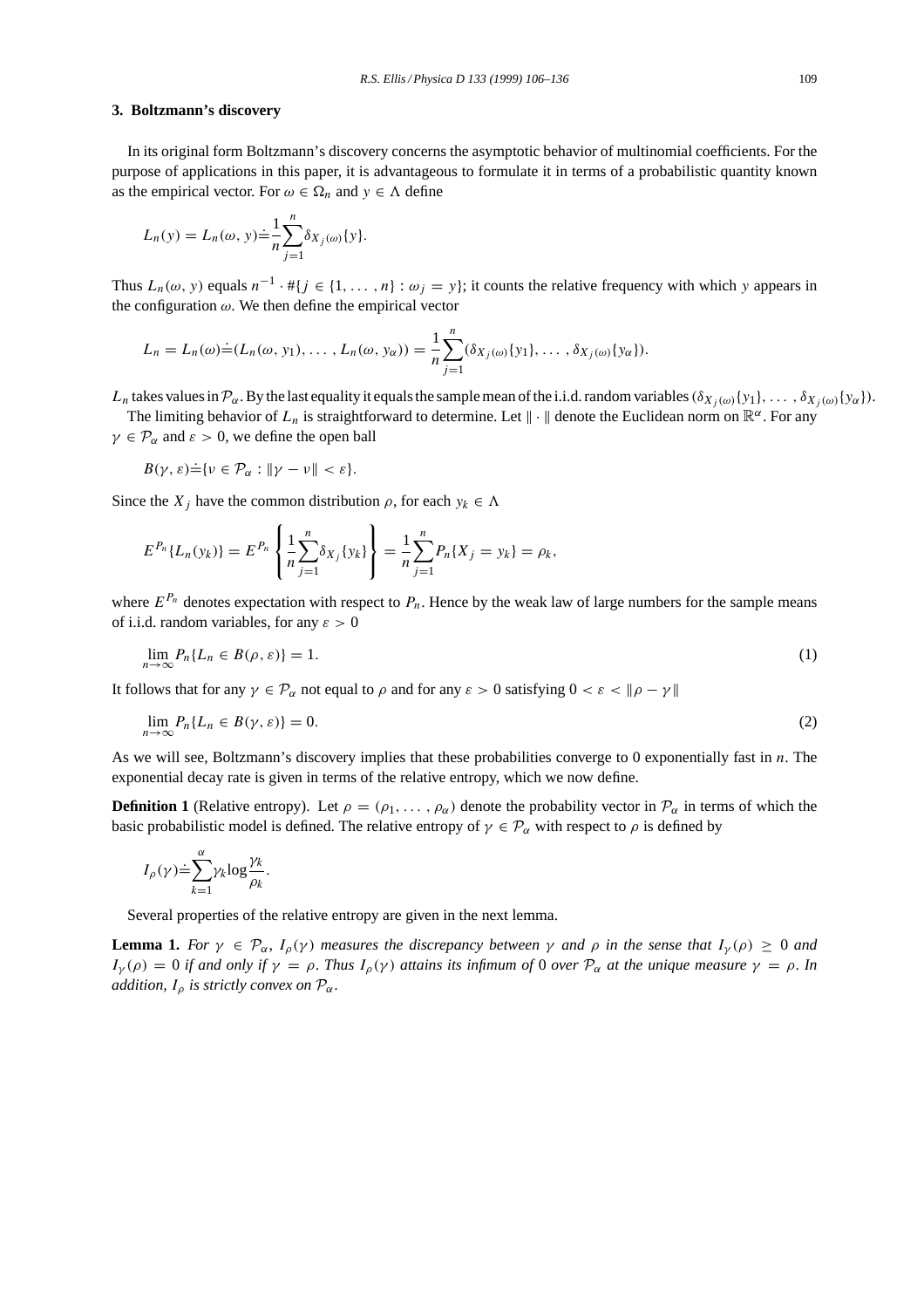**Proof.** For  $x \ge 0$  the graph of the strictly convex function xlogx has the tangent line  $y = x - 1$  at  $x = 1$ . Hence  $x\log x \geq x - 1$  with equality if and only if  $x = 1$ . It follows that for any  $\gamma \in \mathcal{P}_{\alpha}$ 

$$
\frac{\gamma_k}{\rho_k} \log \frac{\gamma_k}{\rho_k} \ge \frac{\gamma_k}{\rho_k} - 1 \tag{3}
$$

with equality if and only if  $\gamma_k = \rho_k$ . Multiplying this inequality by  $\rho_k$  and summing over k yields

$$
I_{\rho}(\gamma) = \sum_{k=1}^{\alpha} \gamma_k \log \frac{\gamma_k}{\rho_k} \ge \sum_{k=1}^{\alpha} (\gamma_k - \rho_k) = 0.
$$

 $I_{\rho}(\gamma) = 0$  if and only if equality holds in Eq. (3) for each k; i.e., if and only if  $\gamma = \rho$ . This yields the first assertion in the proposition. This proof is typical of proofs of analogous results involving relative entropy [cf. Proposition 1] in that we use a global convexity inequality,  $x \log x \geq x - 1$  with equality if and only if  $x = 1$ , rather than calculus to determine where  $I_{\rho}$  attains its infimum over  $\mathcal{P}_{\alpha}$ . Since

$$
I_{\rho}(\gamma) = \sum_{k=1}^{\alpha} \rho_k \frac{\gamma_k}{\rho_k} \log \frac{\gamma_k}{\rho_k},
$$

the strict convexity of  $I_\rho$  is a consequence of the strict convexity of xlogx for  $x \ge 0$ .

We are now ready to give the first formulation of Boltzmann's discovery, which we state using a heuristic notation. However, the proof uses formal calculations that can easily be turned into a rigorous proof of an asymptotic theorem. That theorem is stated in Theorem 2. From Boltzmann's momentous discovery both the theory of large deviations and the Gibbsian formulation of equilibrium statistical mechanics grew.

**Theorem 1** (Boltzmann's discovery – formulation 1). *For any*  $\gamma \in \mathcal{P}_{\alpha}$  *and all sufficiently small*  $\varepsilon > 0$ 

$$
P_n\{L_n \in B(\gamma,\varepsilon)\} \approx \exp[-nI_\rho(\gamma)] \quad \text{as} \ \ n \to \infty.
$$

**Heuristic proof.** By elementary combinatorics

$$
P_n\{L_n \in B(\gamma, \varepsilon)\} = P_n\left\{\omega \in \Omega_n : L_n(\omega) \sim \frac{1}{n}(n\gamma_1, n\gamma_2, \dots, n\gamma_\alpha)\right\}
$$

$$
\approx P_n\{\#\{\omega_j\}'s = y_1\} \sim n\gamma_1, \dots, \#\{\omega_j\}'s = y_\alpha\} \sim n\gamma_\alpha\}
$$

$$
\approx \frac{n!}{(n\gamma_1)!(n\gamma_2)!\cdots(n\gamma_\alpha)!} \rho_1^{n\gamma_1} \rho_2^{n\gamma_2} \cdots \rho_\alpha^{n\gamma_\alpha}.
$$

Stirling's formula in the weak form  $log(n!) = nlog n - n + O(log n)$  yields

$$
\frac{1}{n}\log P_n\{L_n \in B(\gamma,\varepsilon)\} \approx \frac{1}{n}\log\left(\frac{n!}{(n\gamma_1)!(n\gamma_2)!\cdots(n\gamma_\alpha)!}\right) + \sum_{k=1}^\alpha \gamma_k \log \rho_k
$$
\n
$$
= -\sum_{k=1}^\alpha \gamma_k \log \gamma_k + \mathcal{O}\left(\frac{\log n}{n}\right) + \sum_{k=1}^\alpha \gamma_k \log \rho_k = -\sum_{k=1}^\alpha \gamma_k \log \frac{\gamma_k}{\rho_k} + \mathcal{O}\left(\frac{\log n}{n}\right)
$$
\n
$$
= -I_\rho(\gamma) + \mathcal{O}\left(\frac{\log n}{n}\right).
$$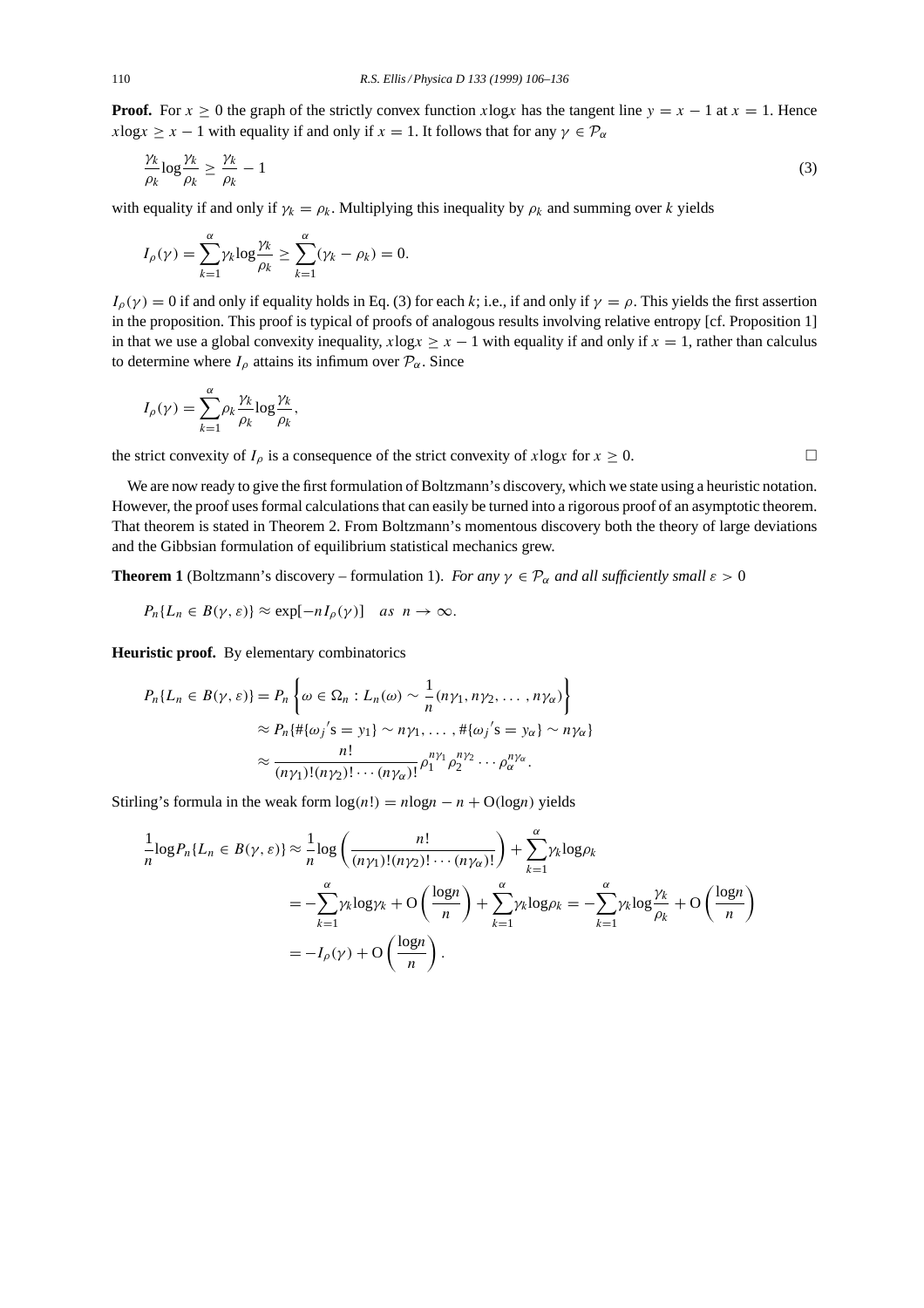Theorem 1 has the following interesting consequence. Let  $\gamma$  be any vector in  $\mathcal{P}_{\alpha}$  which differs from  $\rho$ . Since  $I_{\rho}(\gamma) > 0$  (Lemma 1), it follows that for all sufficiently small  $\varepsilon > 0$ 

$$
P_n\{L_n \in B(\gamma, \varepsilon)\} \approx \exp[-nI_\rho(\gamma)] \to 0 \quad \text{as } n \to \infty,
$$

a limit which, if rigorous, would imply Eq. (2).

Let A be a Borel subset of  $\mathcal{P}_{\alpha}$ ; the class of Borel subsets includes all closed sets and all open sets. If  $\rho$  is not contained in the closure of A, then by the weak law of large numbers

$$
\lim_{n\to\infty} P_n\{L_n\in A\}=0,
$$

and by analogy with the heuristic asymptotic result given in Theorem 1 we expect that these probabilities converge to 0 exponentially fast with  $n$ . This is in fact the case. In order to express the exponential decay rate of such probabilities in terms of the relative entropy, we introduce the notation  $I_{\rho}(A) = \inf_{\gamma \in A} I_{\rho}(\gamma)$ . The range of  $L_n(\omega)$  for  $\omega \in \Omega_n$  is the set of probability vectors having the form  $k/n$ , where  $k \in \mathbb{R}^{\alpha}$  has non-negative integer coordinates summing to *n*; hence the cardinality of the range does not exceed  $n^{\alpha}$ . Since

$$
P_n\{L_n \in A\} = \sum_{\gamma \in A} P_n\{L_n \sim \gamma\} \approx \sum_{\gamma \in A} \exp[-nI_\rho(\gamma)]
$$

and

$$
\exp[-nI_{\rho}(A)] \le \sum_{\gamma \in A} \exp[-nI_{\rho}(\gamma)] \le n^{\alpha} \exp[-nI_{\rho}(A)],
$$

one expects that at least to exponential order

$$
P_n\{L_n \in A\} \approx \exp[-nI_\rho(A)] \quad \text{as } n \to \infty. \tag{4}
$$

As formulated in Corollary 1, this asymptotic result is indeed valid. It is a consequence of the following rigorous reformulation of Boltzmann's discovery, known as Sanov's Theorem, which expresses the large deviation principle for the empirical vectors  $L_n$ . That concept is defined in general in Definition 3.

**Theorem 2** (Boltzmann's discovery – formulation 2). *The sequence of random probability vectors* { $L_n$ ,  $n \in \mathbb{N}$ } *satisfies the large deviation principle on*  $P_{\alpha}$  *with rate function*  $I_{\rho}$  *in the following sense.* 1. *Large deviation upper bound: for any closed subset F of*  $P_{\alpha}$ 

$$
\limsup_{n\to\infty}\frac{1}{n}\log P_n\{L_n\in F\}\leq -I_\rho(F).
$$

2. *Large deviation lower bound: for any open subset* G of  $\mathcal{P}_{\alpha}$ 

$$
\liminf_{n\to\infty}\frac{1}{n}\log P_n\{L_n\in G\}\geq -I_\rho(G).
$$

**Comments on the proof.** For  $\gamma \in \mathcal{P}_{\alpha}$  and  $\varepsilon > 0$ ,  $B(\gamma, \varepsilon)$  denotes the open ball with center  $\gamma$  and radius  $\varepsilon$  and  $\bar{B}(\gamma, \varepsilon)$  denotes the corresponding closed ball. Since  $\mathcal{P}_{\alpha}$  is a compact subset of  $\mathbb{R}^{\alpha}$ , any closed subset F of  $\mathcal{P}_{\alpha}$  is automatically compact. By a standard covering argument it is not hard to show that the large deviation upper bound holds for any closed set F provided one obtains the large deviation upper bound for any closed ball  $\bar{B}(\gamma, \varepsilon)$ :

$$
\limsup_{n\to\infty}\frac{1}{n}\log P_n\{L_n\in \bar{B}(\gamma,\varepsilon)\}\leq -I_\rho(\bar{B}(\gamma,\varepsilon)).
$$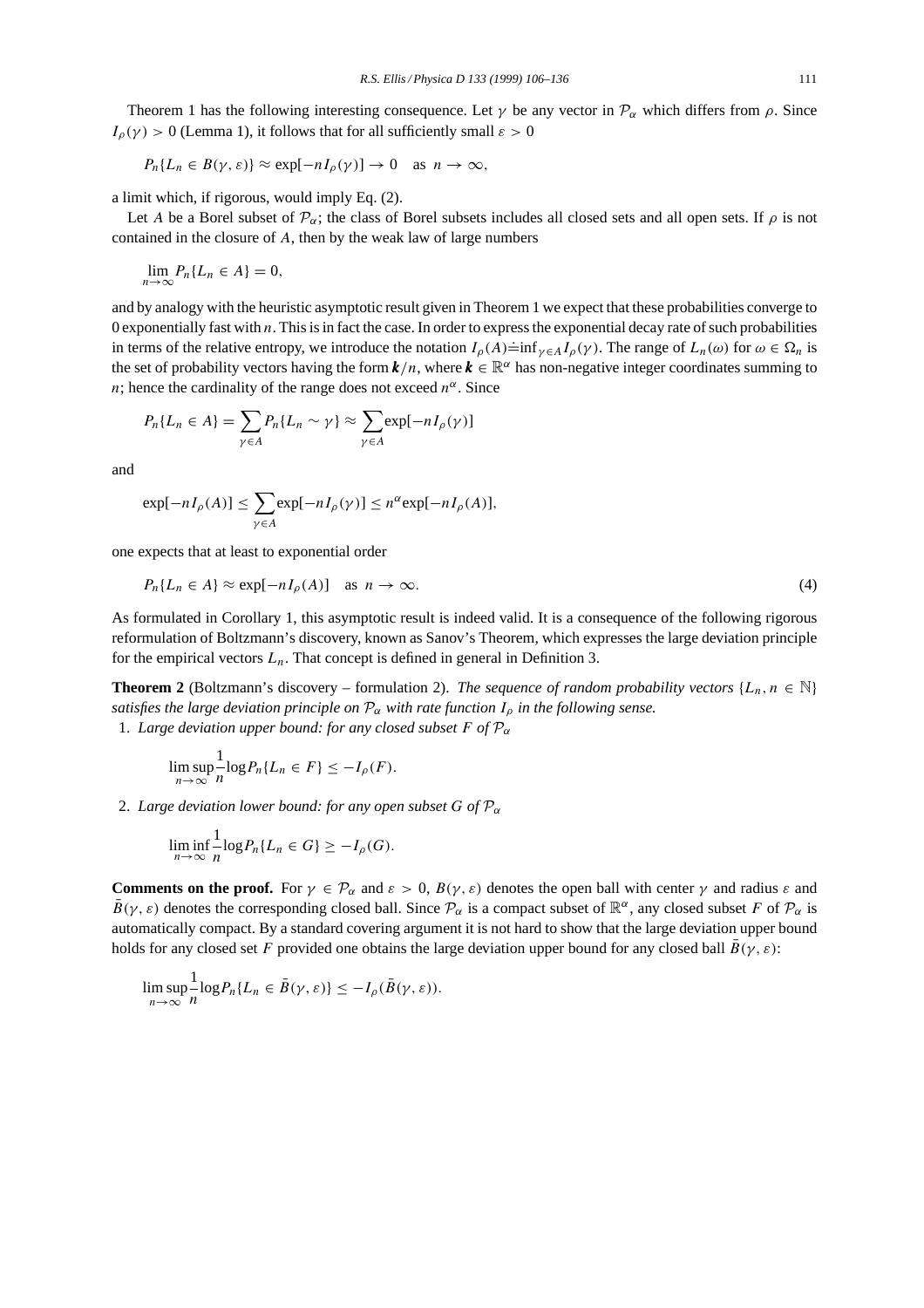Likewise, the large deviation lower bound holds for any open set G provided one obtains the large deviation lower bound for any open ball  $B(\gamma, \varepsilon)$ :

$$
\liminf_{n\to\infty}\frac{1}{n}\log P_n\{L_n\in B(\gamma,\varepsilon)\}\geq -I_\rho(B(\gamma,\varepsilon)).
$$

The bounds in the last two displays can be proved via combinatorics and Stirling's formula as in the heuristic proof of Theorem 1; one can easily adapt the calculations given in ([1], Section I.4). The details are omitted.  $\Box$ 

For a class of Borel subsets A of  $\mathcal{P}_{\alpha}$  we can now derive a rigorous version of the asymptotic formula (4). This class consists of sets A such that  $\overline{\text{int }A}$ , the closure of the interior of A relative to  $\mathcal{P}_{\alpha}$ , equals  $\overline{A}$ , the closure of A. Any open ball  $B(\gamma, \varepsilon)$  or closed ball  $\bar{B}(\gamma, \varepsilon)$  satisfies this condition.

**Corollary 1.** Let A be any Borel subset of  $\mathcal{P}_{\alpha}$  such that  $\overline{\text{int } A} = \overline{A}$ . Then

$$
\lim_{n \to \infty} \frac{1}{n} \log P_n \{ L_n \in A \} = -I_\rho(A).
$$

**Proof.** Since  $\overline{A} \supseteq A \supseteq \text{int } A$ ,

$$
-I_{\rho}(\bar{A}) \ge \limsup_{n \to \infty} \frac{1}{n} \log P_n \{ L_n \in \bar{A} \} \ge \limsup_{n \to \infty} \frac{1}{n} \log P_n \{ L_n \in A \} \ge \liminf_{n \to \infty} \frac{1}{n} \log P_n \{ L_n \in A \}
$$

$$
\ge \liminf_{n \to \infty} \frac{1}{n} \log P_n \{ L_n \in \text{int } A \} \ge -I_{\rho}(\text{int } A).
$$

The continuity of  $I_0$  on  $\mathcal{P}_{\alpha}$  implies that  $I_0(\text{int }A) = I_0(\text{int }A)$ . Hence by the condition on A, the extreme terms in this display are equal. The desired limit follows.  $\Box$ 

The next corollary of Theorem 2 allows one to conclude that a large class of probabilities involving  $L_n$  converge to 0. The analogue of this corollary in other large deviation settings is extremely useful in applications. For example, we will use it in Section 7 to analyze the Curie–Weiss model of ferromagnetism.

**Corollary 2.** Let A be any Borel subset of  $\mathcal{P}_{\alpha}$  such that  $\bar{A}$  does not contain  $\rho$ . Then  $I_{\rho}(\bar{A}) > 0$  and for some  $C < \infty$ 

$$
P_n\{L_n \in A\} \leq C \exp[-nI_\rho(\bar{A})] \to 0 \quad \text{as } n \to \infty.
$$

**Proof.** Since  $I_{\rho}(\gamma) > I_{\rho}(\rho) = 0$  for any  $\gamma \neq \rho$ , the positivity of  $I_{\rho}(\overline{A})$  follows from the continuity of  $I_{\rho}$  on  $\mathcal{P}_{\alpha}$ . The second assertion is an immediate consequence of the large deviation upper bound applied to  $\bar{A}$  and the positivity of  $I_{\rho}(\bar{A})$ .

Take any  $\varepsilon > 0$ . Applying Corollary 2 to the complement of the open ball  $B(\rho, \varepsilon)$  yields  $P_n\{L_n \notin B(\rho, \varepsilon)\}\to 0$ or equivalently

$$
\lim_{n\to\infty} P_n\{L_n\in B(\rho,\varepsilon)\}=1.
$$

Although this rederives the weak law of large numbers for  $L_n$  as already expressed in Eq. (1), this second derivation relates the order-1 limit for  $L_n$  to the point in  $\mathcal{P}_{\alpha}$  – namely,  $\rho$  – where the rate function  $I_{\rho}$  attains its infimum. In this context we call  $\rho$  the 'equilibrium value' of  $L_n$  with respect to the measures  $P_n$ . This limit is the simplest example, and the first of several more complicated but related formulations to be encountered in this paper, of what is commonly called a 'maximum entropy principle'. Following the usual convention in the physical literature, we will continue to use this terminology in referring to such principles even though we are minimizing the relative entropy (equivalently, maximizing  $-I_\rho(\gamma)$ ) rather than maximizing the physical entropy. When  $\rho_k = 1/\alpha$  for each  $k$ , the two quantities differ by a minus sign and an additive constant.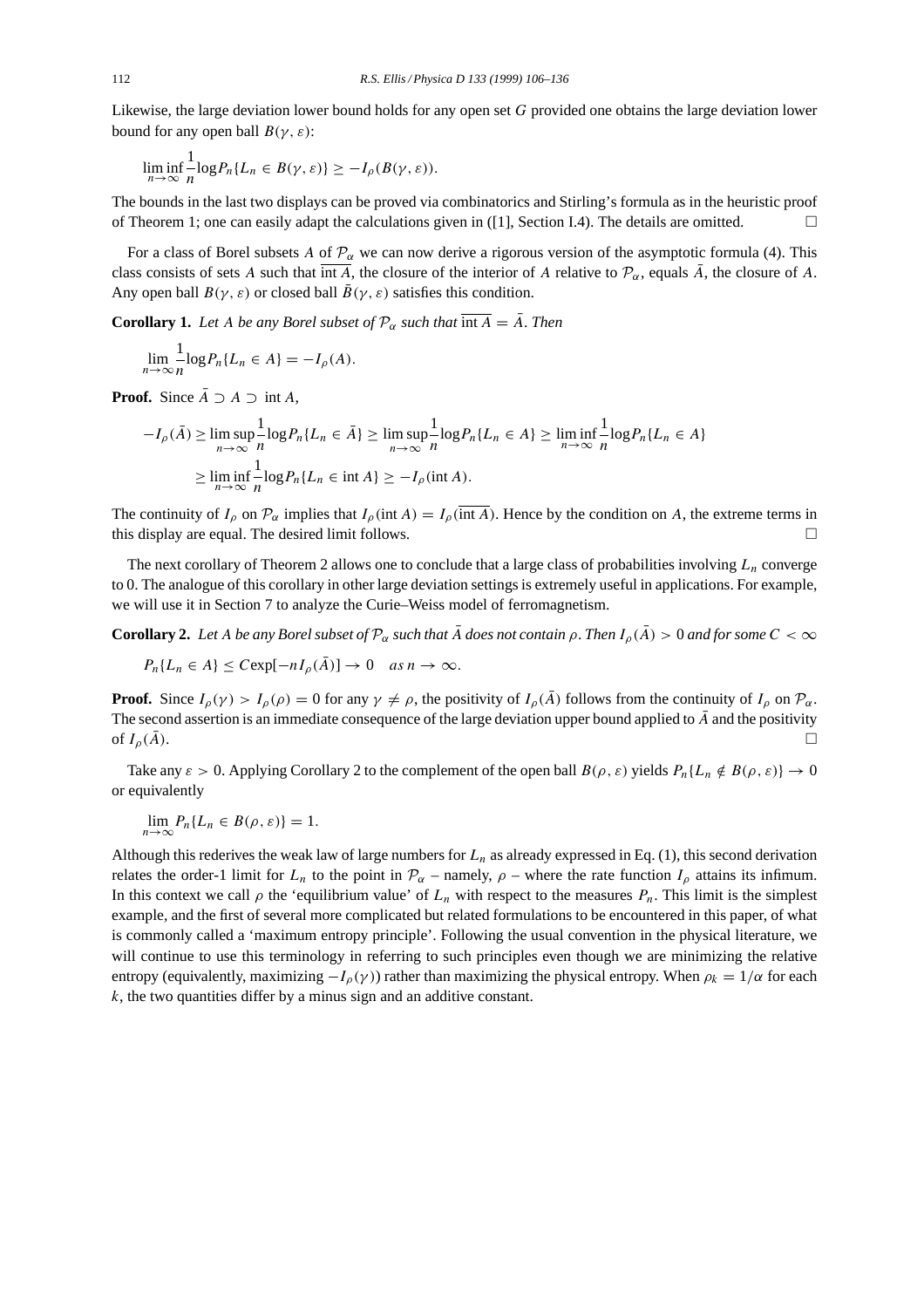**Maximum Entropy Principle 1.**  $\gamma_0 \in \mathcal{P}_{\alpha}$  *is an equilibrium value of*  $L_n$  *with respect to*  $P_n$  *if and only if*  $\gamma_0$ *minimizes*  $I_{\rho}(\gamma)$  *over*  $\mathcal{P}_{\alpha}$ *; this occurs if and only if*  $\gamma_0 = \rho$ *.* 

In the next section we will present a limit theorem for  $L_n$  whose proof is based on the precise, exponential-order estimates given by the large deviation principle in Theorem 2.

### **4.** A conditioned limit theorem for  $L_n$

You participate in a crooked gambling game being played with a loaded die. How can you determine the actual probabilities of each face  $1, 2, \ldots$ , 6? The conditioned limit theorem to be introduced in this section not only gives an answer to this apparently ambiguous question, but also, with some additional work, has important statistical mechanical implications. As we will see in Section 5, it motivates the form of the Gibbs state for the discrete ideal gas and, by extension, for any statistical mechanical system characterized by conservation of energy. These unexpected theorems are the first indication of the power of Boltzmann's discovery, which gives precise exponential-order estimates for probabilities of the form  $P_n\{L_n \in A\}$ . The theorems have the following form. Suppose that one is given a particular set A and wants to determine a set B belonging to a certain class (e.g., open balls) such that the conditioned limit

$$
\lim_{n \to \infty} P_n \{ L_n \in B | L_n \in A \} = \lim_{n \to \infty} P_n \{ L_n \in B \cap A \} \frac{1}{P_n \{ L_n \in A \}} = 1
$$

is valid. Since to exponential order

$$
P_n\{L_n \in B \cap A\} \frac{1}{P_n\{L_n \in A\}} \approx \exp[-n(I_\rho(B \cap A) - I_\rho(A))],
$$

one should obtain the conditioned limit if B satisfies  $I_\rho(B \cap A) = I_\rho(A)$ . If one can determine the point in A where the infimum of  $I_\rho$  is attained, then one picks B to contain this point. In the examples involving the loaded die and the discrete ideal gas, such a minimizing point can be determined. It will lead to a second maximum entropy principle for  $L_n$  with respect to the conditional probabilities  $P_n\{\cdot | L_n \in A\}.$ 

We return to the question concerning the loaded die, using the basic probabilistic model introduced in Section 2 (Example 1, part 2). Upon entering the crooked gambling game, one assigns the equal probabilities  $\rho_k = 1/6$  to each of the six faces because one has no additional information. One then observes the game for  $n$  tosses; probabilistically this corresponds to knowing a configuration  $\omega \in \{1, \ldots, 6\}^n$ . Based on the value of

$$
S_n(\omega) \doteq \sum_{j=1}^n X_j(\omega) = \sum_{j=1}^n \omega_j,
$$

one desires to recalculate the probabilities of the six faces. Being a mathematician rather than a professional gambler, I will carry this out in the limit  $n \to \infty$ .

If the die were fair, then the sample mean  $S_n(\omega)/n$  should equal approximately the theoretical mean

$$
\bar{y} \dot{=} \sum_{k=1}^{6} k \rho_k = 3.5.
$$

Hence let us assume that  $S_n/n \in [z - a, z]$ , where a is a small positive number and  $1 \le z - a < z < \bar{y}$ ; a similar result would hold if we assumed that  $S_n/n \in [z, z + a]$ , where  $\bar{y} < z < z + a \leq 6$ . We can now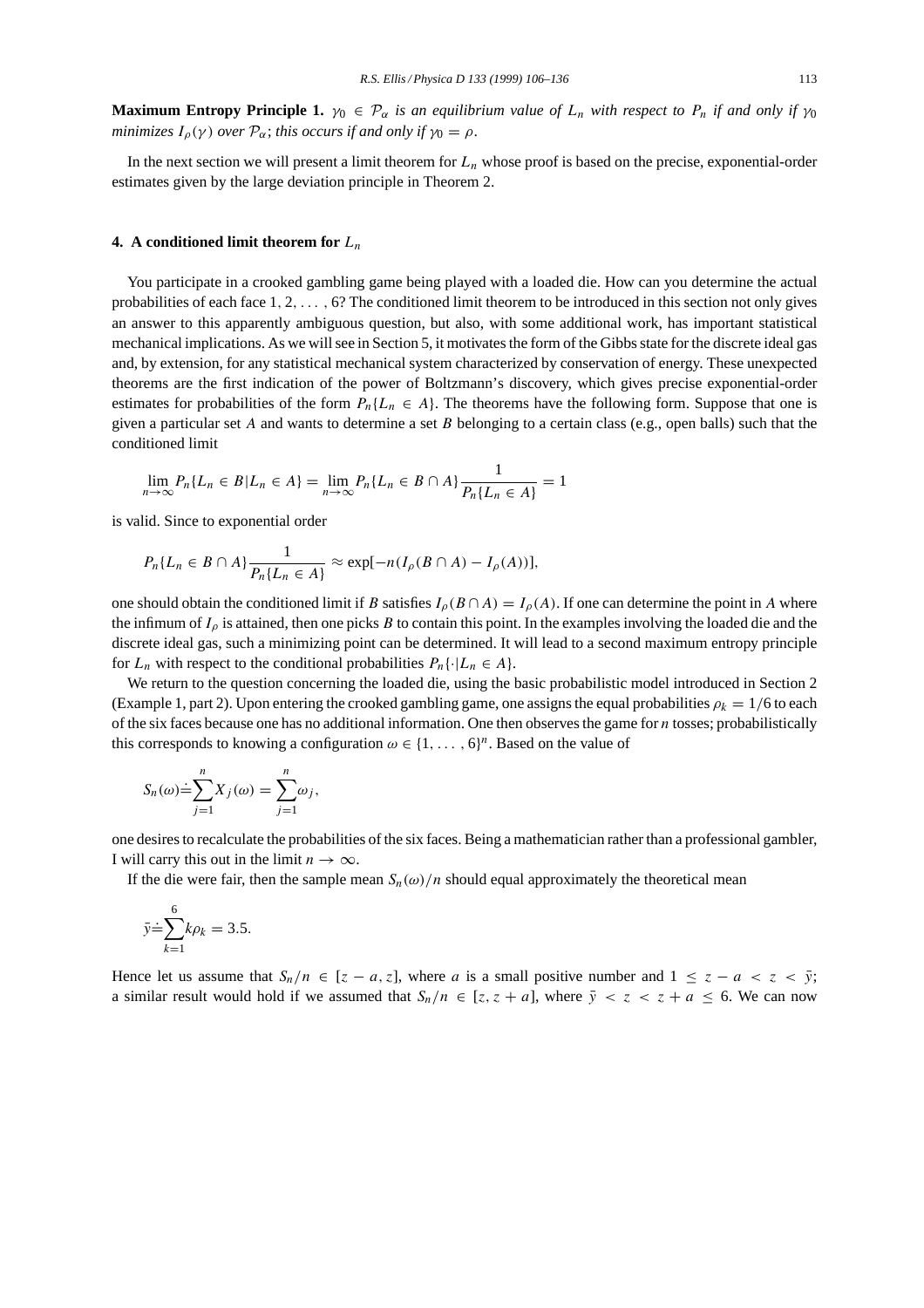formulate the question concerning the loaded die as the following conditioned limit: determine positive numbers  $\{\rho_k^*, k = 1, \ldots, 6\}$  summing to 1 such that

.

$$
\rho_k^* = \lim_{n \to \infty} P_n \left\{ X_1 = k \middle| \frac{S_n}{n} \in [z - a, z] \right\}
$$

This will be seen to follow from the following more easily answered question: in the limit  $n \to \infty$ , conditioned on  $S_n/n \in [z-a, z]$ , determine the most likely configuration  $\rho^* = (\rho_1^*, \dots, \rho_6^*)$  of  $L_n$ . In other words, we want  $\rho^* \in \mathcal{P}_{\alpha}$  such that for any  $\varepsilon > 0$ 

$$
\lim_{n \to \infty} P_n \left\{ L_n \in B(\rho^*, \varepsilon) \middle| \frac{S_n}{n} \in [z - a, z] \right\} = 1.
$$

The form of  $\rho^*$  is given in the following theorem; it depends only on z, not on a.

We formulate the theorem for a general state space  $\Lambda = \{y_1, \ldots, y_\alpha\}$  and a given positive vector  $\rho =$  $(\rho_1, \ldots, \rho_\alpha) \in \mathcal{P}_\alpha$ . As above, define

$$
S_n \doteq \sum_{j=1}^n X_j \quad \text{and} \quad \bar{y} \doteq \sum_{k=1}^\alpha y_k \rho_k
$$

and for  $a > 0$  fix a closed interval  $[z - a, z] \subset [y_1, \overline{y})$ . A theorem analogous to the following would hold if  $[z - a, z] \subset [y_1, \bar{y}]$  were replaced by  $[z, z + a] \subset (\bar{y}, y_\alpha]$ .

# **Theorem 3.**

1. *There exists*  $\rho^{(\beta)} \in \mathcal{P}_{\alpha}$  *such that for every*  $\varepsilon > 0$ 

$$
\lim_{n \to \infty} P_n \left\{ L_n \in B(\rho^{(\beta)}, \varepsilon) \middle| \frac{S_n}{n} \in [z - a, z] \right\} = 1. \tag{5}
$$

*The quantity*  $\rho^{(\beta)} = (\rho_1^{(\beta)}, \dots, \rho_\alpha^{(\beta)})$  *has the form* 

$$
\rho_k^{(\beta)} \doteq \frac{\exp[-\beta y_k] \rho_k}{\sum_{j=1}^{\alpha} \exp[-\beta y_j] \rho_j},
$$

*where*  $\beta = \beta(z) \in \mathbb{R}$  *is chosen so that*  $\sum_{k=1}^{\alpha} y_k \rho_k^{(\beta)} = z$ . 2. For any continuous function f mapping  $\overline{P}_{\alpha}$  into  $\mathbb{R}$ 

$$
\lim_{n\to\infty} E^{P_n}\left\{f(L_n)|\frac{S_n}{n}\in[z-a,z]\right\}=f(\rho^{(\beta)}).
$$

3. *For each*  $k \in \{1, \ldots, \alpha\}$ 

$$
\rho_k^{(\beta)} = \lim_{n \to \infty} P_n \left\{ X_1 = y_k | \frac{S_n}{n} \in [z - a, z] \right\}.
$$

We first show that  $\rho^{(\beta)}$  is well defined. For  $r \in \mathbb{R}$  simple calculus gives the following properties of  $c(r) \doteq \log(\sum_{k=1}^{\alpha}$  $\exp[ry_k]\rho_k$ :  $c''(r) > 0$ ,  $c'(r) \to y_1$  as  $r \to -\infty$ ,  $c'(0) = \bar{y}$ , and  $c'(r) \to y_\alpha$  as  $r \to \infty$ . Hence there exists a unique  $\beta = \beta(z)$  such that  $c'(-\beta) = \sum_{k=1}^{\alpha} y_k \rho_k^{(\beta)} = z$ , as claimed. Since  $y_1 < z < \bar{y}$ ,  $\beta = \beta(z)$  is positive.

In order to prove the limit (5) in part 1, we express the conditional probability in Eq. (5) in terms of the empirical vector  $L_n$ . Define the closed convex set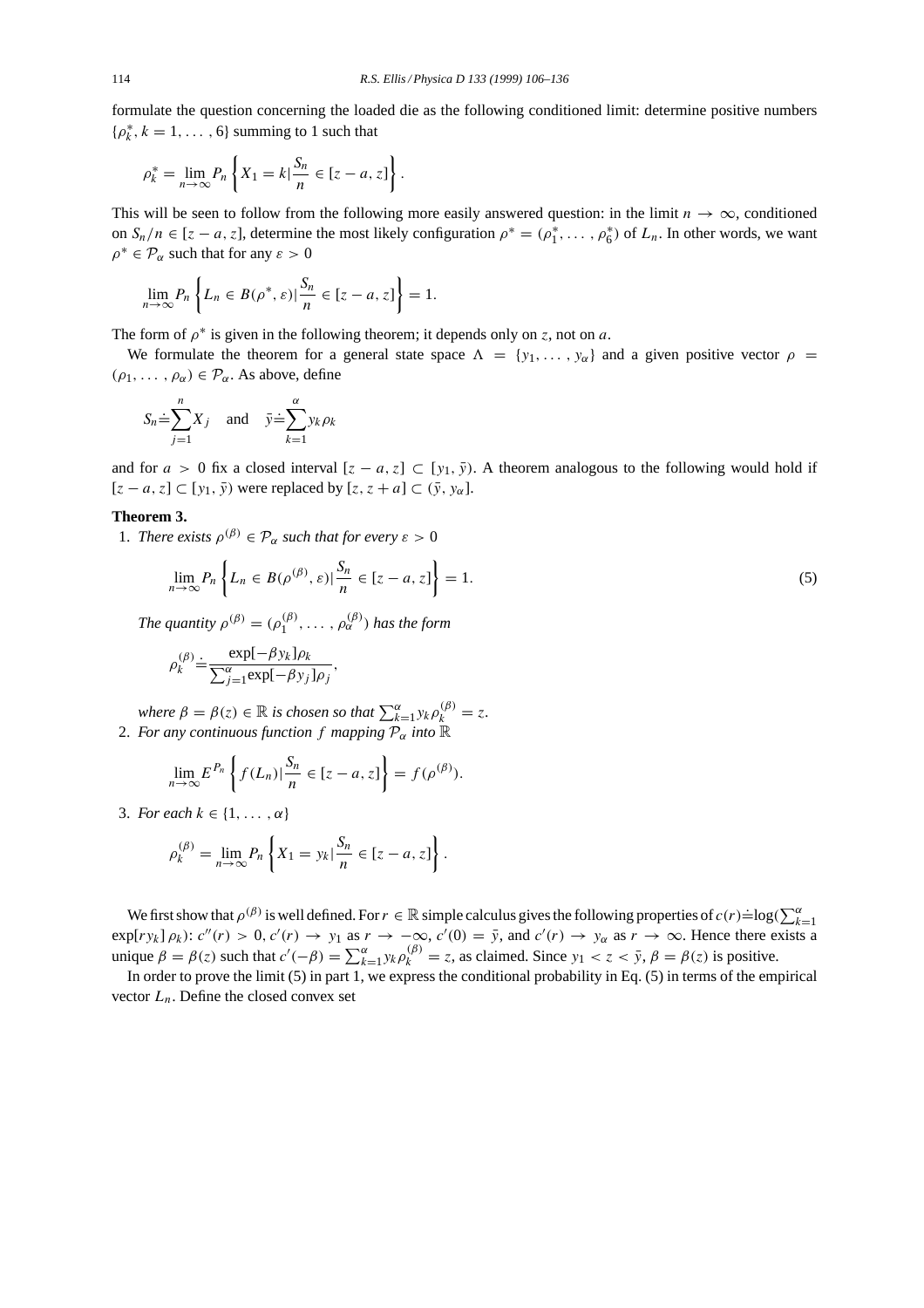$$
A(z) \doteq \left\{ \gamma \in \mathcal{P}_{\alpha} : \sum_{k=1}^{\alpha} y_k \gamma_k \in [z - a, z] \right\}
$$

which contains  $\rho^{(\beta)}$ . Since for each  $\omega \in \Omega_n$ 

$$
\frac{1}{n}S_n(\omega) = \sum_{j=1}^n y_k L_n(\omega, y_k),
$$

it follows that  $\{\omega \in \Omega_n : S_n(\omega)/n \in [z-a, z]\} = \{\omega \in \Omega_n : L_n(\omega) \in A(z)\}.$  Hence using the formal notation of Eq. (4), we have for large  $n$ 

$$
P_n\left\{L_n \in B(\rho^{(\beta)}, \varepsilon) \mid \frac{S_n}{n} \in [z-a, z]\right\} = P_n\{L_n \in B(\rho^{(\beta)}, \varepsilon) | L_n \in A(z)\}
$$

$$
= P_n\{L_n \in B(\rho^{(\beta)}, \varepsilon) \cap A(z)\} \frac{1}{P_n\{L_n \in A(z)\}}
$$

$$
\approx \exp[-n(I_\rho(B(\rho^{(\beta)}, \varepsilon) \cap A(z)) - I_\rho(A(z)))].
$$

,

The last expression, and thus the probability in the first line of the display, are of order 1 provided

$$
I_{\rho}(B(\rho^{(\beta)}, \varepsilon) \cap A(z)) = I_{\rho}(A(z)).
$$
\n<sup>(6)</sup>

The next proposition shows that  $I_\rho$  attains its infimum over  $A(z)$  at the unique point  $\rho^{(\beta)}$ . This gives Eq. (6) and motivates the fact that for large n,  $P_n\{L_n \in B(\rho^{(\beta)}, \varepsilon) | S_n/n \in [z-a, z]\}\approx 1$ . It is not difficult to convert these formal calculations into a proof of the limit (5). The details are omitted.

**Proposition 1.**  $I_\rho$  attains its infimum over  $A(z) \doteq \{ \gamma \in \mathcal{P}_\alpha : \sum_{k=1}^\alpha y_k \gamma_k \in [z-a, z] \}$  at the unique point  $\rho^{(\beta)}$ *defined in part* 1 *of Theorem 3*.

**Proof.** We recall that  $\beta = \beta(z) > 0$  and that for each  $k \in \{1, ..., \alpha\}$ 

$$
\frac{\rho_k^{(\beta)}}{\rho_k} = \frac{\exp[-\beta y_k]}{\exp[c(-\beta)]},
$$

where for  $r \in \mathbb{R} c(r) \doteq \log(\sum_{k=1}^{\alpha} \exp[r y_k] \rho_k)$ . Hence for any  $\gamma \in A(z)$ 

$$
I_{\rho}(\gamma) = \sum_{k=1}^{\alpha} \gamma_k \log \frac{\gamma_k}{\rho_k} = \sum_{k=1}^{\alpha} \gamma_k \log \frac{\gamma_k}{\rho_k(\beta)} + \sum_{k=1}^{\alpha} \gamma_k \log \frac{\rho_k(\beta)}{\rho_k}
$$
  
=  $I_{\rho(\beta)}(\gamma) - \beta \sum_{k=1}^{\alpha} y_k \gamma_k - c(-\beta) \ge I_{\rho(\beta)}(\gamma) - \beta z - c(-\beta).$ 

Since  $I_{\rho(\beta)}(\gamma) \ge 0$  with equality if and only if  $\gamma = \rho^{(\beta)}$  (Lemma 1), it follows that for any  $\gamma \in A(z)$ 

$$
I_{\rho}(\gamma) \ge -\beta z - c(-\beta) = I_{\rho}(\rho^{(\beta)})
$$

with equality if and only if  $\gamma = \rho^{(\beta)}$ .

Combining this proposition with part 1 of Theorem 3 gives the second maximum entropy principle in the paper.

**Maximum Entropy Principle 2.** *Conditioned on*  $S_n/n \in [z - a, z]$ , *the asymptotically most likely configuration of*  $L_n$  *is*  $\rho^{(\beta)}$ , *which is the unique*  $\gamma \in \mathcal{P}_\alpha$  *that minimizes*  $I_\rho(\gamma)$  *subject to the constraint that*  $\gamma \in A(z)$ *. In statistical*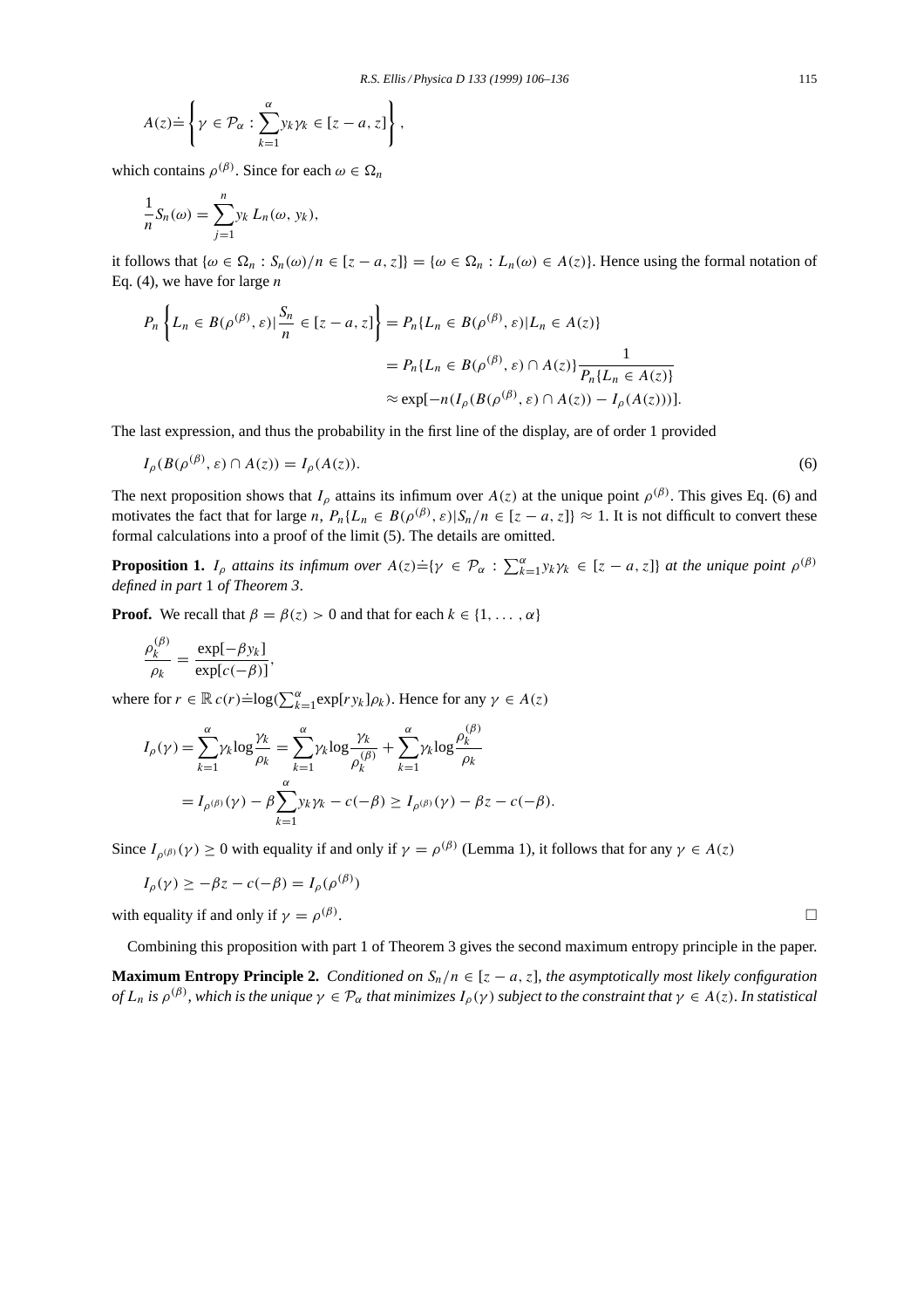*mechanical terminology,*  $\rho^{(\beta)}$  *is the equilibrium macrostate of*  $\{L_n\}$  *with respect to the conditional probabilities*  $P_n\{\cdot|S_n/n \in [z-a, z]\}.$ 

Part 2 of Theorem 3 states that for any continuous function f mapping  $\mathcal{P}_{\alpha}$  into  $\mathbb R$ 

$$
\lim_{n\to\infty} E^{P_n}\left\{f(L_n)|\frac{S_n}{n}\in[z-a,z]\right\}=f(\rho^{(\beta)}).
$$

This is an immediate consequence of part 1 and the continuity of f. Part 2 of Theorem 3 is another expression of the maximum entropy Principle 2.

Let  $y_i$  be any point in  $\Lambda$ . As in ([7], p. 87), we prove part 3 of Theorem 3 by relating the conditional probability  $P_n{X_1 = y_i | S_n/n \in [z - a, z]}$  to the conditional expectation  $E^{P_n}{f(L_n)|S_n/n \in [z - a, z]}$  considered in part 2. Given  $\varphi$  any function mapping  $\Lambda$  into  $\mathbb{R}$ , we define a continuous function on  $\mathcal{P}_{\alpha}$  by

$$
f(\gamma) \dot{=} \sum_{k=1}^{\alpha} \varphi(y_k) \gamma_k.
$$

Since  $f(L_n) = \sum_{k=1}^{\alpha} \varphi(y_k) L_n(y_k) = (1/n) \sum_{j=1}^n \varphi(X_j)$ , by symmetry and part 2

$$
\lim_{n \to \infty} E^{P_n} \left\{ \varphi(X_1) \Big| \frac{S_n}{n} \in [z - a, z] \right\} = \lim_{n \to \infty} \frac{1}{n} \sum_{j=1}^n E^{P_n} \left\{ \varphi(X_j) \Big| \frac{S_n}{n} \in [z - a, z] \right\}
$$
\n
$$
= \lim_{n \to \infty} E^{P_n} \left\{ f(L_n) \Big| \frac{S_n}{n} \in [z - a, z] \right\} = f(\rho^{(\beta)}) = \sum_{k=1}^\infty \varphi(y_k) \rho_k^{(\beta)}.
$$

Setting  $\varphi \doteq 1_{y_i}$  yields the limit in part 3 of Theorem 3:

$$
\lim_{n \to \infty} P_n \left\{ X_1 = y_i | \frac{S_n}{n} \in [z - a, z] \right\} = \rho_i^{(\beta)}.
$$

With some additional work one can generalize part 1 of Theorem 3 by proving that with respect to the conditional probabilities  $P_n\{\cdot|S_n/n \in [z-a, a]\}\{L_n\}$  satisfies the large deviation principle on  $\mathcal{P}_{\alpha}$  with rate function

$$
I(\gamma) \doteq \begin{cases} I_{\rho}(\gamma) - I_{\rho}(A(z)) & \text{if } \gamma \in A(z) \\ \infty & \text{if } \gamma \in \mathcal{P}_{\alpha} \backslash A(z). \end{cases}
$$

This large deviation principle is not needed in the sequel, and the proof is omitted.

In the next section we will show how calculations analogous to those used to motivate Theorem 3 can be used to derive the form of the Gibbs state for the discrete ideal gas.

#### **5. Gibbs states for models in statistical mechanics**

The discussion in the previous section concerning a loaded die applies with minor changes to the discrete ideal gas, introduced in part  $3$  of Example 1. This system consists of  $n$  identical, noninteracting particles, each having  $\alpha$  possible energy levels  $y_1, y_2, ..., y_\alpha$ . For  $\omega \in \Omega_n = \Lambda^n$  we write  $H_n(\omega)$  in place of  $S_n(\omega) = \sum_{j=1}^n \omega_j$ ;  $H_n(\omega)$  denotes the total energy in the configuration  $\omega$ . In the absence of further information, one assigns the equal probabilities  $\rho_k = 1/\alpha$  to each of the  $y_k$ 's. Defining  $\bar{y} = \sum_{k=1}^{\infty} y_k \rho_k$ , suppose that the energy per particle,  $H_n/n$ , is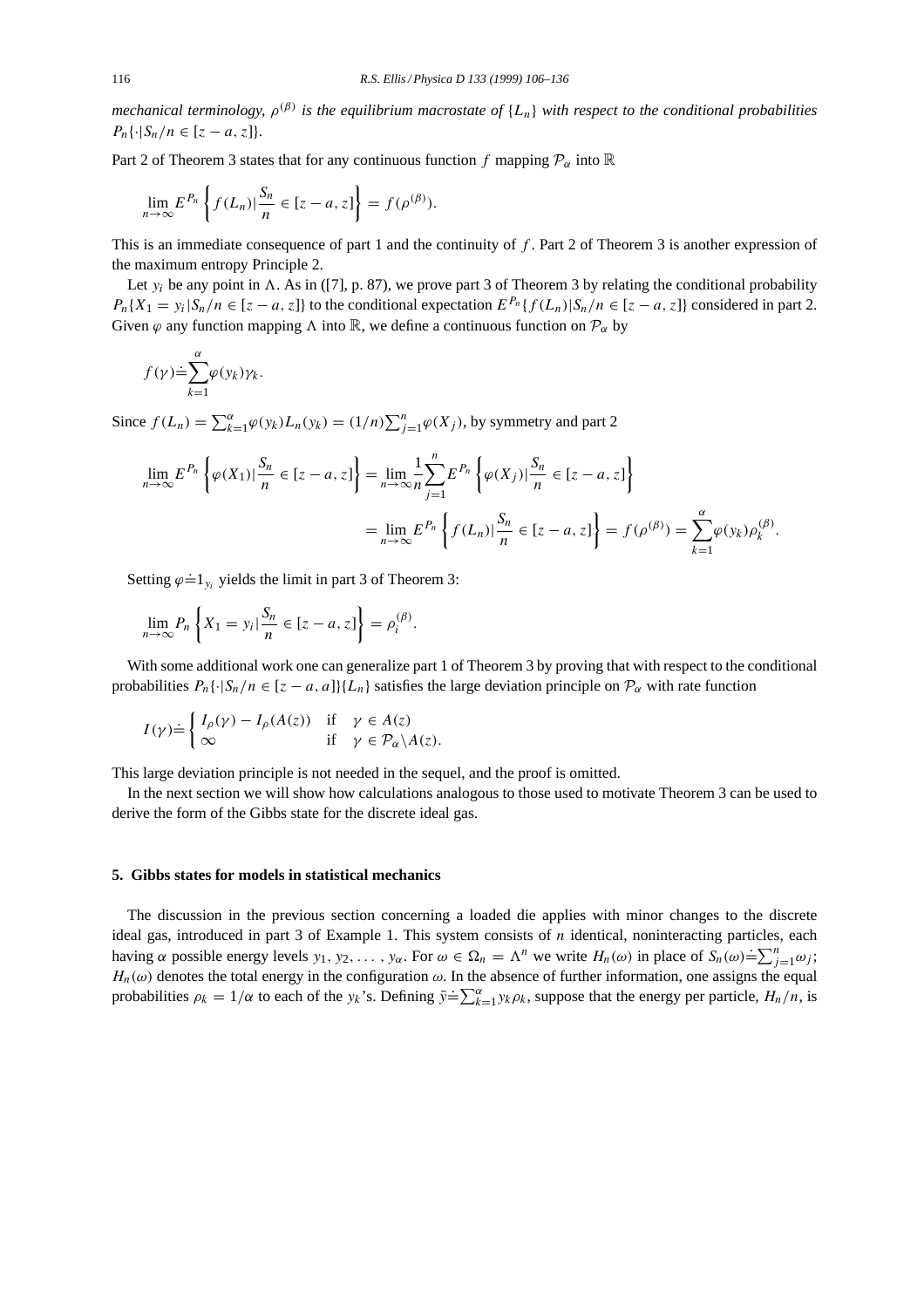conditioned to lie in an interval  $[z - a, z]$ , where a is a small positive number and  $y_1 \leq z - a < z < \bar{y}$ . According to part 3 of Theorem 3, for each  $k \in \{1, \ldots, \alpha\}$ 

$$
\rho_k^{(\beta)} = \lim_{n \to \infty} P_n \left\{ X_1 = y_k | \frac{H_n}{n} \in [z - a, z] \right\},\,
$$

where  $\rho_k^{(\beta)}$  $\Rightarrow$   $\exists$ exp[- $\beta y_k$ ]  $\rho_k / \sum_{j=1}^{\alpha} \exp[-\beta y_j] \rho_j$  and  $\beta = \beta(z) \in \mathbb{R}$  is chosen so that  $\sum_{k=1}^{\alpha} y_k \rho_k^{(\beta)} = z$ .

Let  $t \ge 2$  be a positive integer. The limit in the last display leads to a natural question. Conditioned on  $H_n/n \in$  $[z - a, z]$ , as  $n \to \infty$  what is the limiting conditional distribution of the random variables  $X_1, \ldots, X_t$ , which represent the energy levels of the first t particles? Although  $X_1, \ldots, X_t$  are independent with respect to the original product measure  $P_n$ , this independence is lost when  $P_n$  is replaced by the conditional distribution  $P_n\{\cdot |H_n/n \in$  $[z - a, z]$ . Hence the answer given in the next theorem is somewhat surprising: with respect to  $P_n\{\cdot |H_n/n \in \mathbb{R}\}$  $[z - a, z]$ , the limiting distribution is the product measure on  $\Omega_t$  with one-dimensional marginals  $\rho^{(\beta)}$ . In other words, in the limit  $n \to \infty$  the independence of  $X_1, \ldots, X_t$  is regained. The theorem leads to, and in a sense motivates, the concept of the Gibbs state of the discrete ideal gas. We will end the section by discussing Gibbs states for this and other statistical mechanical models. As in Theorem 3, a theorem analogous to the following would hold if  $[z - a, z] \subset [y_1, \overline{y}]$  were replaced by  $[z, z + a] \subset (\overline{y}, y_\alpha]$ .

**Theorem 4.** *Given*  $t \in \mathbb{N}$ ,  $y_{k_1}, \ldots, y_{k_t} \in \Lambda$ , *and*  $[z - a, z] \subset [y_1, \overline{y})$ ,

$$
\lim_{n \to \infty} P_n \left\{ X_1 = y_{k_1}, \dots, X_t = y_{k_t} \mid \frac{H_n}{n} \in [z - a, z] \right\} = \prod_{j=1}^t \rho_{k_j}^{(\beta)}.
$$
\n(7)

**Comments on the proof.** We consider  $t = 2$ ; arbitrary  $t \in \mathbb{N}$  can be handled similarly. For  $\omega \in \Omega_n$  and i,  $j \in \mathbb{N}$  $\{1,\ldots,\alpha\}$  define

$$
L_{n,2}(\{y_i, y_j\}) = L_{n,2}(\omega, \{y_i, y_j\}) \doteq \frac{1}{n} \left( \sum_{j=1}^{n-1} \delta_{X_j(\omega), X_{j+1}(\omega)} \{y_i, y_j\} + \delta_{X_n(\omega), X_1(\omega)} \{y_i, y_j\} \right).
$$

This counts the relative frequency with which the pair { $y_i$ ,  $y_j$ } appears in the configuration ( $\omega_1, \ldots, \omega_n, \omega_1$ ). We then define the empirical pair vector

$$
L_{n,2} \dot{=} \{L_{n,2}(\{y_i, y_j\}), \ i, j = 1, \ldots, \alpha\}.
$$

This takes values in the set  $\mathcal{P}_{\alpha,2}$  consisting of all  $\tau = {\tau_{i,j}, i, j = 1, ..., \alpha}$  satisfying  $\tau_{i,j} \ge 0$  and  $\sum_{i,j=1}^{\alpha} \tau_{i,j} = 1$ . Suppose one can show that  $\tau^* = {\rho_i^{(\beta)} \rho_j^{(\beta)}}$ ,  $i, j = 1, ..., \alpha$  has the property that for every  $\varepsilon > 0$ 

$$
\lim_{n \to \infty} P_n \left\{ L_{n,2} \in B(\tau^*, \varepsilon) \middle| \frac{H_n}{n} \in [z - a, z] \right\} = 1. \tag{8}
$$

Then as in Theorem 3, it will follow that

$$
\lim_{n \to \infty} P_n \left\{ X_1 = y_i, X_2 = y_j \big| \frac{H_n}{n} \in [z - a, z] \right\} = \rho_i^{(\beta)} \rho_j^{(\beta)}.
$$

As the analogous limit in part 1 of Theorem 3 is derived, Eq. (8) can be proved by showing that the sequence  $\{L_{n,2}, n \in \mathbb{N}\}\$  satisfies the large deviation principle on  $\mathcal{P}_{\alpha,2}$  ([1], Section I.5) and that the rate function attains its infimum over an appropriately defined, closed convex subset of  $\mathcal{P}_{\alpha,2}$  at the unique point  $\tau^*$  (cf. Eq. (6)). The details are omitted.  $\Box$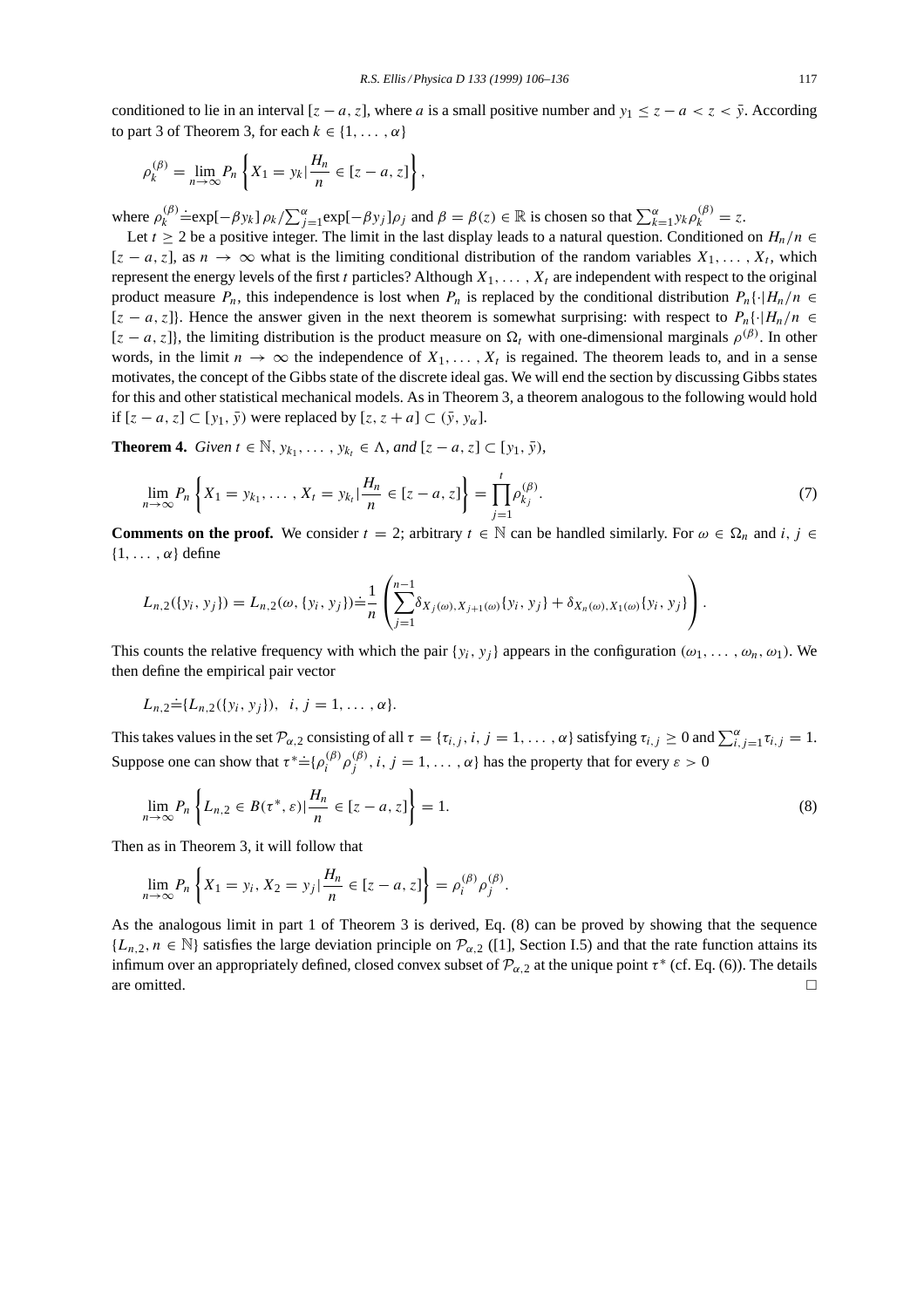The quantity appearing on the right side of Eq. (7) defines a probability measure  $P_{t,\beta}$  on  $\Omega_t$  which equals the product measure with one-dimensional marginals  $\rho^{(\beta)}$ . In the notation of Theorem 4,

$$
P_{t,\beta}\{X_1 = y_{k_1},\ldots,X_t = y_{k_t}\} = \prod_{j=1}^t \rho_{k_j}^{(\beta)}.
$$

 $P_{t,\beta}$  can be written in terms of the total energy  $H_t(\omega) \doteq \sum_{j=1}^t \omega_j$ : for  $\omega \in \Omega_t$ 

$$
P_{t,\beta}\{\omega\} = \prod_{j=1}^t \rho^{(\beta)}\{\omega_j\} = \frac{1}{Z_t(\beta)} \exp[-\beta H_t(\omega)] P_t\{\omega\},
$$

where  $P_t{\{\omega\}} = \prod_{j=1}^t \rho{\{\omega_j\}} = 1/\alpha^t$ ,

$$
Z_t(\beta) \doteq \sum_{\omega \in \Omega_t} \exp[-\beta H_t(\omega)] P_t\{\omega\} = \left(\sum_{k=1}^{\alpha} \exp[-\beta y_k] \rho_k\right)^t,
$$

and  $\beta = \beta(z) \in \mathbb{R}$  is the unique value of  $\beta$  for which  $\sum_{k=1}^{\alpha} y_k \rho_k^{(\beta)} = z$  is valid.

Theorem 4 can be motivated by a non-large deviation calculation that we present using a formal notation [8]. Since  $\bar{y} = \sum_{k=1}^{\alpha} y_k \rho_k = E^{P_n} \{X_1\}$ , by the weak law of large numbers  $P_n \{H_n/n \sim \bar{y}\} \approx 1$  for large n. Since the conditioning is on a set of probability close to 1, one expects that

$$
\lim_{n \to \infty} P_n \left\{ X_1 = y_{k_1}, \dots, X_t = y_{k_t} \mid \frac{H_n}{n} \sim \bar{y} \right\} = \lim_{n \to \infty} P_n \{ X_1 = y_{k_1}, \dots, X_t = y_{k_t} \} = \prod_{j=1}^t \rho_{k_j}
$$
\n
$$
= P_t \{ X_1 = y_{k_1}, \dots, X_t = y_{k_t} \}.
$$

Now take  $z \neq \bar{y}$  and for any  $\beta > 0$  let  $P_{n,\beta}$  denote the product measure on  $\Omega_n$  with one-dimensional marginals  $\rho^{(\beta)}$ . A short calculation shows that for any  $\beta > 0$ 

$$
P_n\left\{X_1 = y_{k_1}, \ldots, X_t = y_{k_t} | \frac{H_n}{n} \sim z\right\} = P_{n,\beta}\left\{X_1 = y_{k_1}, \ldots, X_t = y_{k_t} | \frac{H_n}{n} \sim z\right\}.
$$

If one picks  $\beta = \beta(z)$  such that  $z = \sum_{k=1}^{\alpha} y_k \rho_k^{(\beta(z))} = E^{P_{n,\beta(z)}}\{X_1\}$ , then by the weak law of large numbers  $P_{n,\beta(z)}\{H_n/n \sim z\} \approx 1$ , and since the conditioning is on a set of probability close to 1, again one expects that

$$
\lim_{n \to \infty} P_n \left\{ X_1 = y_{k_1}, \dots, X_t = y_{k_t} | \frac{H_n}{n} \sim z \right\} = \lim_{n \to \infty} P_{n, \beta(z)} \left\{ X_1 = y_{k_1}, \dots, X_t = y_{k_t} | \frac{H_n}{n} \sim z \right\}
$$
\n
$$
= \lim_{n \to \infty} P_{n, \beta(z)} \{ X_1 = y_{k_1}, \dots, X_t = y_{k_t} \} = \prod_{j=1}^t \rho_{k_j}^{(\beta(z))}
$$
\n
$$
= P_{t, \beta(z)} \{ X_1 = y_{k_1}, \dots, X_t = y_{k_t} \}.
$$

This is consistent with Theorem 4.

For any subset B of  $\Omega_t$ , Eq. (7) implies that

$$
\lim_{n \to \infty} P_n \left\{ (X_1, \dots, X_t) \in B \, | \, \frac{H_n}{n} \in [z - a, z] \right\} = P_{t, \beta} \{ B \}. \tag{9}
$$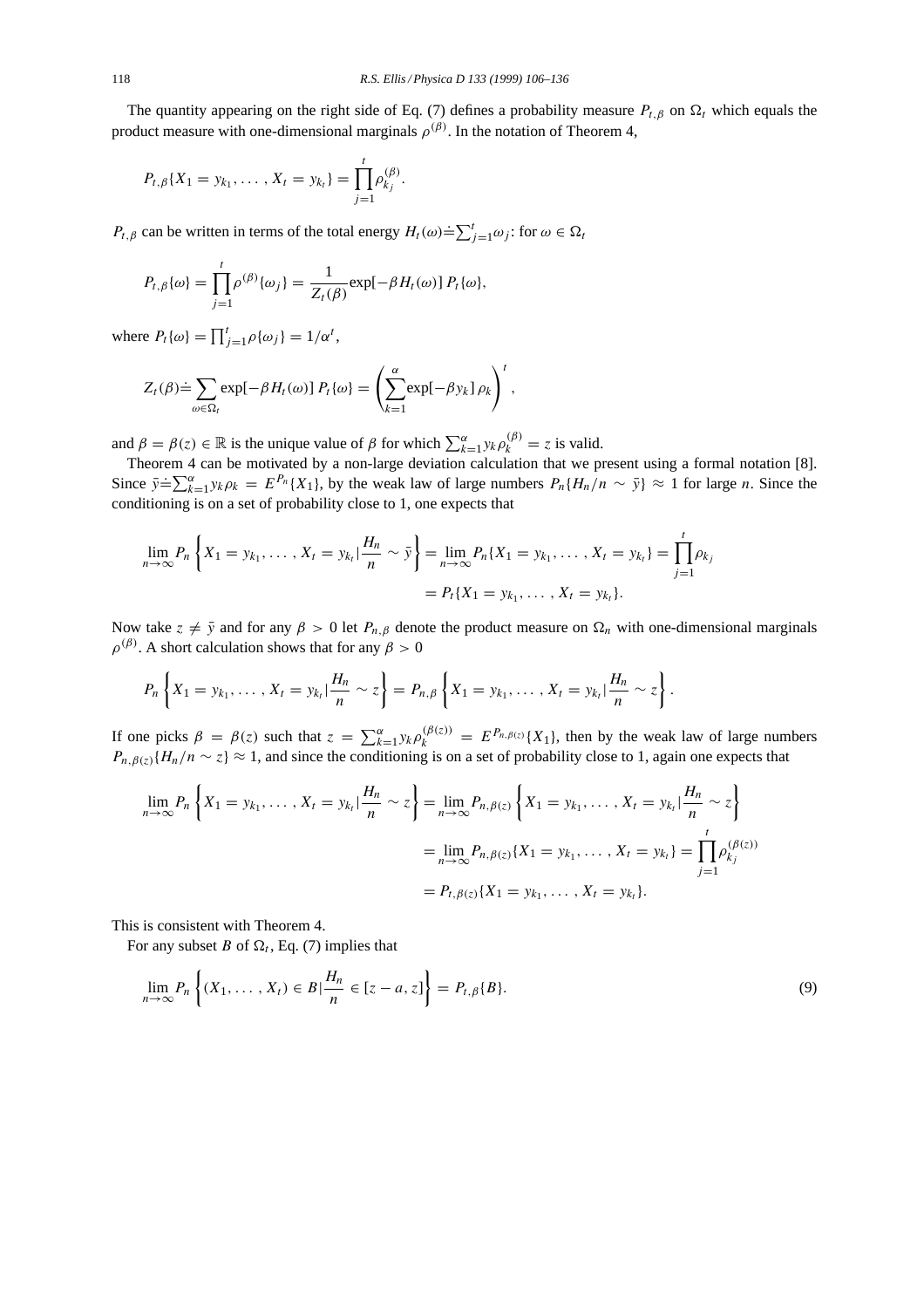Since  $\sum_{\omega \in \Omega_t} [H_t(\omega)/t] P_{t,\beta}(\omega) = \sum_{k=1}^{\alpha} y_k \rho_k^{(\beta)}$ , the constraint on  $\beta = \beta(z)$  can be expressed as a constraint on  $P_{t,\beta}$ :

choose 
$$
\beta = \beta(z)
$$
 so that  $\sum_{\omega \in \Omega_t} \left[ \frac{H_t(\omega)}{t} \right] P_{t,\beta} \{\omega\} = z.$  (10)

The conditional probability on the left side of Eq. (9) is known as the Gibbs microcanonical ensemble, and the probability on the right side of Eq. (9) as the Gibbs canonical ensemble or Gibbs state. This limit expresses the equivalence of the two ensembles provided  $\beta$  is chosen in accordance with Eq. (10). Since the Gibbs state has a much simpler form than the Gibbs microcanonical ensemble, one usually prefers to work with the former. One can interpret  $\beta$  as a parameter that is proportional to the inverse temperature.

This discussion motivates the definition of the Gibbs states for a wide class of statistical mechanical models that are defined in terms of an energy function. We will write the energy function, or Hamiltonian, and the corresponding Gibbs state as  $H_n$  and  $P_{n,\beta}$  rather than as  $H_t$  and  $P_{t,\beta}$ , as we did in the preceding paragraph. The notation of Section 2 is used. Thus  $P_n$  is the product measure on the set of subsets of  $\Omega_n = \Lambda^n$  with one-dimensional marginals  $\rho$ .

**Definition 2.** Let  $H_n$  be a function mapping  $\Omega_n$  into  $\mathbb{R}$ ;  $H_n(\omega)$  defines the energy of the configuration  $\omega$  and is known as a Hamiltonian. Let  $\beta$  be a parameter proportional to the inverse temperature. Then the Gibbs canonical ensemble, or the Gibbs state, is the probability measure

$$
P_{n,\beta}\{\omega\} \doteq \frac{1}{Z_n(\beta)} \exp[-\beta H_n(\omega)] P_n\{\omega\} \text{ for } \omega \in \Omega_n,
$$

where  $Z_n(\beta)$  is the normalization factor that makes  $P_{n,\beta}$  a probability measure. That is,

$$
Z_n(\beta) \doteq \sum_{\omega \in \Omega_n} \exp[-\beta H_n(\omega)] P_n\{\omega\}.
$$

We call  $Z_n(\beta)$  the partition function. For  $B \subset \Omega_n$  we have  $P_{n,\beta}\{B\} = \sum_{\omega \in B} P_{n,\beta}\{\omega\}$ .

Noninteracting systems such as the discrete ideal gas have Hamiltonians of the form  $H_n(\omega) = \sum_{j=1}^n H_{n,j}(\omega_j)$ . The equivalence of ensembles and related questions for interacting systems have been studied by a number of authors, including ([7], Section 7.3) [9–11].

One can also characterize Gibbs states in terms of a maximum entropy principle ([12], p. 6). Given  $n \in \mathbb{N}$  and a Hamiltonian  $H_n$ , let  $B_n \subset \mathbb{R}$  denote the smallest closed interval containing the range of  $\{H_n(\omega)/n, \omega \in \Omega_n\}$ . For each  $z \in \text{int } B_n$  define  $\Gamma_n(z)$  to be the set of probability measures Q on  $\Omega_n$  satisfying the energy constraint  $\sum_{\omega \in \Omega_n} [H_n(\omega)/n] Q(\omega) = z.$ 

**Maximum Entropy Principle 3.** *Let*  $n \in \mathbb{N}$  *and a Hamiltonian*  $H_n : \Omega_n \mapsto \mathbb{R}$  *be given. The following conclusions hold:*

- 1. *For each*  $z \in \text{int } B_n$  *there exists a unique*  $\beta = \beta(z) \in \mathbb{R}$  *such that*  $\sum_{\omega \in \Omega_n} [H_n(\omega)/n] P_{n,\beta} \{\omega\} = z$ ; *i.e., such that*  $P_{n,\beta} \in \Gamma_n(z)$ .
- 2. The relative entropy  $I_{P_n}$  attains its infimum over  $\Gamma_n(z)$  at the unique measure  $P_{n,\beta}$ ;  $I_{P_n}(P_{n,\beta}) = -n(\beta z + \beta z)$  $c(-\beta) = nI_{\rho}(\rho^{\beta})$ , where  $c(r) \doteq log(\sum_{k=1}^{\infty} exp[r y_k] \rho_k)$ .

Part 1 can be proved by a calculation similar to that given after the statement of Theorem 3 while part 2 can be proved like Proposition 1. We leave the details to the reader.

In the next section we formulate the general concept of a large deviation principle. Subsequent sections will apply the theory of large deviations to study interacting systems in statistical mechanics.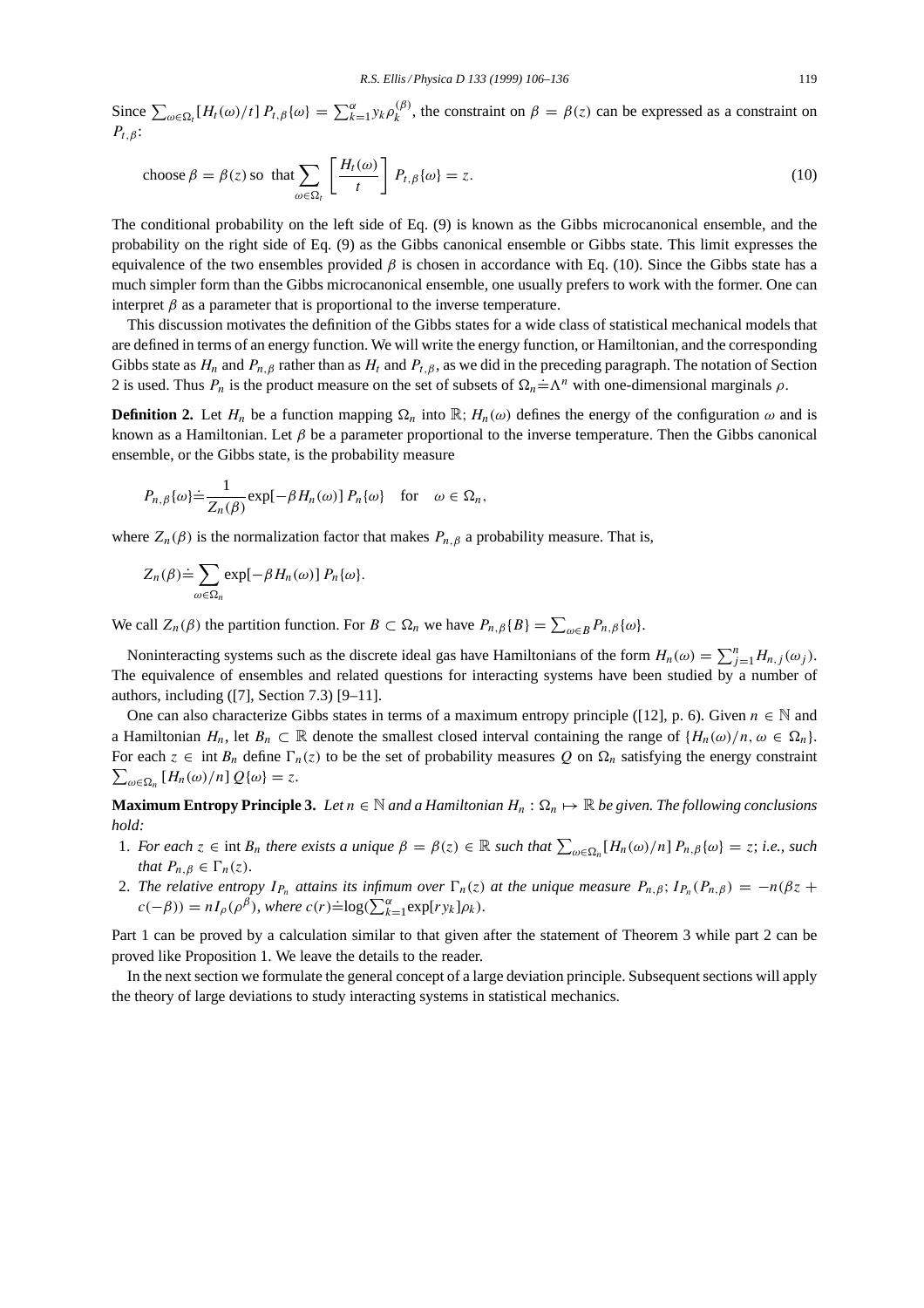# **6. Definition of the Large Deviation Principle**

In Theorem 2 we formulated Sanov's Theorem, which is the large deviation principle for the empirical vectors  ${L_n}$  on the space  $\mathcal{P}_{\alpha}$  of probability vectors in  $\mathbb{R}^{\alpha}$ . Applications of the theory of large deviations to models in statistical mechanics require large deviation principles in much more general settings. As we will see in the next section, analyzing the Curie–Weiss model of ferromagnetism involves a large deviation principle on the closed interval  $[-1, 1]$  for the sample means of i.i.d. random variables. Analyzing the Ising model in dimensions  $d \geq 2$ is much more complicated. It involves a large deviation principle on the space of translation invariant probability measures on  $\{-1, 1\}^{\mathbb{Z}^d}$  ([13], Section 11). As we will see in Section 9, treating models of two-dimensional turbulence involves a large deviation principle on the space of probability measures on  $T^2 \times Y$ , where  $T^2$  is the unit torus in  $\mathbb{R}^2$  and Y is a compact subset of  $\mathbb{R}$ .

In order to define the general concept of a large deviation principle, we need some notation. First, for each  $n \in \mathbb{N}$ let  $(\Omega_n, \mathcal{F}_n, Q_n)$  be a probability space. Thus  $\Omega_n$  is a set of points,  $\mathcal{F}_n$  is a  $\sigma$ -algebra of subsets of  $\Omega_n$ , and  $Q_n$  is a probability measure on  $\mathcal{F}_n$ . An example is given by the basic model in Section 2, where  $\Omega_n = \Lambda^n = \{y_1, y_2, \dots, y_\alpha\}^n$ ,  $\mathcal{F}_n$  is the set of all subsets of  $\Omega_n$ , and  $Q_n$  is the product measure with one-dimensional marginals  $\rho$ .

Second, let  $\chi$  be a complete separable metric space or, as it is often called, a Polish space. Elementary examples are  $\chi \equiv \mathbb{R}^d$  for  $d \in \mathbb{N}$ ;  $\chi \equiv \mathcal{P}_\alpha$ , the set of probability vectors in  $\mathbb{R}^\alpha$ ; and in the notation of the basic probabilistic model in Section 2, X equal to the closed bounded interval [y<sub>1</sub>, y<sub>α</sub>]. A class of Polish spaces arising naturally in applications is obtained by taking a Polish space  $Y$  and considering the space  $P(Y)$  of probability measures on (the Borel subsets of) Y. We say that a sequence  $\{\Pi_n, n \in \mathbb{N}\}\$ in  $\mathcal{P}(Y)$  converges weakly to  $\Pi \in \mathcal{P}(Y)$ , and write  $\Pi_n \to \Pi$ , if  $\int f d\Pi_n \to \int f d\Pi$  for all bounded continuous functions f mapping  $\mathcal Y$  into  $\mathbb R$ . A fundamental fact is that there exists a metric m on  $\mathcal{P}(Y)$  such that  $\Pi_n \Rightarrow \Pi$  if and only if  $m(\Pi, \Pi_n) \to 0$  and  $\mathcal{P}(Y)$  is a Polish space with respect to  $m$  ([14], Section 3.1).

Third, for each  $n \in \mathbb{N}$  let  $Y_n$  be a random variable mapping  $\Omega_n$  into X. For example, with  $\mathcal{X} = \mathcal{P}_{\alpha}$  let  $Y_n = L_n$ , or with  $\mathcal{X} = [y_1, y_\alpha]$  let  $Y_n = \sum_{j=1}^n X_j/n$ , where  $X_j(\omega) = \omega_j$  for  $\omega \in \Omega_n = \Lambda^n$ .

Finally, let I be a function mapping the Polish space X into [0,  $\infty$ ]. I is called a rate function if I has compact level sets; i.e., for all  $M < \infty$  { $x \in \mathcal{X}$  :  $I(x) \leq M$ } is compact. This technical regularity condition implies that I is lower semicontinuous; if  $X$  is compact, then the lower semicontinuity of I implies that I has compact level sets. For any subset A of X we define  $I(A) = \inf_{x \in A} I(x)$ . When  $X = \mathcal{P}_{\alpha}$ , an example of a rate function is the relative entropy  $I_\rho$  with respect to  $\rho$ ; when  $\mathcal{X} = [y_1, y_\alpha]$ , any continuous function I function mapping  $[y_1, y_\alpha]$  into  $[0, \infty)$ is a rate function.

**Definition 3** (Large deviation principle). Let  $\{(\Omega_n, \mathcal{F}_n, P_n), n \in \mathbb{N}\}\$  be a sequence of probability spaces, X a Polish space,  $\{Y_n, n \in \mathbb{N}\}\$ a sequence of random variables such that  $Y_n$  maps  $\Omega_n$  into X, and I a rate function on X. Then  ${Y_n}$  satisfies the large deviation principle on X with rate function I if for any closed subset F of X

$$
\limsup_{n\to\infty}\frac{1}{n}\log Q_n\{Y_n\in F\}\leq -I(F)
$$

and for any open subset G of  $\mathcal X$ 

$$
\liminf_{n\to\infty}\frac{1}{n}\log Q_n\{Y_n\in G\}\geq -I(G).
$$

If  ${Y_n}$  satisfies the large deviation principle with rate function I, then we summarize this by the formal notation

 $Q_n{Y_n \in dx} \approx \exp[-nI(x)]dx.$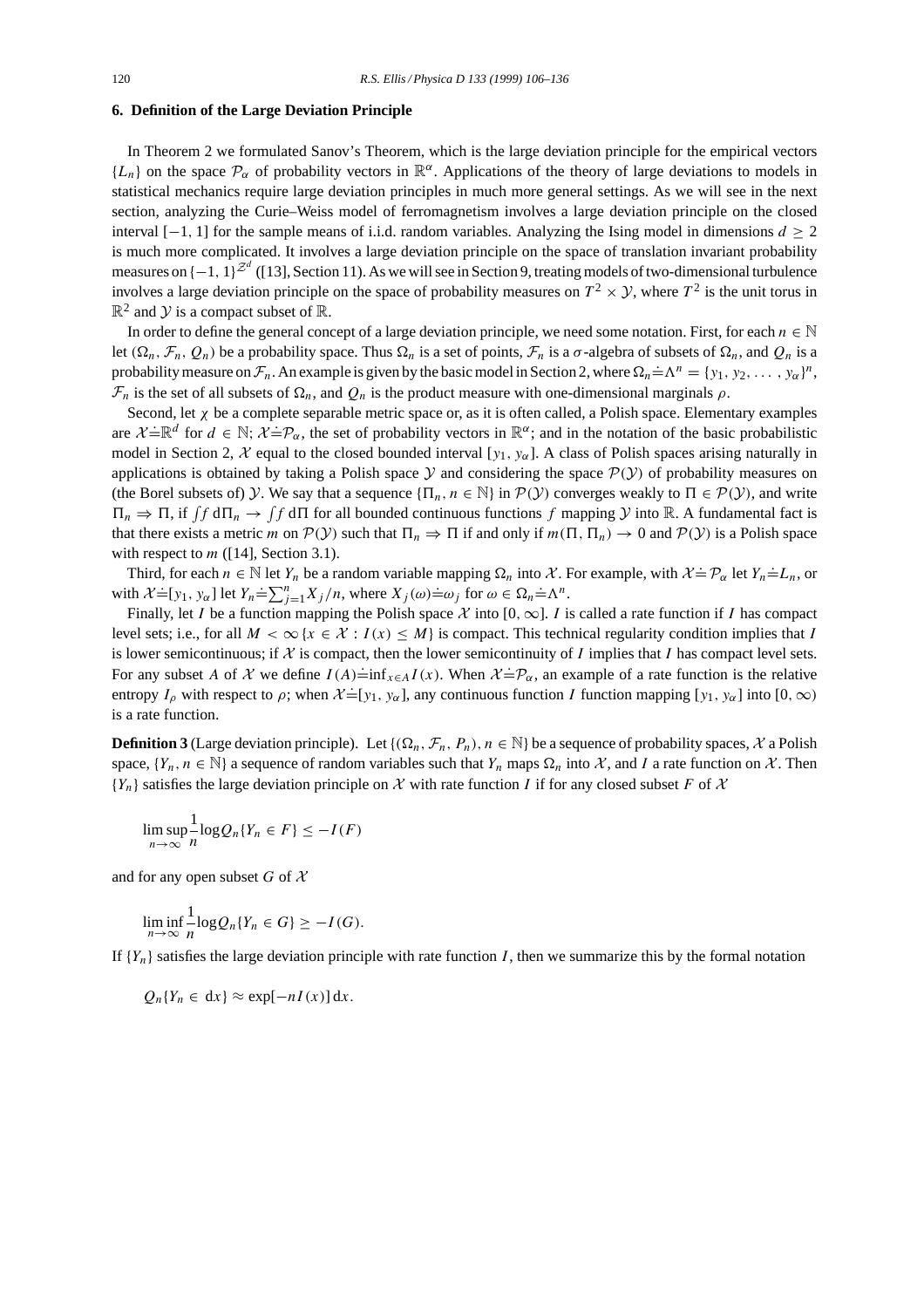Evaluating the limit superior in Definition 3 for  $F = \mathcal{X}$  and the limit inferior for  $G = \mathcal{X}$  yields  $I(\mathcal{X}) = 0$ , and since I has compact level sets, the set of  $x \in \mathcal{X}$  for which  $I(x) = 0$  is nonempty and compact. The following result generalizes Corollary 2.

**Theorem 5.** *Suppose that*  $\{Y_n, n \in \mathbb{N}\}\$  *satisfies the large deviation principle on the Polish space* X *with rate function* I. Define  $\mathcal E$  *to be the nonempty, compact set of*  $x \in \mathcal X$  *for which*  $I(x) = 0$  *and let* A *be a Borel subset of*  $\mathcal X$  *such that*  $\overline{A} \cap \mathcal E = \emptyset$ . *Then*  $I(\overline{A}) > 0$  *and for some*  $C < \infty$ 

 $Q_n{Y_n \in A} < C \exp[-nI(\bar{A})/2] \to 0 \text{ as } n \to \infty.$ 

For application in the next section, we state a special case of Cramér's Theorem, which is the large deviation principle for the sample means of i.i.d. random variables.

**Theorem 6** (Cramér's Theorem). In the basic probability model of Section 2, let  $\Lambda = \{-1, 1\}$  and let  $\rho = (1/2)\delta_{-1} +$ (1/2) $\delta_1$ . *For*  $\omega \in \Omega_n$  define  $S_n(\omega) = \sum_{j=1}^n \omega_j$ . Then the sequence of sample means  $\{S_n/n, n \in \mathbb{N}\}\$  satisfies the large *deviation principle on* [−1, 1] *with rate function*

$$
I(x) \dot{=} \frac{1}{2}(1-x)\log(1-x) + \frac{1}{2}(1+x)\log(1+x).
$$

This theorem is easy to motivate using the formal notation of Theorem 1. For any  $x \in [-1, 1]$ ,  $S_n(\omega)/n \sim x$  if and only if approximately  $(n/2)(1-x)$  of the  $\omega_i$ 's equal  $-1$  and approximately  $(n/2)(1+x)$  of the  $\omega_i$ 's equal 1. Hence

$$
P_n\left\{\frac{S_n}{n} \sim x\right\} \approx P_n\{L_n(-1) = \frac{1}{2}(1-x), L_n(1) = \frac{1}{2}(1+x)\} \approx \exp[-nI_\rho(\frac{1}{2}(1-x), \frac{1}{2}(1+x))]
$$
  
=  $\exp[-nI(x)].$ 

The book [7] presents Cramér's Theorem first in the setting of  $\mathbb{R}^d$  and then in the setting of a Polish space.

For application in Section 9, we state a general version of Sanov's Theorem, which gives the large deviation principle for the sequence of empirical measures of i.i.d. random variables. Let  $(\Omega, \mathcal{F}, P)$  be a probability space, y a Polish space,  $\rho$  a probability measure on y, and  $\{X_i, j \in \mathbb{N}\}\$ a sequence of i.i.d. random variables mapping  $\Omega$  into Y and having the common distribution  $\rho$ . For  $\omega \in \Omega$  and A any Borel subset of Y we define the empirical measure

$$
L_n(A) = L_n(\omega, A) \doteq \frac{1}{n} \sum_{j=1}^n \delta_{X_j(\omega)}\{A\},\,
$$

where for  $y \in \mathcal{Y} \delta_y\{A\}$  equals 1 if  $y \in A$  and 0 if  $y \notin A$ . For each  $\omega L_n(\omega, \cdot)$  is a probability measure on  $\mathcal{Y}$ . Hence the sequence  $\{L_n, n \in \mathbb{N}\}\$  takes values in the Polish space  $\mathcal{P}(y)$ .

**Theorem 7** (Sanov's Theorem). *The sequence*  $\{L_n, n \in \mathbb{N}\}\$  *satisfies the large deviation principle on*  $\mathcal{P}(y)$  *with rate function given by the relative entropy with respect to*  $\rho$ . *For*  $\gamma \in \mathcal{P}(Y)$  *this quantity is defined by* 

$$
I_{\rho}(\gamma) \doteq \begin{cases} \int_{\mathcal{Y}} \left( \log(\mathrm{d}\gamma/\mathrm{d}\rho) \right) \, \mathrm{d}\gamma & \text{if } \gamma \ll \rho \\ \infty & \text{otherwise.} \end{cases}
$$

This theorem is proved, for example, in ([7], Section 6.2) and in ([15], Ch. 2). If the support of  $\rho$  is a finite set  $\Lambda \subset \mathbb{R}$ , then Theorem 7 reduces to Theorem 2.

The following concept will be useful in the analysis of statistical mechanical models.

**Definition 4** (Laplace Principle). Let  $\{(\Omega_n, \mathcal{F}_n, P_n), n \in \mathbb{N}\}\$  be a sequence of probability spaces, X a Polish space,  $\{Y_n, n \in \mathbb{N}\}\$ a sequence of random variables such that  $Y_n$  maps  $\Omega_n$  into X, and I a rate function on X. Then  $\{Y_n\}$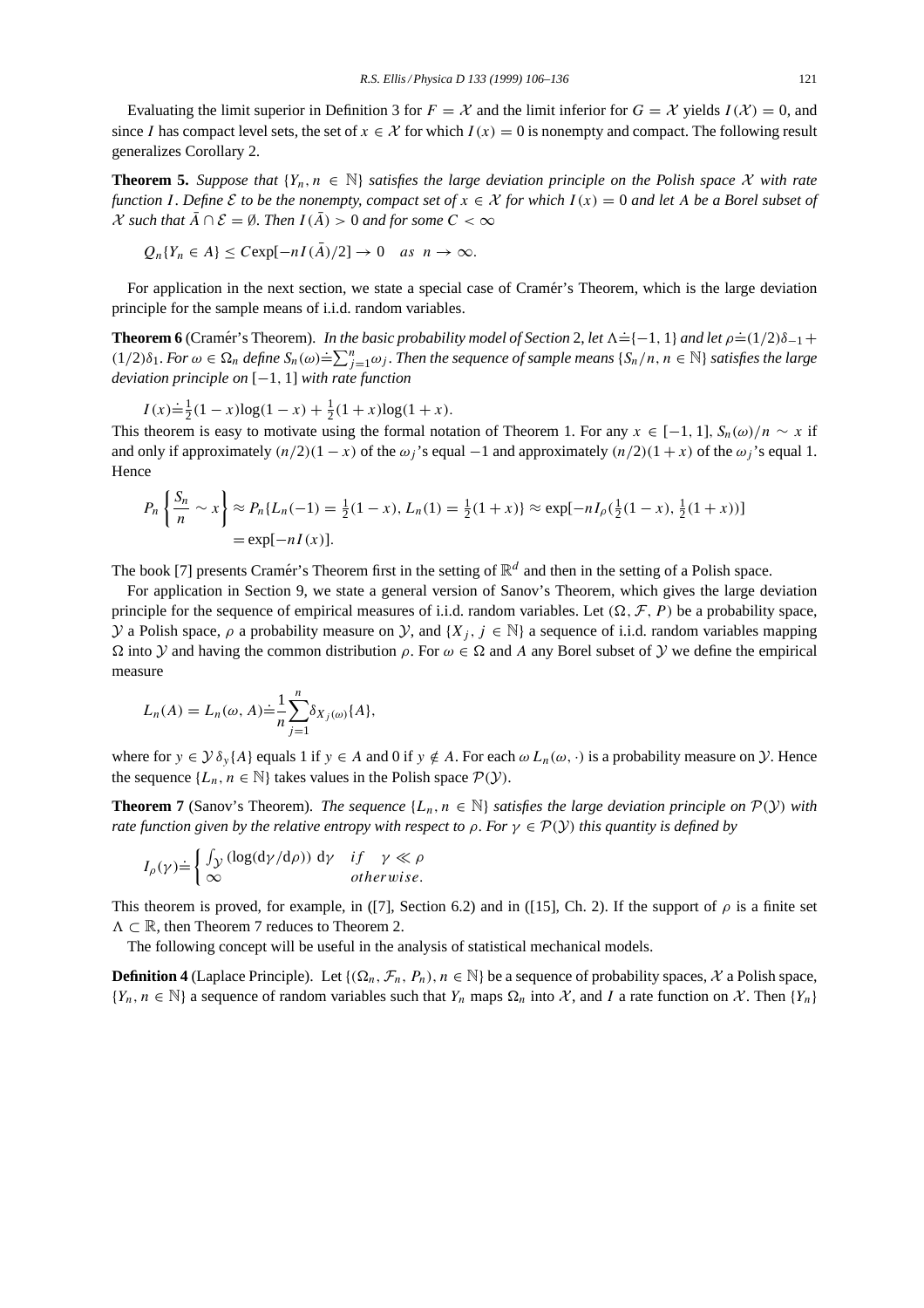satisfies the Laplace principle on X with rate function I if for all bounded continuous functions f mapping  $\mathcal X$ into R

$$
\lim_{n\to\infty}\frac{1}{n}\log E^{Q_n}\{\exp[nf(Y_n)]\}=\lim_{n\to\infty}\frac{1}{n}\int_{\mathcal{X}}\exp[nf(x)]\ Q_n\{Y_n\in\mathrm{d}x\}=\sup_{x\in\mathcal{X}}\{f(x)-I(x)\}.
$$

Suppose that  ${Y_n}$  satisfies the large deviation principle on X with rate function I. Then substituting  $Q_n{Y_n} \in$  $dx$ } ≈ exp $[-nI(x)]dx$  gives

$$
\frac{1}{n}\log E^{Q_n}\{\exp\{nf(Y_n)\}\} = \frac{1}{n}\log\int_{\mathcal{X}}\exp\{nf(x)\}Q_n\{Y_n \in dx\} \approx \frac{1}{n}\log\int_{\mathcal{X}}\exp\{nf(x)\}\exp[-nI(x)]\,dx.
$$

By analogy with Laplace's method on R, the main contribution to the last integral should come from the largest value of the integrand, and thus the following limit should hold:

$$
\frac{1}{n}\log E^{\mathcal{Q}_n}\{\exp[nf(Y_n)]\}=\sup_{x\in\mathcal{X}}\{f(x)-I(x)\}.
$$

Hence it is plausible that  ${Y_n}$  satisfies the Laplace principle with rate function I. In fact, it is not difficult to prove that  ${Y_n}$  satisfies the large deviation principle on X with rate function I if and only if  ${Y_n}$  satisfies the Laplace principle on X with rate function I ([15], Theorems 1.2.1 and 1.2.3). As we will see in the next section, where the Curie–Weiss model is studied, the Laplace principle gives a variational formula for the specific Gibbs free energy.

#### **7. The Curie–Weiss model of ferromagnetism**

The Curie–Weiss model of ferromagnetism is one of the simplest examples of an interacting system in statistical mechanics. Using the theory of large deviations to analyze it suggests how one can apply the theory to analyze much more complicated models. The Curie–Weiss model is a spin system on the configuration spaces  $\Omega_n = \{-1, 1\}^n$ ; the value  $-1$  represents 'spin-down' and the value 1 'spin-up'. Let  $\rho = (1/2)\delta_{-1} + (1/2)\delta_1$  and let  $P_n$  denote the product measure on  $\Omega_n$  with one-dimensional marginals  $\rho$ . Thus  $P_n\{\omega\} = 1/2^n$  for each configuration  $\omega = \{\omega_i, i =$  $1, \ldots, n$ }  $\in \Omega_n$ . The Hamiltonian, or energy, of a configuration  $\omega$  is defined by

$$
H_n(\omega) \doteq -\frac{1}{2n} \sum_{i,j=1}^n \omega_i \omega_j = -\frac{n}{2} \left( \frac{1}{n} \sum_{j=1}^n \omega_j \right)^2,
$$
\n(11)

and the probability of a configuration corresponding to inverse temperature  $\beta > 0$  is defined by the Gibbs state

$$
P_{n,\beta}\{\omega\} \doteq \frac{1}{Z_n(\beta)} \exp[-\beta H_n(\omega)] P_n\{\omega\},\
$$

where  $Z_n(\beta)$  is the partition function

$$
Z_n(\beta) \doteq \int_{\Omega_n} \exp[-\beta H_n(\omega)] P_n(\mathrm{d}\omega) = \sum_{\omega \in \Omega_n} \exp[-\beta H_n(\omega)] \frac{1}{2^n}.
$$

 $P_{n,\beta}$  models a ferromagnet in the sense that the maximum of  $P_{n,\beta}\{\omega\}$  over  $\omega \in \Omega_n$  occurs at the two configurations having all coordinates  $\omega_i$  equal to −1 or all coordinates equal to 1. Furthermore, as  $\beta \to \infty$  all the mass of  $P_{n,\beta}$ concentrates on these two configurations. The Curie–Weiss model is often used as a mean-field approximation to the much more complicated Ising model and related ferromagnetic models ([1], Section V.9).

 $\lambda$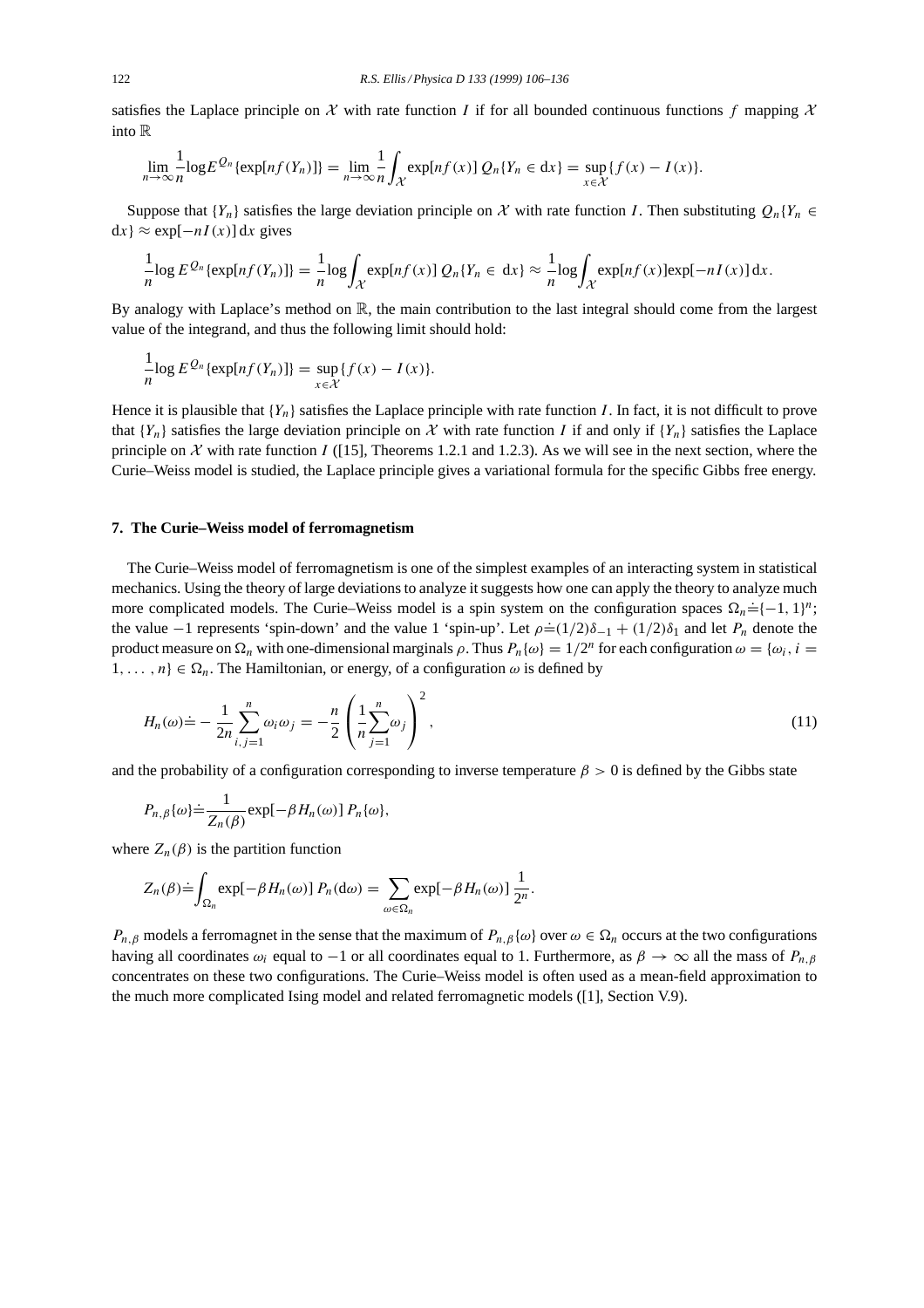A distinguishing feature of the Curie–Weiss model is its phase transition. Namely, the alignment effects incorporated in the Gibbs states  $P_{n,\beta}$  persist in the limit  $n \to \infty$ . This is most easily seen by evaluating the  $n \to \infty$ limit of the distributions  $P_{n,\beta}\{S_n/n \in dx\}$ , where  $S_n(\omega)/n$  equals the spin per site  $\sum_{j=1}^n \omega_j/n$ . We will see that for  $\beta \leq 1$  this limit acts like the classical weak law of large numbers, concentrating on the value 0. However, for  $\beta$  > 1 the analogy with the classical law of large numbers breaks down; the alignment effects are so strong that the limiting  $P_{n,\beta}$ -distribution of  $S_n/n$  concentrates on the two points  $\pm m(\beta)$  for some  $m(\beta) \in (0, 1)$ . The analysis of the Curie–Weiss model to be presented below can be easily modified to handle an external magnetic field h. The resulting probabilistic description of the phase transition yields the predictions of mean field theory ([1], Section V.9) and ([12], Section 3.2).

We calculate the  $n \to \infty$  limit of  $P_{n,\beta}\{S_n/n \in dx\}$  by establishing a large deviation principle for the spin per site with respect to  $P_{n,\beta}$ . For each  $n S_n/n$  takes values in [-1, 1]. By the equivalence between the Laplace principle and the large deviation principle mentioned at the end of the previous section, it suffices to find a rate function  $I_\beta$ on  $[-1, 1]$  such that for any continuous function f mapping  $[-1, 1]$  into ℝ

$$
\lim_{n\to\infty}\frac{1}{n}\log E^{P_{n,\beta}}\left\{\exp\left[nf\left(\frac{S_n}{n}\right)\right]\right\}=\sup_{x\in[-1,1]}\{f(x)-I_\beta(x)\}.
$$

Substituting  $H_n(\omega) = -(n/2)(S_n/n)^2$  gives

$$
\frac{1}{n}\log E^{P_{n,\beta}}\left\{\exp\left[nf\left(\frac{S_n}{n}\right)\right]\right\} = \frac{1}{Z_n(\beta)}\int_{\Omega_n} \exp\left[nf\left(\frac{S_n}{n}\right) + n\left(\frac{\beta}{2}\right)\left(\frac{S_n}{n}\right)^2\right] P_n(\mathrm{d}\omega)
$$
\n
$$
= \frac{1}{Z_n(\beta)}\int_{[-1,1]} \exp\left[nf(x) + n\left(\frac{\beta}{2}\right)x^2\right] P_n\left\{\frac{S_n}{n} \in \mathrm{d}x\right\}.\tag{12}
$$

Noticing that

$$
Z_n(\beta) = \int_{\Omega_n} \exp\left[n\left(\frac{\beta}{2}\right)\left(\frac{S_n}{n}\right)^2\right] P_n(d\omega) = \int_{[-1,1]} \exp\left[n\left(\frac{\beta}{2}\right)x^2\right] P_n\left\{\frac{S_n}{n} \in \mathrm{d}x\right\},\,
$$

we apply Cramér's Theorem 6 twice, in the equivalent form of the Laplace principle. Thus

$$
\lim_{n \to \infty} \frac{1}{n} \log Z_n(\beta) = \sup_{x \in [-1,1]} \left\{ \left( \frac{\beta}{2} \right) x^2 - I(x) \right\} \tag{13}
$$

and

$$
\lim_{n\to\infty}\frac{1}{n}\log\int_{[-1,1]} \exp\left[nf(x) + n\left(\frac{\beta}{2}\right)x^2\right]P_n\left\{\frac{S_n}{n}\in\,\mathrm{d}x\right\} = \sup_{x\in[-1,1]}\left\{f(x) + \left(\frac{\beta}{2}\right)x^2 - I(x)\right\},\tag{14}
$$

where  $I(x) \doteq (1/2)(1-x) \log(1-x) + (1/2)(1+x) \log(1+x)$ . For  $x \in [-1, 1]$  define

$$
I_{\beta}(x) \doteq I(x) - \left(\frac{\beta}{2}\right) x^2 - \inf_{y \in [-1,1]} \left\{ I(y) - \left(\frac{\beta}{2}\right) y^2 \right\}.
$$
 (15)

Equations (13) and (14) give the  $n \to \infty$  limit of Eq. (12):

$$
\lim_{n\to\infty}\frac{1}{n}\log E^{P_{n,\beta}}\left\{\exp\left[nf\left(\frac{S_n}{n}\right)\right]\right\}=\sup_{x\in[-1,1]}{f(x)-I_{\beta}(x)}.
$$

We conclude that with respect to  $\{P_{n,\beta}\}\$  the sequence  $\{S_n/n\}$  satisfies the Laplace principle on [−1, 1], and thus the large deviation principle, with rate function  $I_\beta$ .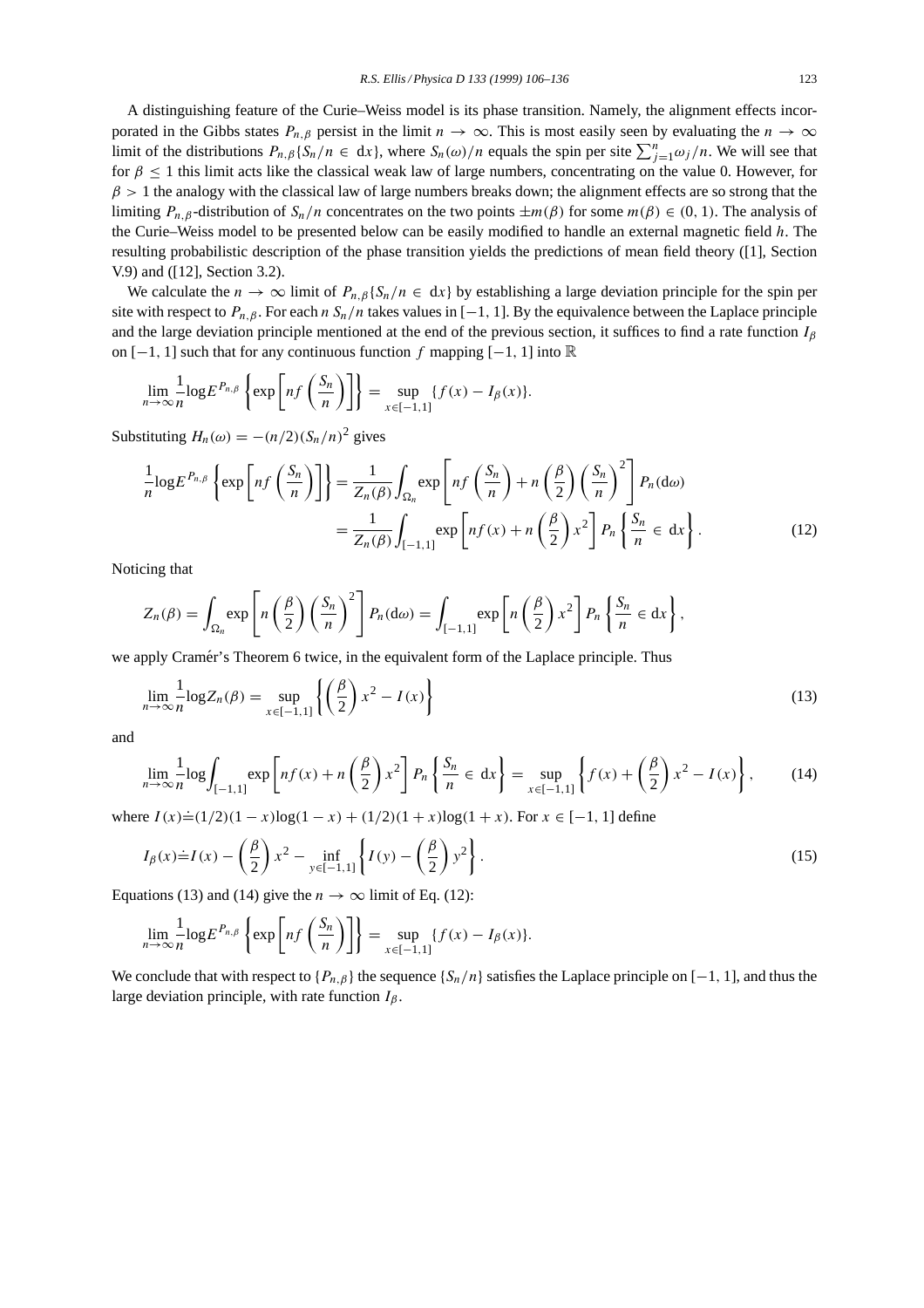The limiting behavior of the distributions  $P_{n,\beta}$ {S<sub>n</sub>/n ∈ dx} is now determined by examining where  $I_\beta$  attains its infimum of 0 ([1], Section IV.4). Infimizing points  $x^*$  satisfy  $I'_{\beta}(x^*) = 0$  or  $I'(x^*) = \beta x^*$ . Since  $I''(0) = 1$  and I' is concave on [−1, 0], convex on [0, 1], for  $0 < \beta \le 1$  the only solution to this equation is  $x^* = 0$ . For  $\beta > 1$  there are three solutions 0,  $m(\beta)$ ,  $-m(\beta)$ , where  $0 < m(\beta) < 1$ ; of these, 0 is a local maximum and  $\pm m(\beta)$  are the infimizers. The function  $m(\beta)$  is monotonically increasing on  $(1, \infty)$ ;  $m(\beta) \to 0$  as  $\beta \to 1^+$  and  $m(\beta) \to 1$  as  $\beta \to \infty$ . The equation  $I'(x^*) = \beta x^*$  is equivalent to the well known mean field equation  $x^* = (I')^{-1}(\beta x^*) = \tanh(\beta x^*)$  ([1], Section V.9) and ([12], Section 3.2).

With  $Q_n = P_{n,\beta}$  and  $Y_n = S_n/n$ , we now apply Theorem 5 for  $0 < \beta \le 1$  to any closed subset  $A \subset [-1, 1]$  that does not contain 0 and for  $\beta > 1$  to any closed subset  $A \subset [-1, 1]$  that does not contain  $\pm m(\beta)$ . Since  $I_\beta(\bar{A}) > 0$ and  $P_{n,\beta}\{S_n/n \in A\} \leq C \exp[-nI_\beta(\bar{A})/2] \to 0$  as  $n \to \infty$ , we are led to the following weak limits:

$$
P_{n,\beta}\left\{\frac{1}{n}\sum_{i=1}^{n}\omega_i \in \mathrm{d}x\right\} \Rightarrow \begin{cases} \delta_0 & \text{if } 0 < \beta \le 1\\ (1/2)\delta_{m(\beta)} + (1/2)\delta_{-m(\beta)} & \text{if } \beta > 1. \end{cases} \tag{16}
$$

We call  $m(\beta)$  the spontaneous magnetization for the Curie–Weiss model and  $\beta_c = 1$  the critical inverse temperature ([1], Section IV.4).

For each  $\beta > 0$  we define  $\mathcal{E}_{\beta} \doteq \{x \in [-1, 1] : I_{\beta}(x) = 0\}$ ; thus,  $\mathcal{E}_{\beta} \doteq \{0\}$  for  $0 < \beta \le 1$  and  $\mathcal{E}_{\beta} \doteq \{\pm m(\beta)\}$ for  $\beta > 1$ . The limit (16) justifies calling  $\mathcal{E}_{\beta}$  the set of equilibrium macrostates for the spin per site  $S_n/n$  in the Curie–Weiss model. It is not difficult to show that points  $x^* \in \mathcal{E}_{\beta}$  have an equivalent characterization in terms of a maximum entropy principle. Because of the relatively simple nature of the model, this maximum entropy principle takes a rather trivial form. The details are omitted.

Before leaving the Curie–Weiss model, there are several crucial points that should be emphasized. The first is to understand what makes possible the large deviation analysis of the model. In Eq. (11) we write the Hamiltonian as a quadratic function of the spin per site  $S_n/n$ , which by Cramer's Theorem 6 satisfies the large deviation principle on  $[-1, 1]$  with respect to the product measures  $P_n$ . The equivalent Laplace principle allows us to convert this large deviation principle into a large deviation principle with respect to the Gibbs states  $P_{n,\beta}$ . The form of the rate function  $I_\beta$  allows us to complete the analysis. As we will see in the next section, this insight is fundamental in understanding how the theory of large deviations can be applied to more complicated models.

The second crucial point involves the variational formula derived in Eq. (13). If  $Z_n(\beta)$  is a partition function of a statistical mechanical model on the configuration space  $\Omega_n = \{-1, 1\}^n$ , then  $(-1/\beta)$  times  $\lim_{n\to\infty}(1/n)\log Z_n(\beta)$ defines a quantity known as the specific Gibbs free energy. There is an analogous definition for models on other configuration spaces. A general statistical mechanical principle characterizes the set of equilibrium macrostates as those that give the extremum in the variational formula for the specific Gibbs free energy. In the case of the Curie–Weiss model, this variational formula is given in Eq. (13);  $x^*$  gives the supremum of  $(\beta/2)x^2 - I(x)$  over  $[-1, 1]$  if and only if  $I_\beta(x^*) = 0 = \inf_{x \in [-1, 1]} I_\beta(x)$ . This holds if and only if  $x^* \in \mathcal{E}_\beta$ . Our large deviation analysis of the phase transition in the Curie–Weiss model has the attractive feature that, rather than appeal to a general statistical mechanical principle, it directly motivates the physical importance of  $\mathcal{E}_{\beta}$ . This set is the support of the  $n \to \infty$  limit of the distributions  $P_{n,\beta}\{S_n/n \in dx\}$ . As we will see in the next section, an analogous fact is true for a large class of statistical mechanical models (Theorem 9).

The third crucial point is related to the second. The large deviation analysis of the Curie–Weiss model yields the limiting behavior of the  $P_{n,\beta}$ -distributions of  $S_n/n$ . This limit corresponds to the classical weak law of large numbers for the sample means of i.i.d. random variables and suggests examining the analogues of other classical limit results such as the central limit theorem. Such limit theorems are derived and their statistical mechanical implications are explained in ([1], Section V.9) and in [16–18]. Related work has been done for the Curie–Weiss–Potts model [19,20]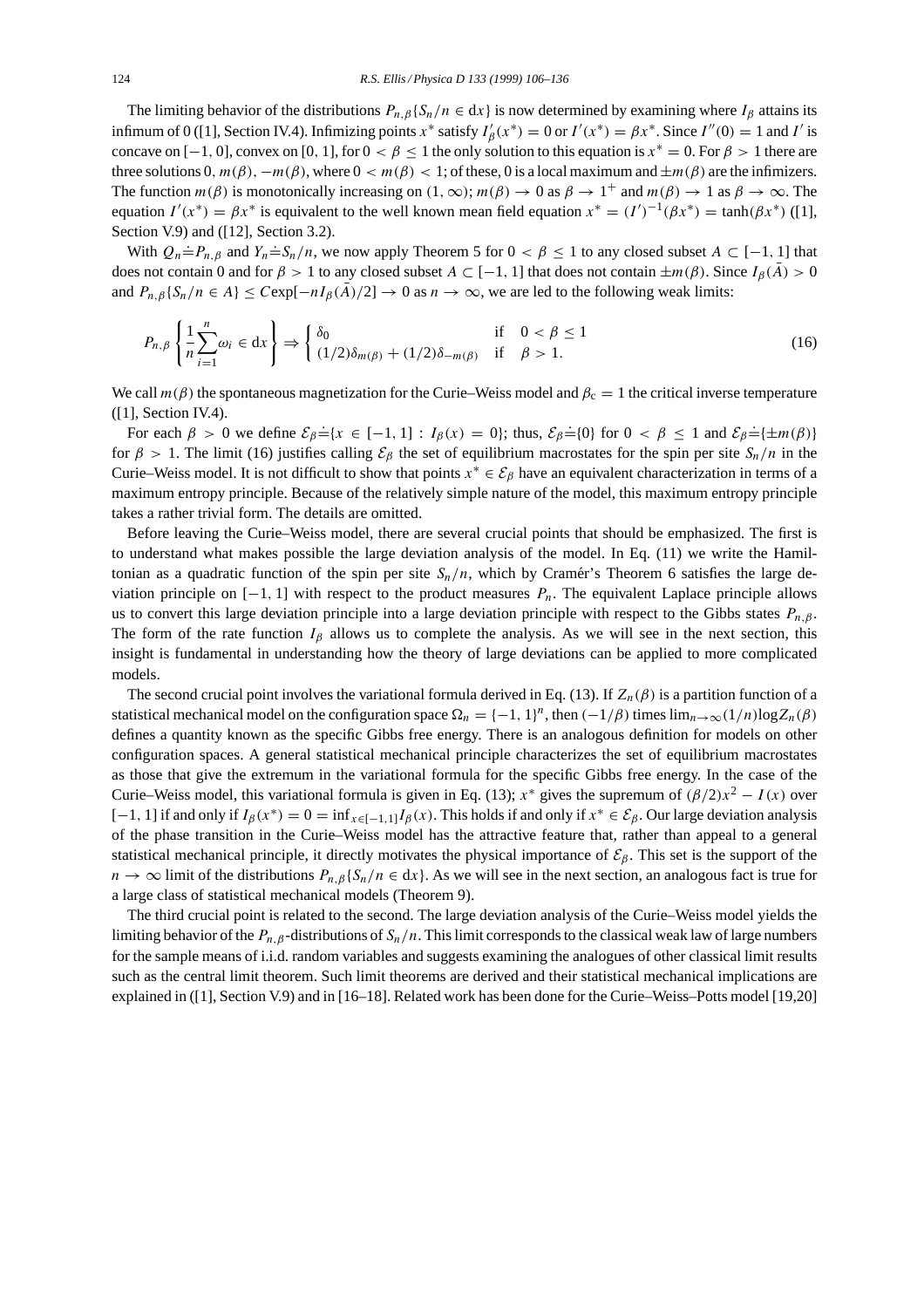as well as for the Ising and other models. For the latter models, refined large deviations at the surface level have been studied; see ([7], p. 339) for references.

#### **8. A general approach to the large deviation analysis of models in statistical mechanics**

By abstracting the calculations in the last section, we can give a general approach to the large deviation analysis of models in statistical mechanics. This approach will be applied in the next section to two-dimensional turbulence. We consider a class of models that are defined in terms of the following data.

- A sequence of probability spaces  $\{(\Omega_n, \mathcal{F}_n, P_n), n \in \mathbb{N}\}\$ ;  $\{\Omega_n\}$  are the configuration spaces.
- For each  $n \in \mathbb{N}$  the Hamiltonian  $H_n(\omega)$  of  $\omega \in \Omega_n$ ;  $H_n$  is a bounded measurable function mapping  $\Omega_n$  into  $\mathbb{R}$ .
- A sequence of positive scaling constants  $\{a_n, n \in \mathbb{N}\}\$  such that  $a_n \to \infty$ .
- In terms of these quantities we define for each  $n \in \mathbb{N}$ ,  $\beta \in \mathbb{R}$ , and set  $B \in \mathcal{F}_n$  the partition function

$$
Z_n(\beta) \dot{=} \int_{\Omega_n} \exp[-\beta H_n(\omega)] P_n(\mathrm{d}\omega),
$$

which is well defined and finite, and the Gibbs state

$$
P_{n,\beta}\{B\} \doteq \frac{1}{Z_n(\beta)} \int_B \exp[-\beta H_n(\omega)] P_n(\mathrm{d}\omega).
$$

Although for spin systems one usually takes  $\beta > 0$ , in general  $\beta \in \mathbb{R}$  is allowed; for example, negative values of  $\beta$ arise naturally in the study of two-dimensional turbulence. For  $\beta \in \mathbb{R}$  we define

$$
\varphi(\beta) \doteq \lim_{n \to \infty} \frac{1}{a_n} \log Z_n(\beta)
$$

if the limit exists and is nontrivial. The function  $-\beta^{-1}\varphi(\beta)$  is the specific Gibbs free energy for the model. As in the Curie–Weiss model, one of our goals is to express  $\varphi(\beta)$  as a variational formula of the form

$$
\varphi(\beta) = \sup_{x \in \mathcal{X}} \{-\beta \tilde{H}(x) - I(x)\} = -\inf_{x \in \mathcal{X}} \{\beta \tilde{H}(x) + I(x)\},\tag{17}
$$

where X is some Polish space,  $\tilde{H}$  is a bounded continuous function mapping X into R, and I is a rate function on X. We would also like to use large deviation methodology to interpret probabilistically the points  $x^* \in \mathcal{X}$  that give the extremum in such variational formulas.

Before continuing with the general analysis, we recall how we proceeded in the case of the Curie–Weiss model. For that model  $\Omega_n = \{-1, 1\}^n$ ,  $\mathcal{F}_n$  is the set of subsets of  $\Omega_n$ , and  $P_n$  is the product measure with one-dimensional marginals  $(1/2)\delta_{-1} + (1/2)\delta_1$ . H<sub>n</sub> is defined in Eq. (11), and  $\varphi(\beta)$  is expressed in terms of the variational formula (13). In order to derive this formula as well as the large deviation principle for  $\{S_n/n\}$  with respect to the Gibbs states, we rewrote  $H_n$  as a quadratic function of  $S_n/n$  and used the Laplace principle for  $\{S_n/n\}$  given by Cramér's Theorem 6.

Numerous other models can be treated analogously. For example, the Curie–Weiss–Potts model of ferromagnetism is a spin system on the configuration spaces  $\Omega_n = \Lambda^n$ , where  $\Lambda = \{1, 2, ..., q\}$  and  $q \geq 3$ ;  $\mathcal{F}_n$  is the set of subsets of  $\Omega_n$ ; and  $P_n$  is the product measure with one-dimensional marginals  $(1/q)\sum_{i=1}^q \delta_i$ . The Hamiltonian  $H_n$  for the model equals  $-(1/2)\langle L_n, L_n \rangle$ , where  $\langle \cdot, \cdot \rangle$  denotes the inner product on  $\mathbb{R}^q$  and  $L_n$  is the empirical vector on  $\Lambda$ . The elementary form of Sanov's Theorem given in Theorem 2 for the empirical vectors  $\{L_n\}$  allows one to derive a variational formula for  $\varphi(\beta)$  as in Eq. (17) as well as a large deviation principle for {L<sub>n</sub>} with respect to the Gibbs states ([13], Section 10).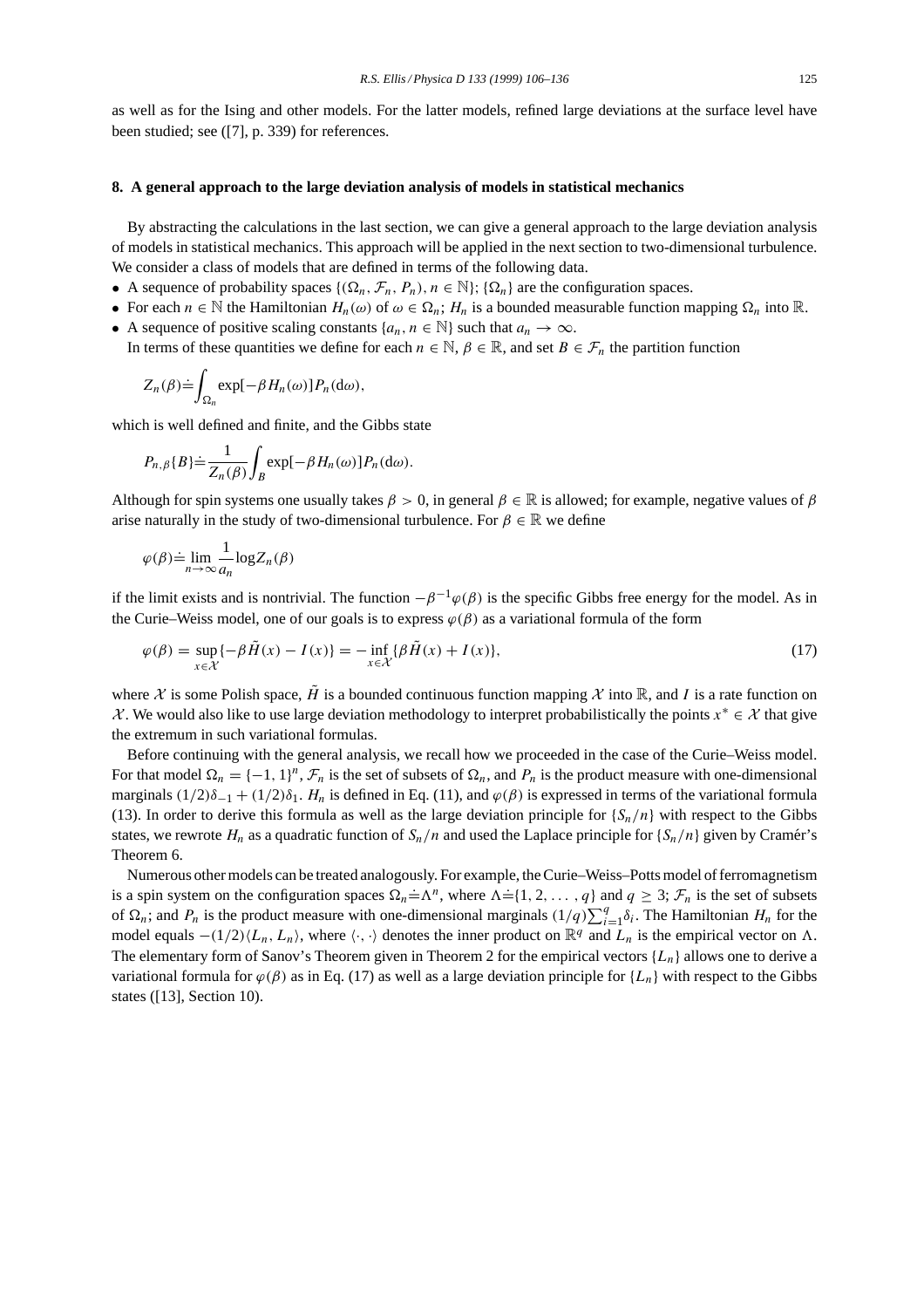Although much more complicated, the Ising model on  $\mathcal{Z}^D$ ,  $D \geq 2$ , is also amenable to a large deviation analysis. Let  $\Delta_n$  be the hypercube in  $\mathcal{Z}^D$  consisting of sites  $i = (i_1, \ldots, i_D)$  each coordinate of which satisfies  $1 \le i_j \le n$ ;  $\Delta_n$ contains  $n^D$  points. The Ising model is a spin system on the configuration spaces  $\Omega_n$  consisting of  $\omega = {\omega_i, i \in \Delta_n}$ such that each  $\omega_i \in \{-1, 1\}$ . We write  $\Omega_n = \{-1, 1\}^{\Delta_n}$ . The scaling constants  $a_n$  equal the number of sites in  $\Delta_n$ ; thus  $a_n = n^D$ . For the Ising model,  $\mathcal{F}_n$  is the set of subsets of  $\Omega_n$  and  $P_n$  is the product measure with one-dimensional marginals  $(1/2)\delta_{-1} + (1/2)\delta_1$ . The Hamiltonian  $H_n$  is a sum over nearest neighbor pairs in  $\Delta_n$ . Up to a small error as in Eq. (20), one rewrites  $H_n$  in terms of an infinite dimensional generalization of the empirical measure known as the empirical field. Using the large deviation principle for the latter with respect to the product measures  $\{P_n\}$ derived in either of the papers [21,22], one expresses  $\varphi(\beta)$  in terms of a variational formula as in Eq. (17) and derives a large deviation principle for the empirical fields with respect to the Gibbs states. The argument is outlined in ([13], Section 11).

This discussion points the way to a general approach. First, we update two definitions given in Section 6. Let  $\{(\Omega_n, \mathcal{F}_n, Q_n), n \in \mathbb{N}\}\$  be a sequence of probability spaces, X a Polish space,  $\{Y_n, n \in \mathbb{N}\}\$ a sequence of random variables such that  $Y_n$  maps  $\Omega_n$  into X, and I a rate function on X. Then  $\{Y_n\}$  is said to satisfy the large deviation principle on X with scaling constants  $\{a_n\}$  and rate function I if for any closed subset F of X the large deviation upper bound

$$
\limsup_{n \to \infty} \frac{1}{a_n} \log Q_n \{ Y_n \in F \} \le -I(F) \tag{18}
$$

is valid and for any open subset G of  $\mathcal X$  the large deviation lower bound

$$
\liminf_{n \to \infty} \frac{1}{a_n} \log Q_n \{ Y_n \in G \} \ge -I(G) \tag{19}
$$

is valid.  $\{Y_n\}$  is said to satisfy the Laplace principle on X with scaling constants  $\{a_n\}$  and rate function I if for all bounded continuous functions f mapping  $\mathcal X$  into  $\mathbb R$ 

$$
\lim_{n\to\infty}\frac{1}{a_n}\log E^{\mathcal{Q}_n}\{\exp[a_n f(Y_n)]\}=\lim_{n\to\infty}\frac{1}{a_n}\int_{\mathcal{X}}\exp[a_n f(x)]\mathcal{Q}_n\{Y_n\in\mathrm{d}x\}=\sup_{x\in\mathcal{X}}\{f(x)-I(x)\}.
$$

As pointed out in ([15], Theorems 1.2.1 and 1.2.3),  $\{Y_n\}$  satisfies the large deviation principle with scaling constants  ${a_n}$  and rate function I if and only if  ${Y_n}$  satisfies the Laplace principle with scaling constants  ${a_n}$  and rate function  $I$ .

As we will see, a large deviation analysis of the general model is possible provided the following can be determined.

- *Hidden space*. This is a Polish space  $X$ .
- *Hidden process.* This is a sequence  $\{Y_n, n \in \mathbb{N}\}\$ , where for each  $n \in \mathbb{N}$ ,  $Y_n$  is a random variable mapping  $\Omega_n$  into  $\mathcal{X}.$
- *Hamiltonian representation function*. This is a bounded continuous function  $\tilde{H}$  mapping X into R such that for each  $n \in \mathbb{N}$

$$
H_n(\omega) = a_n \tilde{H}(Y_n(\omega)) + o(a_n) \text{ uniformly for } \omega \in \Omega_n; \tag{20}
$$

i.e.,

$$
\lim_{n\to\infty}\sup_{\omega\in\Omega_n}\frac{1}{a_n}|H_n(\omega)-a_n\tilde{H}(Y_n(\omega))|=0.
$$

• *Large deviation principle for the hidden process.* There exists a rate function I mapping X into  $[0, \infty]$  such that with respect to  $\{P_n\}$  the sequence  $\{Y_n\}$  satisfies the large deviation principle on X, or equivalently the Laplace principle on  $X$ , with scaling constants  $\{a_n\}$  and rate function  $I$ .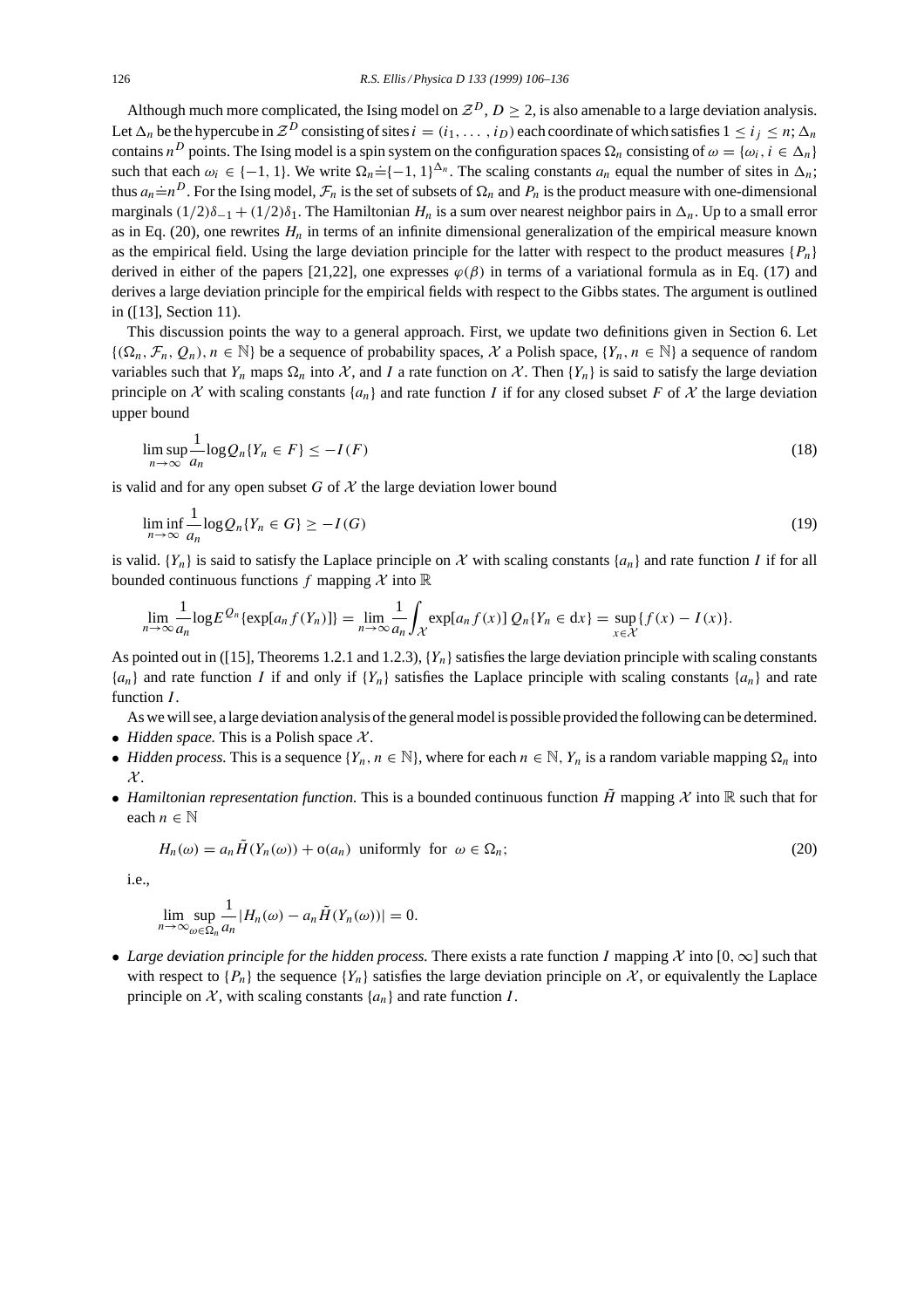For example, in the case of the Curie–Weiss model  $a_n$  equals n, X equals [−1, 1], Y<sub>n</sub> equals the spin per site  $S_n/n$ , and for  $x \in [-1, 1]$  the Hamiltonian representation function is given by  $\tilde{H}(x) = -(1/2)x^2$ . Equation (20) holds without any error term; i.e.,  $H_n(\omega) = n\tilde{H}(Y_n)$ . In the case of the Curie–Weiss–Potts model,  $a_n$  equals n, X equals  $\mathcal{P}_q$ ,  $Y_n$  equals  $L_n$ , and for  $\gamma \in \mathcal{P}_q$  the Hamiltonian representation function is given by  $\tilde{H}(\gamma) = -\frac{1}{2}(\gamma, \gamma)$ . As in the Curie–Weiss model, Eq. (20) holds without any error term. In the case of the Ising model on  $\mathcal{Z}^D$ ,  $a_n$  equals n the extreme weaks measured  $\sum_{i=1}^n a_i$  (20) notes while a any error terms in the extension of empirical fields on  $\Omega_n = \{-1, 1\}^{\Delta_n}$ , and the hidden space is the space of translation invariant probability measures on  $\{-1, 1\}^{\mathbb{Z}^d}$ . The form of the Hamiltonian representation function is given in ([13], Section 11); Eq. (20) is valid with an error term that represents boundary effects. While for numerous other models the hidden space, the hidden process, and the Hamiltonian representation function can be identified, in general it is not obvious how to determine them. This explains our choice of the term 'hidden'.

We now return to the general case. The large deviation analysis of the general model is summarized in the next theorem. Part 1 states a variational formula for the specific Gibbs free energy and part 2 the large deviation principle for the hidden process with respect to the sequence of Gibbs states. Part 3 describes probabilistically the set  $\mathcal{E}_{\beta}$  of equilibrium macrostates, which is the set of points at which the rate function in part 2 attains its infimum of 0.

**Theorem 8.** *We assume that there exists a hidden space*  $\mathcal{X}$ , *a hidden process*  $\{Y_n, n \in \mathbb{N}\}$ , *and a Hamiltonian representation function*  $\tilde{H}$  *and that with respect to*  $\{P_n\}$  *the hidden process satisfies the large deviation principle on*  $X$  *with scaling constants*  $\{a_n\}$  *and some rate function* I. *For each*  $\beta \in \mathbb{R}$  *the following conclusions hold,* 1.  $\varphi(\beta) = \lim_{n \to \infty} (1/a_n) \log Z_n(\beta)$  *exists and is given by* 

$$
\varphi(\beta) = -\inf_{x \in \mathcal{X}} \{\beta \tilde{H}(x) + I(x)\}.
$$

2. With respect to the Gibbs states  $\{P_{n,\beta}\}$  the hidden process  $\{Y_n\}$  satisfies the large deviation principle on X with *scaling constants* {an} *and rate function*

$$
I_{\beta}(x) \dot{=} I(x) + \beta \tilde{H}(x) - \inf_{y \in \mathcal{X}} \{ I(y) + \beta \tilde{H}(y) \}.
$$

3. *We define the set of equilibrium macrostates*

$$
\mathcal{E}_{\beta} \dot{=} \{x \in \mathcal{X} : I_{\beta}(x) = 0\}.
$$

*Then*  $\mathcal{E}_{\beta}$  *is a nonempty, compact subset of* X. *In addition, if* A *is a Borel subset of* X *such that*  $\bar{A} \cap \mathcal{E}_{\beta} = \emptyset$ , *then*  $I_\beta(\bar{A}) > 0$  *and for some*  $C < \infty$ 

$$
P_{n,\beta}\{Y_n \in A\} \leq C \exp\left[-\frac{nI_{\beta}(\bar{A})}{2}\right] \to 0 \quad \text{as} \ \ n \to \infty.
$$

**Proof.** The proofs of parts 1 and 2 follow the similar calculations for the Curie–Weiss model once we take into account the error between  $H_n$  and  $a_n\tilde{H}(Y_n)$  expressed in Eq. (20).

1. By Eq. (20)

$$
\begin{aligned}\n&\left|\frac{1}{a_n}\log Z_n(\beta) - \frac{1}{a_n}\log \int_{\Omega_n} \exp[-\beta a_n \tilde{H}(Y_n)] \,dP_n\right| \\
&= \left|\frac{1}{a_n}\log \int_{\Omega_n} \exp[-\beta H_n] \,dP_n - \frac{1}{a_n}\log \int_{\Omega_n} \exp[-\beta a_n \tilde{H}(Y_n)] \,dP_n\right| \\
&\leq |\beta| \frac{1}{a_n} \sup_{\omega \in \Omega_n} |H_n(\omega) - a_n \tilde{H}(Y_n(\omega))| \to 0 \quad \text{as } n \to \infty.\n\end{aligned}
$$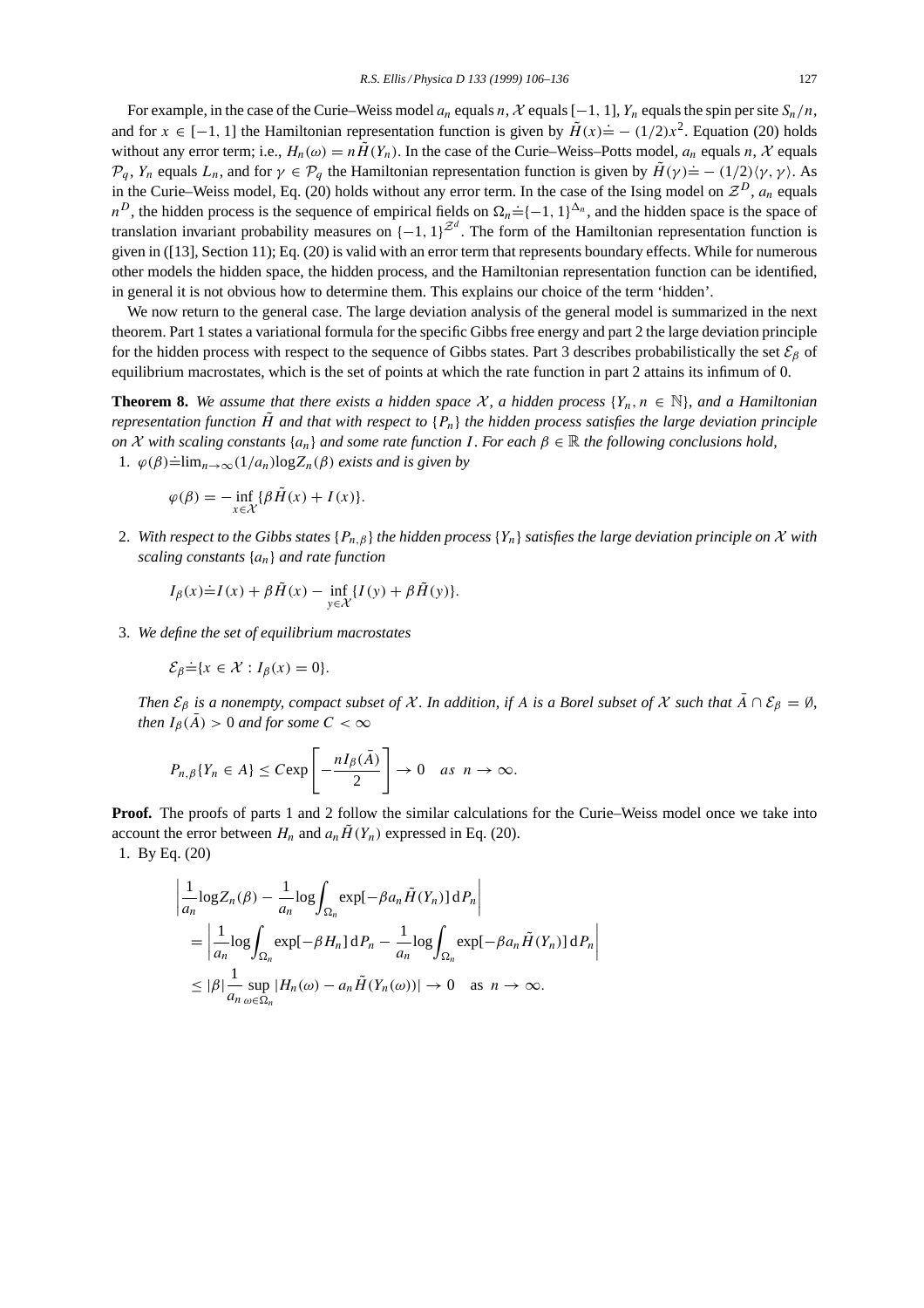Since  $\tilde{H}$  is a bounded continuous function mapping X into R, the Laplace principle satisfied by  $\{Y_n\}$  with respect to  $\{P_n\}$  yields part 1:

$$
\lim_{n\to\infty}\frac{1}{a_n}\log Z_n(\beta)=\lim_{n\to\infty}\frac{1}{a_n}\log\int_{\Omega_n}\exp[-\beta a_n\tilde{H}(Y_n)]\,\mathrm{d}P_n=-\inf_{x\in\mathcal{X}}\{\beta\tilde{H}(x)+I(x)\}.
$$

2. We proceed as in the proof of part 1, but now with  $P_{n,\beta}$  replacing  $P_n$ . For any bounded continuous function f mapping X into R, again Eq. (20) and the Laplace principle satisfied by  ${Y_n}$  with respect to  ${P_n}$  yield

$$
\lim_{n \to \infty} \frac{1}{a_n} \log \int_{\Omega_n} \exp[a_n f(Y_n)] dP_{n,\beta} = \lim_{n \to \infty} \frac{1}{a_n} \log \int_{\Omega_n} \exp[a_n f(Y_n) - \beta H_n] dP_n - \lim_{n \to \infty} \frac{1}{a_n} \log Z_n(\beta)
$$
  
\n
$$
= \lim_{n \to \infty} \frac{1}{a_n} \log \int_{\Omega_n} \exp[a_n (f(Y_n) - \beta \tilde{H}(Y_n))] dP_n - \lim_{n \to \infty} \frac{1}{a_n} \log Z_n(\beta)
$$
  
\n
$$
= \sup_{x \in \mathcal{X}} \{f(x) - \beta \tilde{H}(x) - I(x)\} + \inf_{x \in \mathcal{X}} \{\beta \tilde{H}(x) + I(x)\}
$$
  
\n
$$
= \sup_{x \in \mathcal{X}} \{f(x) - I_\beta(x)\}.
$$

By hypothesis, I has compact level sets and  $\hat{H}$  is bounded and continuous. Thus I<sub>β</sub> has compact level sets. Since I<sub>β</sub> maps X into [0, ∞], I<sub>β</sub> is a rate function. We conclude that with respect to { $P_{n, \beta}$ } the sequence { $Y_n$ } satisfies the Laplace principle, and thus the large deviation principle, with scaling constants  $\{a_n\}$  and rate function  $I_\beta$ .

3. As pointed out before Theorem 5, since the infimum of  $I_\beta$  over  $\mathcal X$  equals 0,  $\mathcal E_\beta$  is the set of minimum points of  $I_\beta$  over X and is nonempty and compact. If  $\overline{A} \cap \mathcal{E}_\beta = \emptyset$ , then for each  $x \in \overline{A} I_\beta(x) > 0$ . Since  $I_\beta$  is a rate function, it follows that  $I_\beta(A) > 0$ . The large deviation upper bound completes the proof of part 3.

Part 3 of the theorem can be regarded as a concentration property of the  $P_{n,\beta}$ -distributions of  $Y_n$  which justifies calling  $\mathcal{E}_{\beta}$  the set of equilibrium macrostates. With respect to these distributions, the probability of any Borel set A whose closure has empty intersection with  $\mathcal{E}_{\beta}$  goes to 0 exponentially fast with  $a_n$ . This large deviation characterization of the equilibrium macrostates is an attractive feature of our approach.

The concentration property of the  $P_{n,\beta}$ -distributions of  $Y_n$  as expressed in part 3 of the theorem has a refinement that arises in our study of the Curie–Weiss model. From Section 7 we recall that  $\mathcal{E}_{\beta} = \{0\}$  for  $0 < \beta \leq 1$  and  $\mathcal{E}_{\beta} = \{\pm m(\beta)\}\$  for  $\beta > 1$ , where  $m(\beta)$  is the spontaneous magnetization. According to Eq. (16), for all  $\beta > 0$  the weak limit of  $P_{n,\beta} \{ S_n/n \in dx \}$  is concentrated on  $\mathcal{E}_{\beta}$ . While in the case of the general model treated in the present section one should not expect such a precise formulation, the next theorem gives considerable information, relating weak limits of subsequences of  $P_{n,\beta}\{Y_n \in dx\}$  to the set of equilibrium macrostates  $\mathcal{E}_{\beta}$ . For example, if one knows that  $\mathcal{E}_{\beta}$  consists of a unique point  $\tilde{x}$ , then it follows that the entire sequence  $\{P_{n,\beta}\{Y_n \in dx\}, n \in \mathbb{N}\}\)$  converges weakly to  $\delta_{\bar{x}}$ . This situation corresponds to the absence of a phase transition. The proof of the theorem is technical and is omitted.

**Theorem 9.** *We fix*  $\beta \in \mathbb{R}$  *and use the notation of Theorem 8. If*  $\mathcal{E}_{\beta}$  *consists of a unique point*  $\tilde{x}$ *, then*  $P_{n,\beta}\{Y_n \in \mathbb{R}^d\}$  $dx$ }  $\Rightarrow \delta_{\tilde{x}}$ . *If*  $\mathcal{E}_{\beta}$  *does not consist of a unique point, then any subsequence of*  $\{P_{n,\beta}\{Y_n \in dx\}, n \in \mathbb{N}\}\$  *has a subsubsequence converging weakly to a probability measure*  $\Pi_\beta$  *on* X *that is concentrated on*  $\mathcal{E}_\beta$ ; *i.e.*,  $\Pi_\beta$ { $(\mathcal{E}_\beta)^c$ } = 0.

In the next section we apply the general large deviation procedure just presented to the analysis of models of two-dimensional turbulence.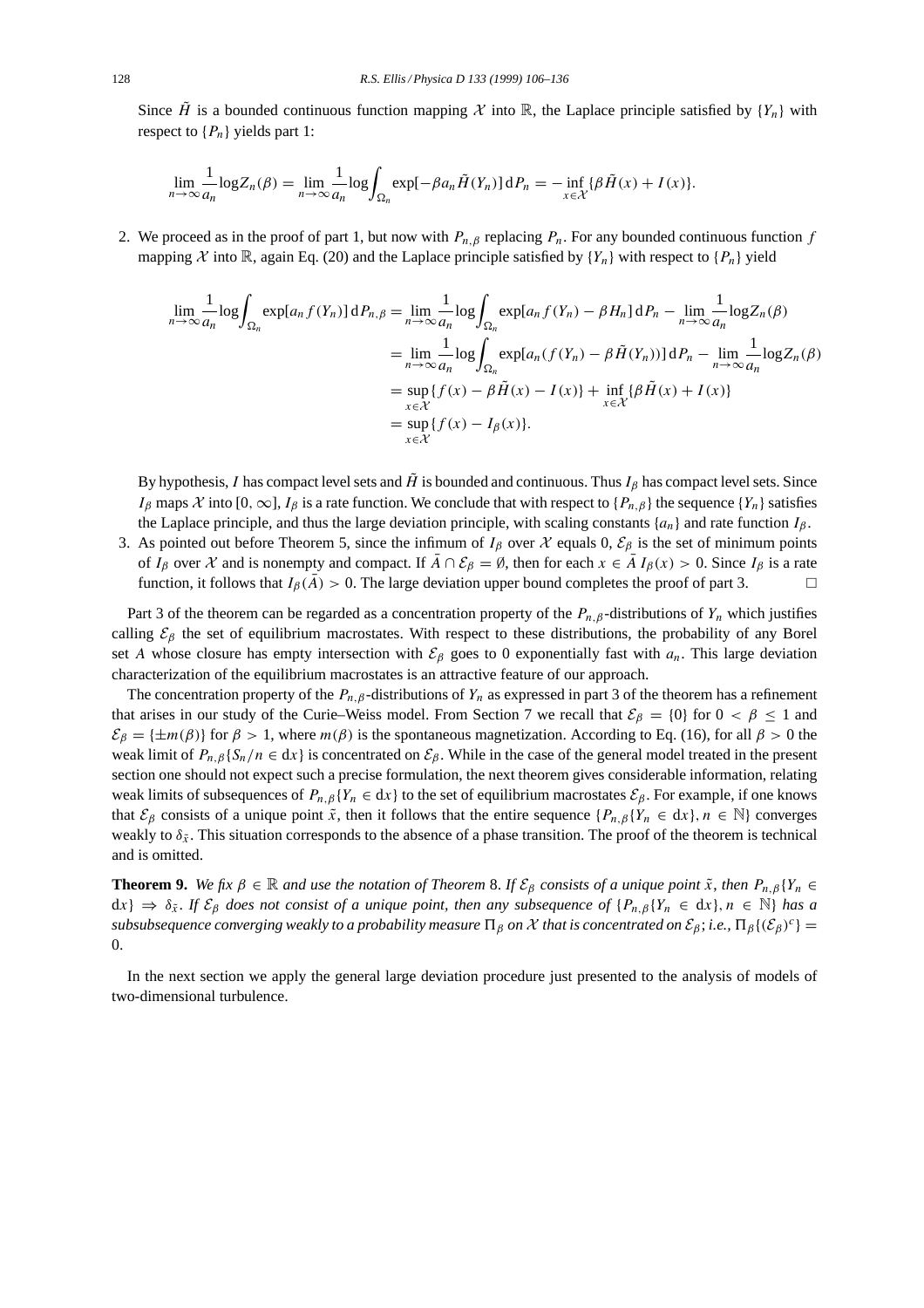#### **9. Maximum entropy principles in two-dimensional turbulence**

This section presents an overview of recent research, in which Gibbs states are used to predict the large-scale, long-lived order of coherent vortices that persist amid the turbulent fluctuations of the vorticity field in two dimensions [4]. This is done by applying a statistical equilibrium theory of the two-dimensional Euler equations, which govern the motion of an inviscid, incompressible fluid. As shown in [23,24], these equations are reducible to the vorticity transport equations

$$
\frac{\partial \omega}{\partial t} + \frac{\partial \omega}{\partial x_1} \frac{\partial \psi}{\partial x_2} - \frac{\partial \omega}{\partial x_2} \frac{\partial \psi}{\partial x_1} = 0 \quad \text{and} \quad -\Delta \psi = \omega,
$$
\n(21)

in which  $\omega$  is the vorticity,  $\psi$  is the stream function, and  $\Delta = \frac{\partial^2}{\partial x_1^2} + \frac{\partial}{\partial x_2^2}$  denotes the Laplacian operator on  $\mathbb{R}^2$ . The two-dimensionality of the flow means that these quantities are related to the velocity field  $v = (v_1, v_2, 0)$ according to  $(0, 0, \omega) = \text{curl } v$  and  $v = \text{curl}(0, 0, \psi)$ . All of these fields depend upon the time variable  $t \in [0, \infty)$ and the space variable  $x = (x_1, x_2)$ , which runs through a bounded domain in  $\mathbb{R}^2$ . Throughout this section we assume that this domain equals the unit torus  $T^2 = [0, 1) \times [0, 1)$ , and we impose doubly periodic boundary conditions on all the flow quantities.

The governing Eq. (21) can also be expressed as a single equation for the scalar vorticity field  $\omega = \omega(x, t)$ . The periodicity of the velocity field implies that  $\int_{T^2} \omega \, dx = 0$ . With this restriction on its domain, the Green's operator  $G = (-\Delta)^{-1}$  taking  $\omega$  into  $\psi$  with  $\int_{T^2} \psi \, dx = 0$  is well-defined. More explicitly, G is the integral operator

$$
\psi(x) = G\omega(x) = \int_{T^2} g(x - x')\omega(x') dx',
$$
\n(22)

where  $g$  is the Green's function defined by the Fourier series

$$
g(x - x') \doteq \sum_{0 \neq z \in \mathbb{Z}^2} |2\pi z|^{-2} e^{2\pi i \langle z, (x - x') \rangle}.
$$
 (23)

Consequently, Eq. (21) can be considered as an equation in  $\omega$  alone.

Even though the initial value problem for Eq. (21) is known to be well-posed for weak solutions whenever the initial data  $\omega^0 = \omega(\cdot, 0)$  belongs to  $L^{\infty}(\mathcal{X})$  [24], it is well known that this deterministic evolution does not provide a useful description of the system over long time intervals. When one seeks to quantify the long-time behavior of solutions, therefore, one is compelled to shift from the microscopic, or fine-grained, description inherent in  $\omega$ to some kind of macroscopic, or coarse-grained, description. We will make this shift by adopting the perspective of equilibrium statistical mechanics. That is, one views the underlying deterministic dynamics as a means of randomizing the microstate  $\omega$  subject to the conditioning inherent in the conserved quantities for the governing Eq. (21), and one takes the appropriate macrostates to be the canonical Gibbs measures  $P(d\omega)$  built from these conserved quantities. In doing so, of course, one accepts an ergodic hypothesis that equates the time averages with canonical ensemble averages. Given this hypothesis, one hopes that these macrostates capture the long-lived, large-scale, coherent vortex structures that persist amid the small-scale vorticity fluctuations. The characterization of these self-organized macrostates, which are observed in simulations and physical experiments, is the ultimate goal of the theory.

The models that we will consider build on earlier and simpler theories, the first of which was due to Onsager [25]. Studying point vortices, he predicted that the equilibrium states with high enough energy have a negative temperature and represent large-scale, coherent vortices. This model was further developed in the 1970's, notably by Montgomery and Joyce [26]. However, the point vortex model fails to incorporate all the conserved quantities for two-dimensional ideal flow.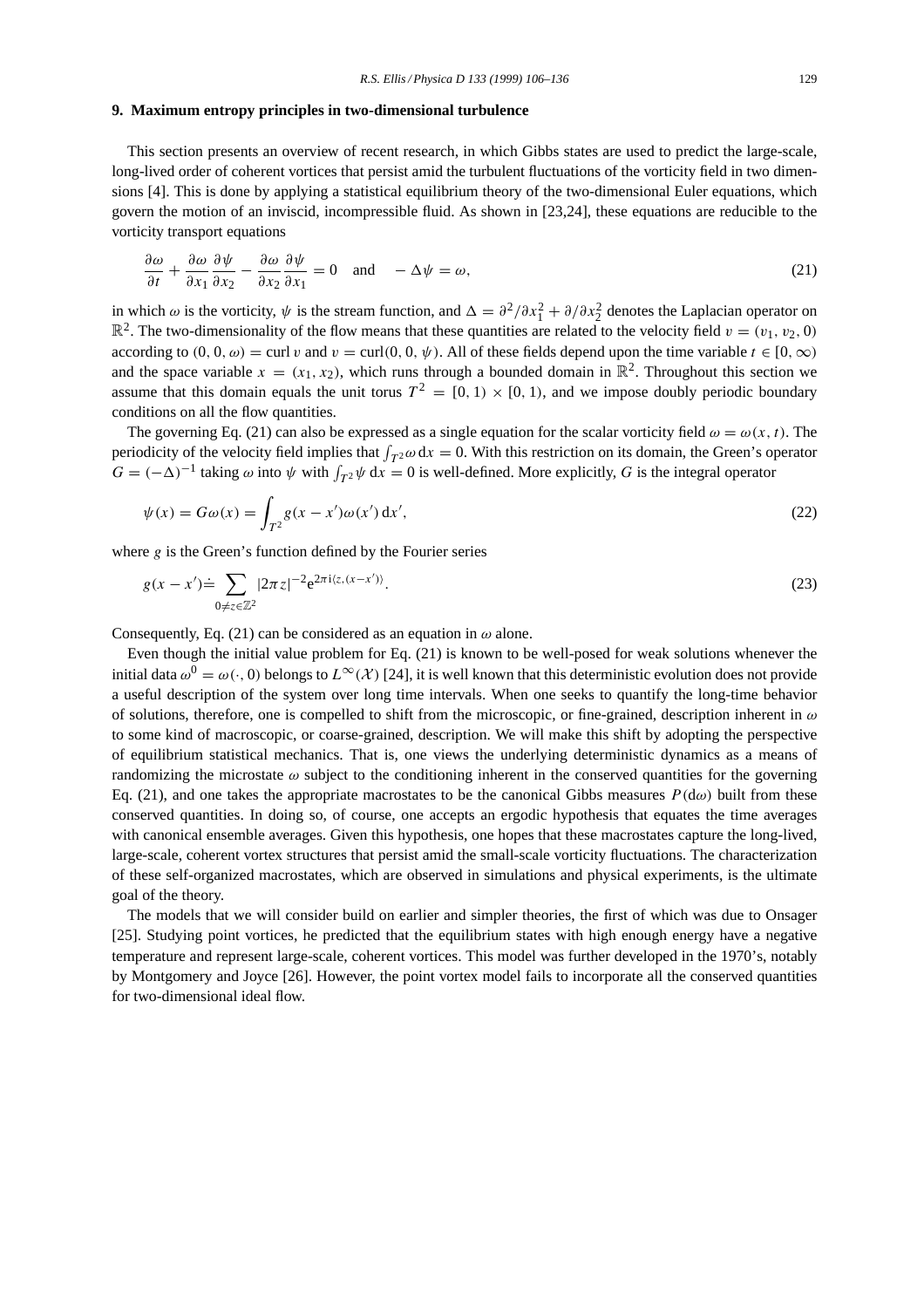These conserved quantities are the energy, or Hamiltonian functional, and the family of generalized enstrophies, or Casimir functionals [24]. Expressed as a functional of  $\omega$ , the kinetic energy is

$$
H(\omega) \doteq \frac{1}{2} \int_{T^2 \times T^2} g(x - x') \omega(x) \omega(x') dx dx'.
$$
 (24)

The so-called generalized enstrophies are the global vorticity integrals

$$
A(\omega) \doteq \int_{T^2} a(\omega(x)) \, \mathrm{d}x,\tag{25}
$$

where *a* is an arbitrary continuous real function on the range of the vorticity. In terms of these conserved quantities, the canonical ensemble is defined by the formal Gibbs measure

$$
P_{\beta,a}(\mathbf{d}\omega) = Z(\beta,a)^{-1}\exp[-\beta H(\omega) - A(\omega)]\,\Pi(\mathbf{d}\omega),\tag{26}
$$

where  $Z(\beta, a)$  is the associated partition function and  $\Pi(d\omega)$  denotes some invariant product measure on some phase space of all admissible vorticity fields  $\omega$ . Of course, this formal construction is not meaningful as it stands due to the infinite dimensionality of such a phase space. We therefore proceed to define a sequence of lattice models on  $T<sup>2</sup>$  in order to give a meaning to this formal construction.

One lattice model that respects conservation of energy and also the generalized enstrophy constraints was developed by Miller et. al. [27,28] and Robert et. al. [29,30]; we will refer to it as the Miller–Robert model. A related model, which discretizes the continuum dynamics in a different way, was developed by Turkington [31]. These authors use formal arguments to derive maximum entropy principles that are argued to be equivalent to variational formulas for the equilibrium macrostates. In terms of these macrostates, coherent vortices of two-dimensional turbulence can be studied. The purpose of this section is to outline how large deviation theory can be applied to give a rigorous derivation of these variational formulas. References [4] and [31] discuss in detail the physical background.

The variational formulas will be derived for the following lattice model that includes both the Miller–Robert model and the Turkington model as special cases. Let  $T^2$  denote the unit torus [0, 1) × [0, 1) with periodic boundary conditions and let L be a uniform lattice of  $n=2^{2m}$  sites s in  $T^2$ , where m is a positive integer. The intersite spacing in each coordinate direction is  $2^{-m}$ . We make this particular choice of *n* to ensure that the lattices are refined dyadically as m increases, a property that is needed later when we study the continuum limit obtained by sending  $n \to \infty$  along the sequence  $n = 2^{2m}$ . In correspondence with this lattice we have a dyadic partition of  $T^2$  into n squares called microcells, each having area  $1/n$ . For each  $s \in \mathcal{L}$  we denote by  $M(s)$  the unique microcell having the site s in its lower left corner. Although  $\mathcal L$  and  $M(s)$  depend on n, this is not indicated in the notation.

The configuration spaces for the lattice model are the product spaces  $\Omega_n = \mathcal{Y}^n$ , where Y is a compact set in R. Configurations in  $\Omega_n$  are denoted by  $\zeta = {\zeta(s), s \in \mathcal{L}}$ , which represents the discretized vorticity field. Let  $\rho$  be a probability measure on  $\mathcal Y$  and let  $P_n$  denote the product measure on  $\Omega_n$  with one-dimensional marginals  $\rho$ . As discussed in [4], the Miller–Robert model and the Turkington model differ in their choices of the compact set  $\mathcal Y$ and the probability measure  $\rho$ .

For  $\zeta \in \Omega_n$  the Hamiltonian for the lattice model is defined by

$$
H_n(\zeta) \doteq \frac{1}{2n^2} \sum_{s,s' \in \mathcal{L}} g_n(s-s')\zeta(s)\zeta(s'),\tag{27}
$$

where  $g_n$  is the lattice Green's function defined by the finite Fourier sum

$$
g_n(s-s') \doteq \sum_{0 \neq z \in \mathcal{L}^*} |2\pi z|^{-2} e^{2\pi i \langle z, s-s' \rangle} \tag{28}
$$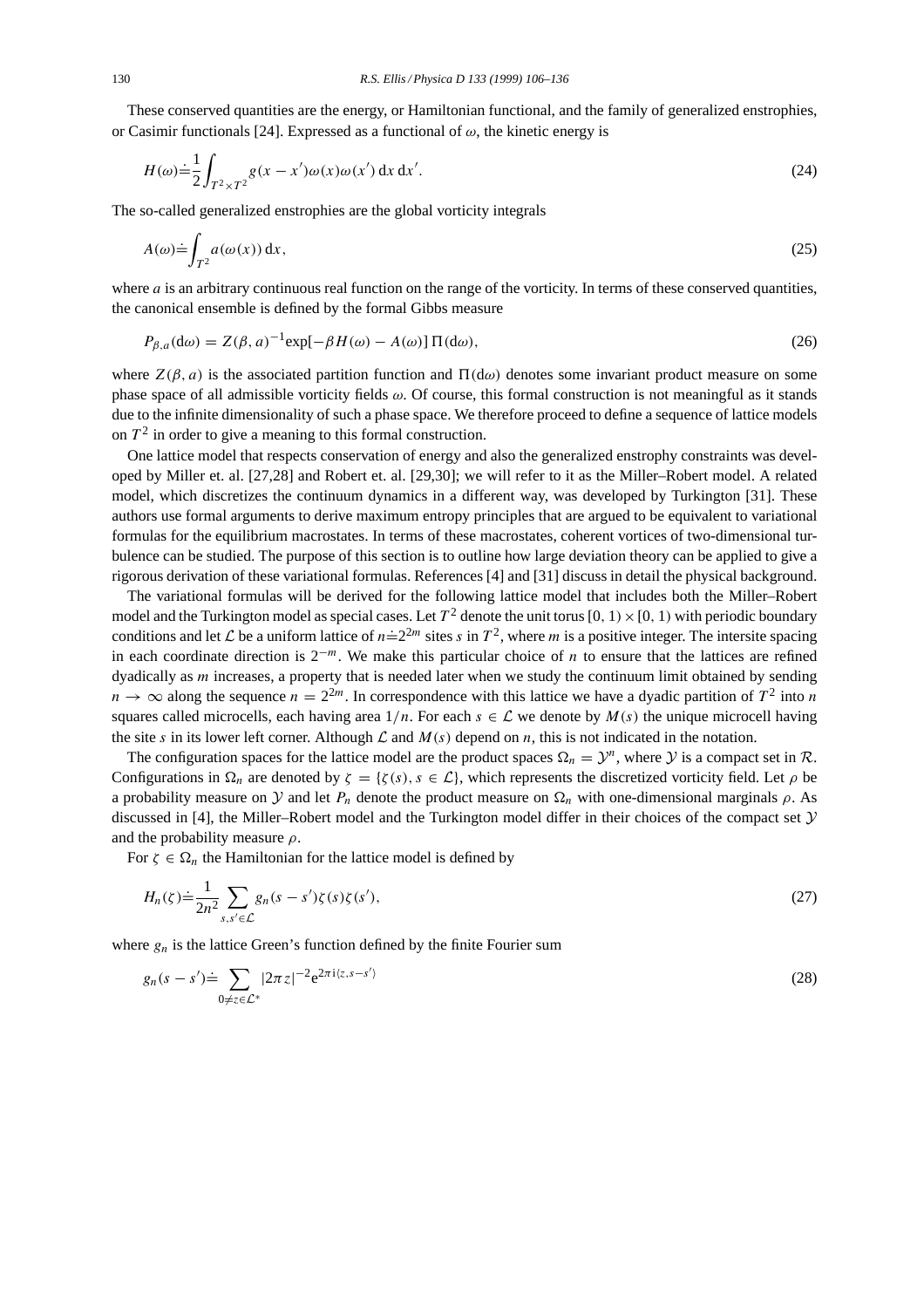over the finite set  $\mathcal{L}^* = \{z = (z_1, z_2) \in \mathbb{Z}^2 : -2^{m-1} < z_1, z_2 \leq 2^{m-1}\}\)$ . Let a be any continuous function mapping *Y* into *R*. For *ζ* ∈  $Ω<sub>n</sub>$  we also define functions known as the generalized enstrophies by

$$
A_{n,a}(\zeta) \doteq \frac{1}{n} \sum_{s \in \mathcal{L}} a(\zeta(s)). \tag{29}
$$

In terms of these quantities we define the partition function

$$
Z_n(\beta, a) \doteq \int_{\Omega_n} \exp[-\beta H_n(\zeta) - A_{n,a}(\zeta)] P_n(\mathrm{d}\zeta)
$$
\n(30)

and the Gibbs state  $P_{n,\beta,a}$ , which is the probability measure that assigns to a Borel subset B of  $\Omega_n$  the probability

$$
P_{n,\beta,a}\{B\} \doteq \frac{1}{Z_n(\beta,a)} \int_B \exp[-\beta H_n(\zeta) - A_{n,a}(\zeta)] P_n(\mathrm{d}\zeta). \tag{31}
$$

These probability measures are parametrized by the constant  $\beta \in \mathbb{R}$  and the function  $a \in C(\mathcal{Y})$ . The dependence of Gibbs measures on the inverse temperature  $\beta$  is standard, while their dependence on the function a that determines the enstrophy functional is a novelty of this particular statistical equilibrium problem. The Miller–Robert model and the Turkington model also differ in their choices of the parameter  $\beta$  and the function a.

The main theorem in this section applies the theory of large deviations to derive the continuum limit  $n \to \infty$  of the lattice model just introduced. Because the interactions  $g_n(s - s')$  in the lattice model are long-range, one must replace β and a by nβ and na in order to obtain a nontrivial continuum limit [4,27,28]. Replacing β and a by nβ and na in the formulas for the partition function and the Gibbs state is equivalent to replacing  $H_n$  and  $A_n$  by  $nH_n$ and  $nA_n$  and leaving  $\beta$  and a unscaled. We carry out the large deviation analysis of the lattice model by applying the general procedure specified in the preceding section, making the straightforward modifications necessary to handle both the Hamiltonian and the generalized enstrophy. Thus, we seek a hidden space, a hidden process  $\{Y_n\}$ , representation functions  $\tilde{H}$  and  $\tilde{A}_a$  for the Hamiltonian and for the generalized enstrophy, and a large deviation principle for  $\{Y_n\}$  with respect to  $\{P_n\}$ . Because of the replacement of  $H_n$  and  $A_n$  by  $nH_n$  and  $nA_n$ , the defining properties of the representation functions that we now present differ by a factor of  $n$  from what appears in the preceding section. The first marginal of a probability measure  $\mu$  on  $T^2 \times Y$  is defined to be the probability measure  $\mu_1$ {A}  $\doteq \mu$ {A × Y} for Borel subsets A of  $T^2$ .

- *Hidden space.* This is the space  $\mathcal{P}_{\theta}(T^2 \times \mathcal{Y})$  of probability measures on  $T^2 \times \mathcal{Y}$  with first marginal  $\theta$ , where  $\theta$ (dx) = dx is Lebesgue measure on  $T^2$ .
- *Hidden process.* For each  $n \in \mathbb{N}$ ,  $Y_n : \Omega_n \mapsto \mathcal{P}_\theta(T^2 \times \mathcal{Y})$  is defined by

$$
Y_n(\mathrm{d}x \times \mathrm{d}y) = Y_n(\zeta, \mathrm{d}x \times \mathrm{d}y) \doteq \mathrm{d}x \otimes \sum_{s \in \mathcal{L}} 1_{M(s)}(x) \delta_{\zeta(s)}(\mathrm{d}y).
$$

Thus for Borel subsets A of  $T^2 \times Y$ 

$$
Y_n\{A\} \doteq \sum_{s \in \mathcal{L}} \int_A 1_{M(s)}(x) \, \mathrm{d}x \, \delta_{\zeta(s)}(\mathrm{d}y).
$$

Since  $\sum_{s \in \mathcal{L}} 1_{M(s)}(x) = 1$  for all  $x \in T^2$ , the first marginal of  $Y_n$  equals dx. • *Hamiltonian representation function.*  $\tilde{H}$  :  $\mathcal{P}_{\theta}(T^2 \times \mathcal{Y}) \mapsto \mathcal{R}$  is defined by

$$
\tilde{H}(\mu) \doteq \frac{1}{2} \int_{(T^2 \times \mathcal{Y})^2} g(x - x') y y' \mu(dx \times dy) \mu(dx' \times dy'),
$$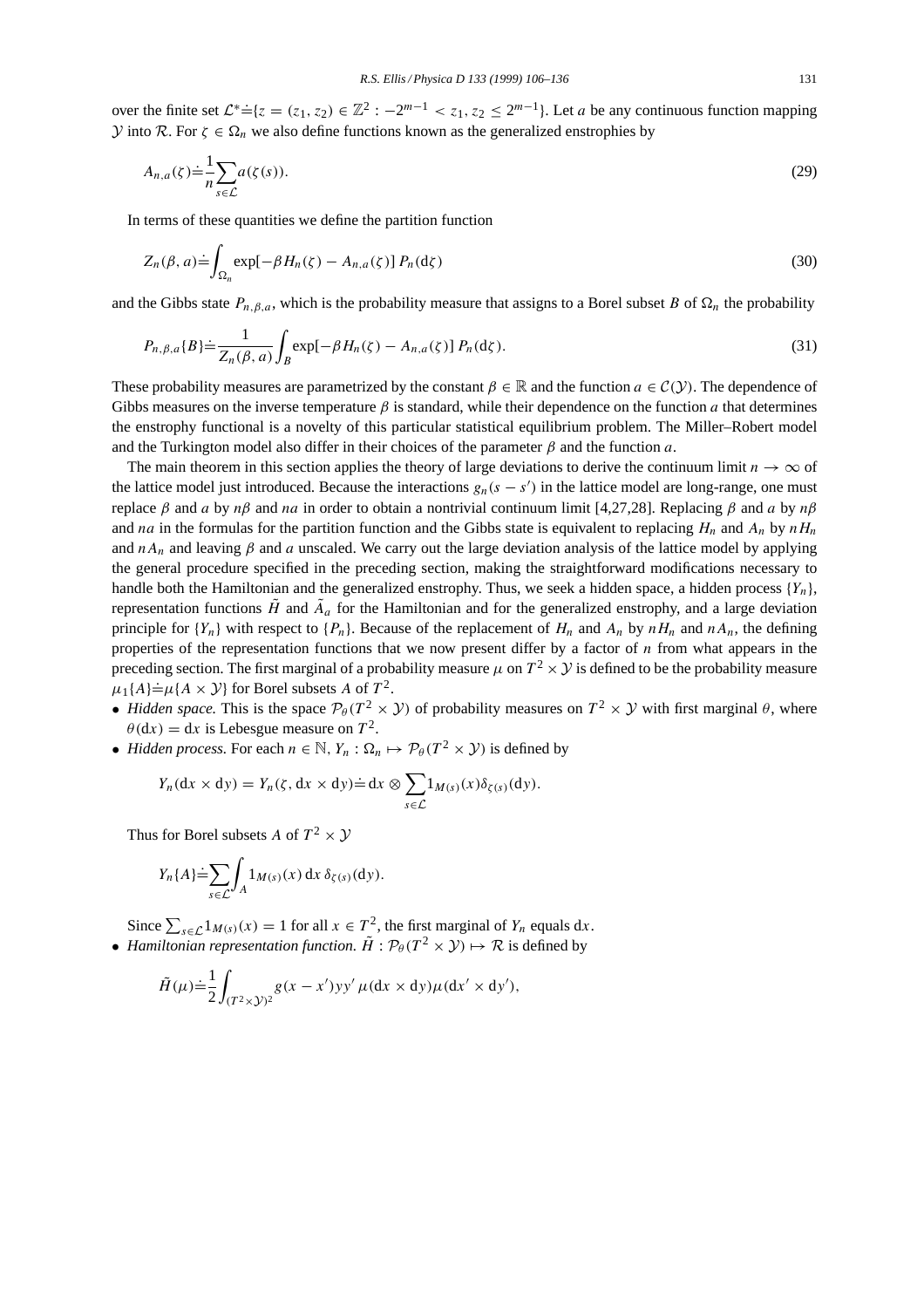where  $g(x - x')$  is defined by the Fourier series  $\sum_{0 \neq z \in \mathcal{Z}^2} |2\pi z|^{-2} e^{2\pi i \langle z, x - x' \rangle}$ . As proved in [4],  $\tilde{H}$  is bounded and continuous and there exists  $C < \infty$  such that

$$
\sup_{\zeta \in \Omega_n} |H_n(\zeta) - \tilde{H}(Y_n(\zeta, \cdot))| \le C \left(\frac{\log n}{n}\right)^{1/2} \text{ for all } n \in \mathbb{N}.
$$
 (32)

• *Generalized enstrophy representation function.*  $\tilde{A}_a$  :  $\mathcal{P}_\theta(T^2 \times \mathcal{Y}) \mapsto \mathcal{R}$  is defined by

$$
\tilde{A}_a(\mu) \doteq \int_{T^2 \times \mathcal{Y}} a(y) \, \mu(\mathrm{d}x \times \mathrm{d}y).
$$

 $\tilde{A}_a$  is bounded and continuous and

$$
A_{n,a}(\zeta) = \tilde{A}_a(Y_n(\zeta, \cdot)) \text{ for all } \zeta \in \Omega_n. \tag{33}
$$

• *Large deviation principle for the hidden process.* With respect to the product measures  $\{P_n\}$ ,  $\{Y_n\}$  satisfies the large deviation principle on  $\mathcal{P}_{\theta}(T^2 \times \mathcal{Y})$  with rate function the relative entropy

$$
I_{\theta \times \rho}(\mu) \doteq \begin{cases} \int_{T^2 \times \mathcal{Y}} \left( \log \frac{d\mu}{d(\theta \times \rho)} \right) d\mu & \text{if } \mu \ll \theta \times \rho \\ \infty & \text{otherwise.} \end{cases}
$$

We first comment on the last item. The large deviation principle for the hidden process with respect to  $\{P_n\}$  is far from obvious and in fact is one of the main contributions of [4]. We will address this issue after specifying the large deviation behavior of the model in Theorem 10. Concerning Eq. (32), since  $\theta\{M(s)\}=1/n$ , it is plausible that

$$
\tilde{H}(Y_n(\zeta,\cdot)) = \frac{1}{2} \sum_{s,s' \in \mathcal{L}} \int_{M(s) \times M(s')} g(x - x') \, dx \, dx' \, \zeta(s) \zeta(s')
$$

is a good approximation to  $H_n(\zeta) \doteq [1/(2n^2)] \sum_{s,s' \in \mathcal{L}} g_n(s - s')\zeta(s)\zeta(s')$ . Concerning Eq. (33), for  $\zeta \in \Omega_n$ 

$$
\tilde{A}_a(Y_n(\zeta,\cdot)) = \int_{T^2 \times \mathcal{Y}} a(y) Y_n(\zeta, dx \times dy) = \frac{1}{n} \sum_{s \in \mathcal{L}} a(\zeta(s)) = A_{n,a}(\zeta).
$$

The proofs of the boundedness and continuity of  $\tilde{A}_a$  are straightforward.

Part 1 of Theorem 10 gives the asymptotic behavior of the scaled partition functions  $Z_n(n\beta, na)$ , and part 2 states the large deviation principle for the hidden process  ${Y_n}$  with respect to the scaled Gibbs states  $P_{n,n\beta,na}$ . The rate function has the familiar form  $I_{\beta,a} = I_{\beta \times \theta} + \beta \tilde{H} + \tilde{A}$  – const; the relative entropy  $I_{\beta \times \theta}$  arises from the large deviation principle for  ${Y_n}$  with respect to  ${P_n}$ , and the other terms arise from Eqs. (32) and (33) and the form of  $P_{n,n\beta,na}$ . Part 3 of the theorem gives properties of the set  $\mathcal{E}_{\beta,a}$  of equilibrium macrostates.  $\mathcal{E}_{\beta,a}$  consists of measures  $\mu$  at which the rate function  $I_{\beta,a}$  in part 2 attains its infimum of 0 over  $\mathcal{P}_{\theta}(T^2 \times \mathcal{Y})$ . The proof of the theorem is omitted since it is similar to the proof of Theorem 8. We also omit the analogue of Theorem 9 concerning the relationship between weak limits of the  $P_{n,n\beta,nq}$ -distributions of  $Y_n$  and  $\mathcal{E}_{\beta,q}$ .

**Theorem 10.** *For each*  $\beta \in \mathcal{R}$  *and*  $a \in \mathcal{C}(\mathcal{Y})$  *the following conclusions hold.* 1.  $\varphi(\beta, a) = \lim_{n \to \infty} (1/n) \log Z_n(n\beta, na)$  *exists and is given by the variational formula* 

$$
\varphi(\beta, a) = -\inf_{\mu \in \mathcal{P}_{\theta}(T^2 \times \mathcal{Y})} \{ \beta \tilde{H}(\mu) + \tilde{A}_a(\mu) + I_{\rho \times \theta}(\mu) \}.
$$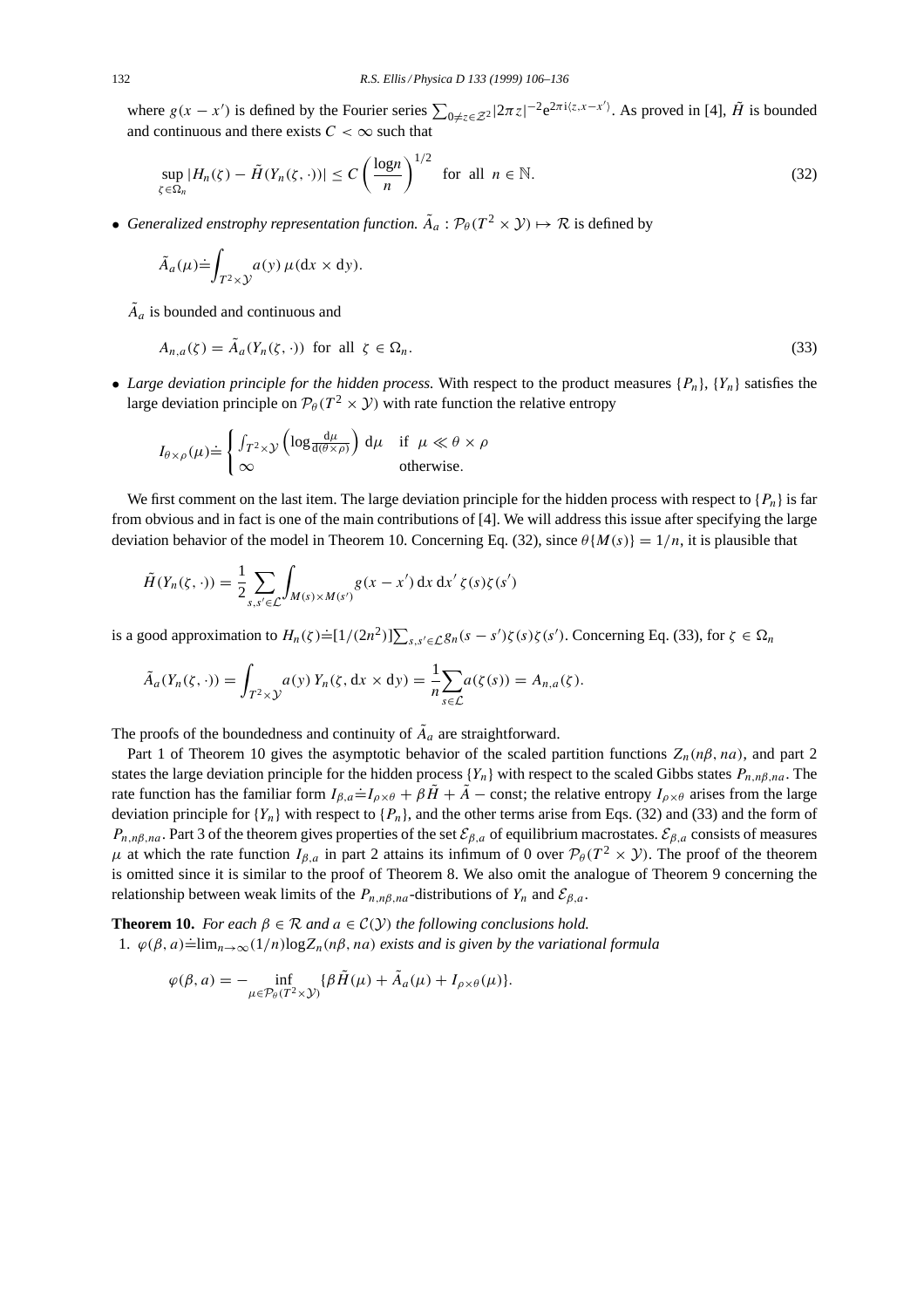2. With respect to the scaled Gibbs states  $\{P_{n,n\beta,na}\}$ ,  $\{Y_n\}$  satisfies the large deviation principle on X with scaling *constants* {n} *and rate function*

$$
I_{\beta,a}(\mu)\dot{=}I_{\rho\times\theta}(\mu)+\beta\tilde{H}(\mu)+\tilde{A}_a(\mu)-\inf_{v\in\mathcal{P}_\theta(T^2\times\mathcal{Y})}\{I_{\rho\times\theta}(v)+\beta\tilde{H}(v)+\tilde{A}_a(v)\}.
$$

3. *We define the set of equilibrium macrostates*

$$
\mathcal{E}_{\beta,a} \dot{=} \{ \mu \in \mathcal{P}_{\theta}(T^2 \times \mathcal{Y}) : I_{\beta,a}(\mu) = 0 \}.
$$

*Then*  $\mathcal{E}_{\beta,a}$  *is a nonempty, compact subset of*  $\mathcal{P}_{\theta}(T^2 \times \mathcal{Y})$ *. In addition, if* A *is a Borel subset of*  $\mathcal{P}_{\theta}(T^2 \times \mathcal{Y})$  *such that*  $\bar{A} \cap \mathcal{E}_{\beta,a} = \emptyset$ , *then*  $I_{\beta,a}(\bar{A}) > 0$  *and for all sufficiently large n* 

$$
P_{n,n\beta,na}\{Y_n \in A\} \le \exp\left[-\frac{nI_{\beta,a}(\bar{A})}{2}\right] \to 0 \quad \text{as} \ \ n \to \infty.
$$

The paper [4] and a sequel currently in preparation discuss the physical implications of the theorem and the relationship between the following concepts in the context of the Miller–Robert model and the Turkington model:  $\mu \in \mathcal{P}_{\theta}(T^2 \times \mathcal{Y})$  is an equilibrium macrostate (i.e.,  $\mu \in \mathcal{E}_{\beta,a}$ ) and  $\mu$  satisfies a corresponding maximum entropy principle. In the Miller–Robert model, the maximum entropy principle takes the form of minimizing the relative entropy  $I_{\theta \times \rho}(\mu)$  over  $\mu \in \mathcal{P}_{\theta}(T^2 \times \mathcal{Y})$  subject to the constraints

$$
\tilde{H}(\mu) = H(\omega^0)
$$
 and  $\int_{T^2} \mu(dx \times \cdot) = \int_{T^2} \delta_{\omega^0(x)}(\cdot) dx$ ,

where  $\omega^0$  is an initial vorticity field and  $H(\omega^0)$  is defined in Eq. (24). In the Turkington model, the maximum entropy principle takes a somewhat related form in which the second constraint appearing in the Miller–Robert maximum entropy principle is relaxed to a family of convex inequalities parametrized by points in  $\mathcal Y$ . Understanding for each model the relationship between equilibrium macrostates  $\mu$  and the corresponding maximum entropy principle allows one to identify a steady vortex flow with a given equilibrium macrostate  $\mu$ . Through this identification, which is described in [4], one demonstrates how the equilibrium macrostates capture the long-lived, large-scale, coherent structures that persist amid the small-scale vorticity fluctuations.

We spend the rest of this section outlining how the large deviation principle is proved for the hidden process

$$
Y_n(\mathrm{d}x \times \mathrm{d}y) \doteq \mathrm{d}x \otimes \sum_{s \in \mathcal{L}} 1_{M(s)}(x) \, \delta_{\zeta(s)}(\mathrm{d}y)
$$

with respect to the product measures  $\{P_n\}$ . The proof is based on the innovative technique of approximating  $Y_n$  by a doubly indexed sequence of random measures  $\{W_{n,r}\}$  for which the large deviation principle is, at least formally, almost obvious. This doubly indexed sequence, obtained from  ${Y_n}$  by averaging over an intermediate scale, clarifies the physical basis of the large deviation principle and reflects the multiscale nature of turbulence. A similar large deviation principle is derived in [32,33] by an abstract approach that relies on a convex analysis argument. That approach obscures the role of spatial coarse-graining in the large deviation behavior.

In order to define  $W_{n,r}$ , we recall that  $\mathcal L$  contains  $n = 2^{2m}$  sites s. For even  $r < 2m$  we consider a regular dyadic partition of  $T^2$  into  $2^r$  macrocells  $\{D_{r,k}, k = 1, 2, \ldots, 2^r\}$ . Each macrocell contains  $n/2^r$  lattice sites and is the union of  $n/2^r$  microcells  $M(s)$ , where  $M(s)$  contains the site s in its lower left corner. We now define

$$
W_{n,r}(\mathrm{d} x \times \mathrm{d} y) = W_{n,r}(\zeta, \mathrm{d} x \times \mathrm{d} y) \dot{=} \mathrm{d} x \otimes \sum_{k=1}^{2^r} 1_{D_{r,k}}(x) \frac{1}{n/2^r} \sum_{s \in D_{r,k}} \delta_{\zeta(s)}(\mathrm{d} y).
$$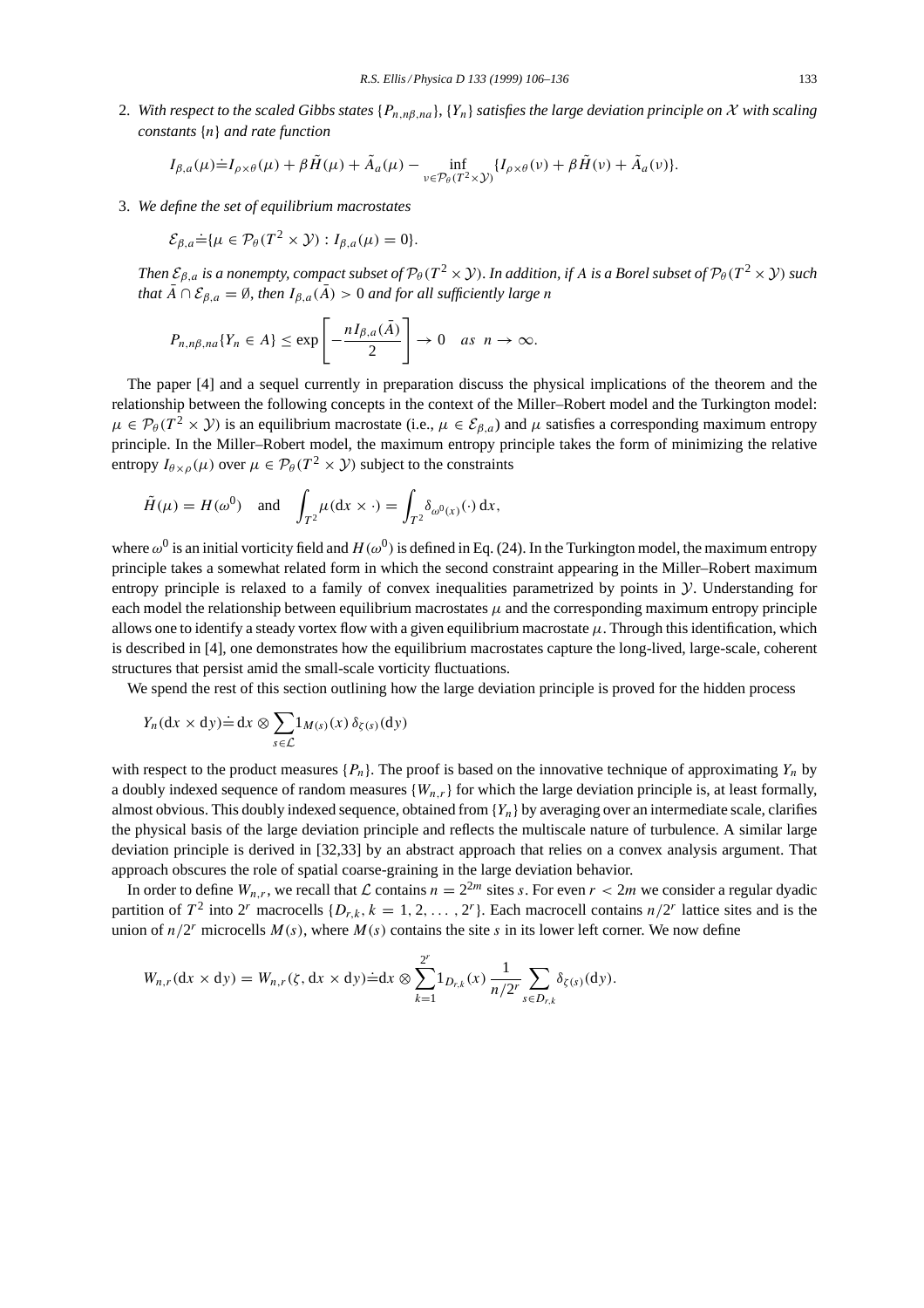$W_{n,r}$  is obtained from  $Y_n$  by replacing, for each  $s \in D_{r,k}$ , the point mass  $\delta_{\zeta(s)}$  by the average  $(n/2^r)^{-1} \sum_{s \in D_{r,k}} \delta_{\zeta(s)}$ over the  $n/2^r$  sites contained in  $D_{r,k}$ .

We need the key fact that with respect to a suitable metric d on  $\mathcal{P}_{\theta}(T^2 \times \mathcal{Y}) d(Y_n, W_{n,r}) \leq \sqrt{2}/2^{r/2}$  for all  $n = 2^{2m}$  and all even  $r \in \mathbb{N}$  satisfying  $r < 2m$ . The proof of this approximation property uses the fact that the diameter of each macrocell  $D_{r,k}$  equals  $\sqrt{2}/2^{r/2}$  [4]. The next theorem states the two-parameter large deviation principle for  $\{W_{n,r}\}$  with respect to the product measures  $\{P_n\}$ . By means of the approximation property, it is then straightforward to show that with respect to  $\{P_n\}$ ,  $\{Y_n\}$  satisfies the large deviation principle with the same rate function  $I_{\theta \times \rho}$ .

**Theorem 11.** With respect to the product measures  $\{P_n\}$ , the sequence  $\{W_n\}$  satisfies the following two-parameter *large deviation principle on*  $\mathcal{P}_{\theta}(T^2 \times Y)$  *with rate function*  $I_{\theta \times \rho}$ *: for any closed subset* F of  $\mathcal{P}_{\theta}(T^2 \times Y)$ 

$$
\limsup_{r \to \infty} \limsup_{n \to \infty} \frac{1}{n} \log P_n \{ W_{n,r} \in F \} \le -I_{\theta \times \rho}(F)
$$

*and for any open subset* G of  $\mathcal{P}_{\theta}(T^2 \times \mathcal{Y})$ 

$$
\liminf_{r \to \infty} \liminf_{n \to \infty} \frac{1}{n} \log P_n \{ W_{n,r} \in G \} \geq -I_{\theta \times \rho}(G).
$$

Our purpose in introducing the doubly indexed process  $W_{n,r}$  is the following. The local averaging over the sets  $D_{r,k}$  introduces a spatial scale that is intermediate between the macroscopic scale of the torus  $T^2$  and the microscopic scale of the microcells  $M(s)$ . As a result,  $W_{n,r}$  can be written in the form

$$
W_{n,r}(\text{d}x \times \text{d}y) = \text{d}x \otimes \sum_{k=1}^{2^r} 1_{D_{r,k}}(x) L_{n,r,k}(\text{d}y), \tag{34}
$$

where

$$
L_{n,r,k}(\mathrm{d}y)=L_{n,r,k}(\zeta,\mathrm{d}y)\doteq\frac{1}{n/2^r}\sum_{s\in D_{r,k}}\delta_{\zeta(s)}(\mathrm{d}y).
$$

Since each  $D_{r,k}$  contains  $n/2^r$  lattice sites s, with respect to  $\{P_n\}$  the sequence  $\{L_{n,r,k}, k = 1, \ldots, 2^r\}$  is a family of i.i.d. empirical measures. For each r and each  $k \in \{1, ..., 2^r\}$  Sanov's Theorem 7 implies that as  $n \to \infty \{L_{n,r,k}\}\$ satisfies the large deviation principle on  $\mathcal{P}(Y)$  with scaling constants  $n/2^r$  and rate function  $I_0$ .

It is easy to motivate the large deviation principle for  $\{W_{n,r}\}$  stated in Theorem 11. Suppose that  $\mu \in \mathcal{P}_{\theta}(T^2 \times \mathcal{Y})$ has finite relative entropy with respect to  $\theta \times \rho$  and has the special form

$$
\mu(dx \times dy) = dx \otimes \tau(x, dy), \text{ where } \tau(x, dy) = \sum_{k=1}^{2^r} 1_{D_{r,k}}(x) \tau_k(dy)
$$
\n(35)

and  $\tau_1, \ldots, \tau_{2r}$  are probability measures on  $\mathcal Y$ . The representation (34), Sanov's Theorem, and the independence of  $L_{n,r,1},\ldots,L_{n,r,2^r}$  suggest that

$$
\lim_{n \to \infty} \frac{1}{n} \log P_n \{ W_{n,r} \sim \mu \} = \lim_{n \to \infty} \frac{1}{n} \log P_n \{ L_{n,r,k} \sim \tau_k, k = 1, ..., 2^r \}
$$

$$
= \frac{1}{2^r} \sum_{k=1}^{2^r} \lim_{n \to \infty} \frac{1}{n/2^r} \log P_n \{ L_{n,r,k} \sim \tau_k \}
$$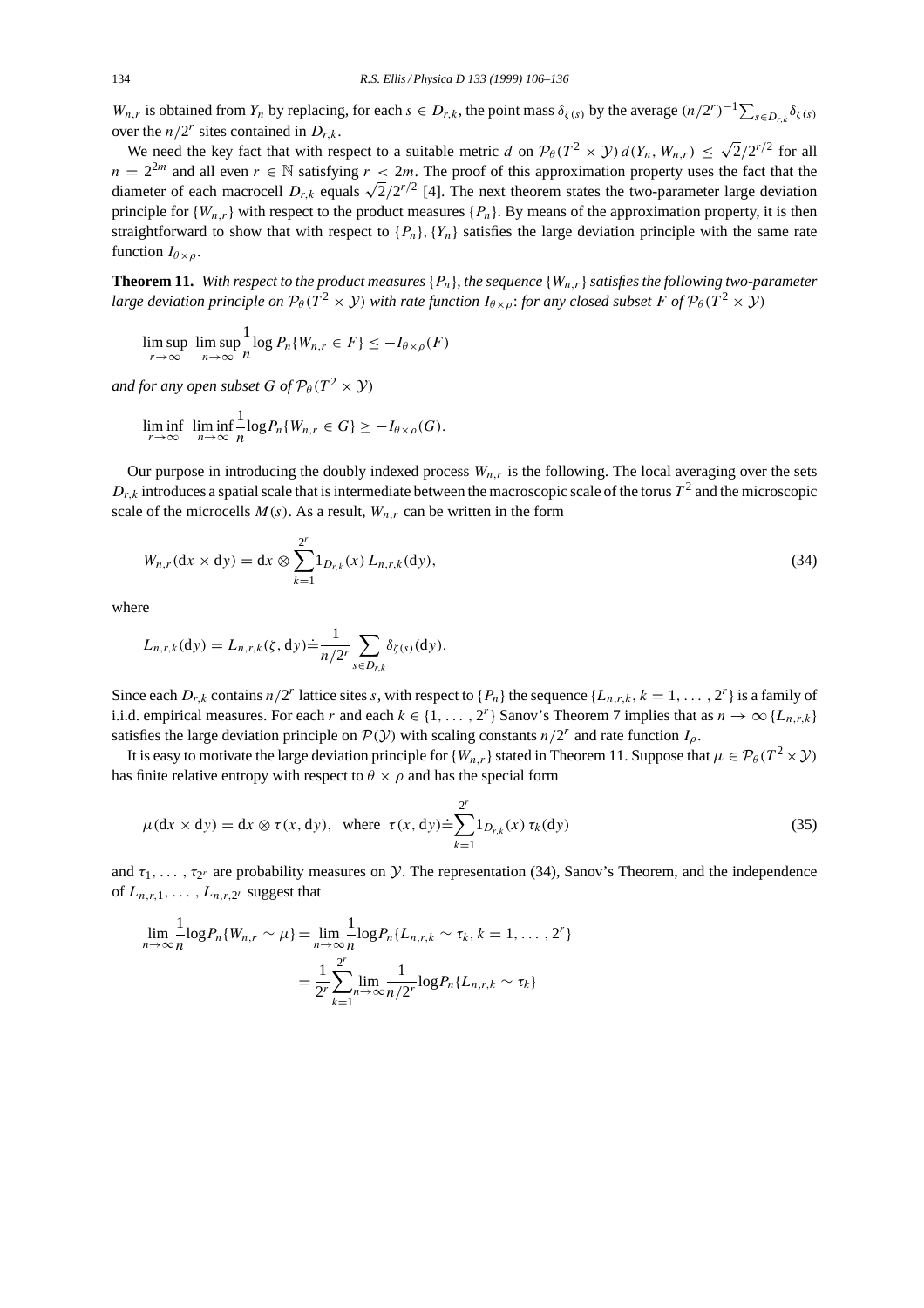$$
\approx -\frac{1}{2^r} \sum_{k=1}^{2^r} I_\rho(\tau_k) = -\int_{T^2} I_\rho(\tau(x, \cdot)) dx
$$
  
=  $-\int_{T^2} \int_{\mathcal{Y}} \left( \log \frac{d\tau(x, \cdot)}{d\rho(\cdot)}(y) \right) \tau(x, dy) dx$   
=  $-\int_{T^2 \times \mathcal{Y}} \left( \log \frac{d\mu}{d(\theta \times \rho)}(x, y) \right) \mu(dx \times dy) = -I_{\theta \times \rho}(\mu).$ 

The two-parameter large deviation principle for  $W_{n,r}$  with rate function  $I_{\theta \times \rho}$  is certainly plausible, in view of the fact that any measure  $\mu \in \mathcal{P}_{\theta}(T^2 \times \mathcal{Y})$  can be well approximated, as  $r \to \infty$ , by a sequence of measures of the form Eq. (35) ([34], Lemma 3.2). The reader is referred to [4] for an outline of the proof of this two-parameter large deviation principle. The large deviation principle for  ${W_{n,r}}$  is a special case of a large deviation principle proved in [34] for an extensive class of random measures which includes  ${W_{n,r}}$  as a special case.

This completes our application of the theory of large deviations to models of two-dimensional turbulence. The asymptotic behavior of these models is stated in Theorem 10. One of the main components of the proof is the large deviation principle for the hidden process  ${Y_n}$ , which in turn follows by approximating the hidden process by the doubly indexed sequence  $\{W_{n,r}\}\$  and proving the large deviation principle for this sequence. This proof relies on Sanov's Theorem, which generalizes Boltzmann's 1877 calculation of the asymptotic behavior of multinomial probabilities. Earlier in the paper we used the elementary form of Sanov's Theorem stated in Theorem 2 to derive the form of the Gibbs state for the discrete ideal gas and to motivate the version of Cramer's Theorem needed ´ to analyze the Curie–Weiss model. It is hoped that both the importance of Boltzmann's 1877 calculation and the applicability of the theory of large deviations to problems in statistical mechanics have been amply demonstrated in this paper. It is also hoped that the paper will inspire the reader to discover new applications.

#### **Acknowledgements**

I have benefited greatly from conversations with Bruce Turkington. This research was supported in part by a grant from the National Science Foundation (NSF-DMS-9700852).

#### **References**

- [1] R.S. Ellis, Entropy, Large Deviations, and Statistical Mechanics, Springer, New York, 1985.
- [2] O.E. Lanford, Entropy and equilibrium states in classical statistical mechanics, in: A. Lenard (Ed.), Statistical Mechanics and Mathematical Problems, Lecture Notes in Physics, vol. 20, Springer, Berlin, 1973, pp. 1–113.
- [3] A.S. Wightman, Convexity and the notion of equilibrium state in thermodynamics and statistical mechanics, in: Introduction to R.B. Israel, Convexity in the Theory of Lattice Gases, Princeton University Press, Princeton, 1979.
- [4] C. Boucher, R.S. Ellis, B. Turkington, Derivation of maximum entropy principles in two-dimensional turbulence via large deviations, J. Stat. Phys. (1999), submitted.
- [5] L. Boltzmann, Über die Beziehung zwischen dem zweiten Hauptsatze der mechanischen Wärmetheorie und der Wahrscheinlichkeitsrechnung respecktive den Sätzen über das Wärmegleichgewicht (On the relationship between the second law of the mechanical theory of heat and the probability calculus), Wiener Berichte 2(76) (1877) 373–435.
- [6] W.R. Everdell, The First Moderns, University of Chicago Press, Chicago, 1997.
- [7] A. Dembo, O. Zeitouni, Large Deviations Techniques and Applications, 2nd ed., Springer, New York, 1998.
- [8] P. Ney, Private Communication, 1997.
- [9] J.-D. Deuschel, D.W. Stroock, H. Zessin, Microcanonical distributions for lattice gases, Comm. Math. Phys. 139 (1991) 83–101.
- [10] A. Meda, P. Ney, A conditioned law of large numbers for Markov additive chains, Studia Scientiarum Mathematicarum Hungarica (1998), in press.
- [11] A. Sznitman, Topics in propagation of chaos, in: P.L. Hennequin (Ed.), École d'Été de Probabilités de Saint-Flour XIX–1989, Lecture Notes in Mathematics 1464, Springer, New York, 1991, pp. 165–251.